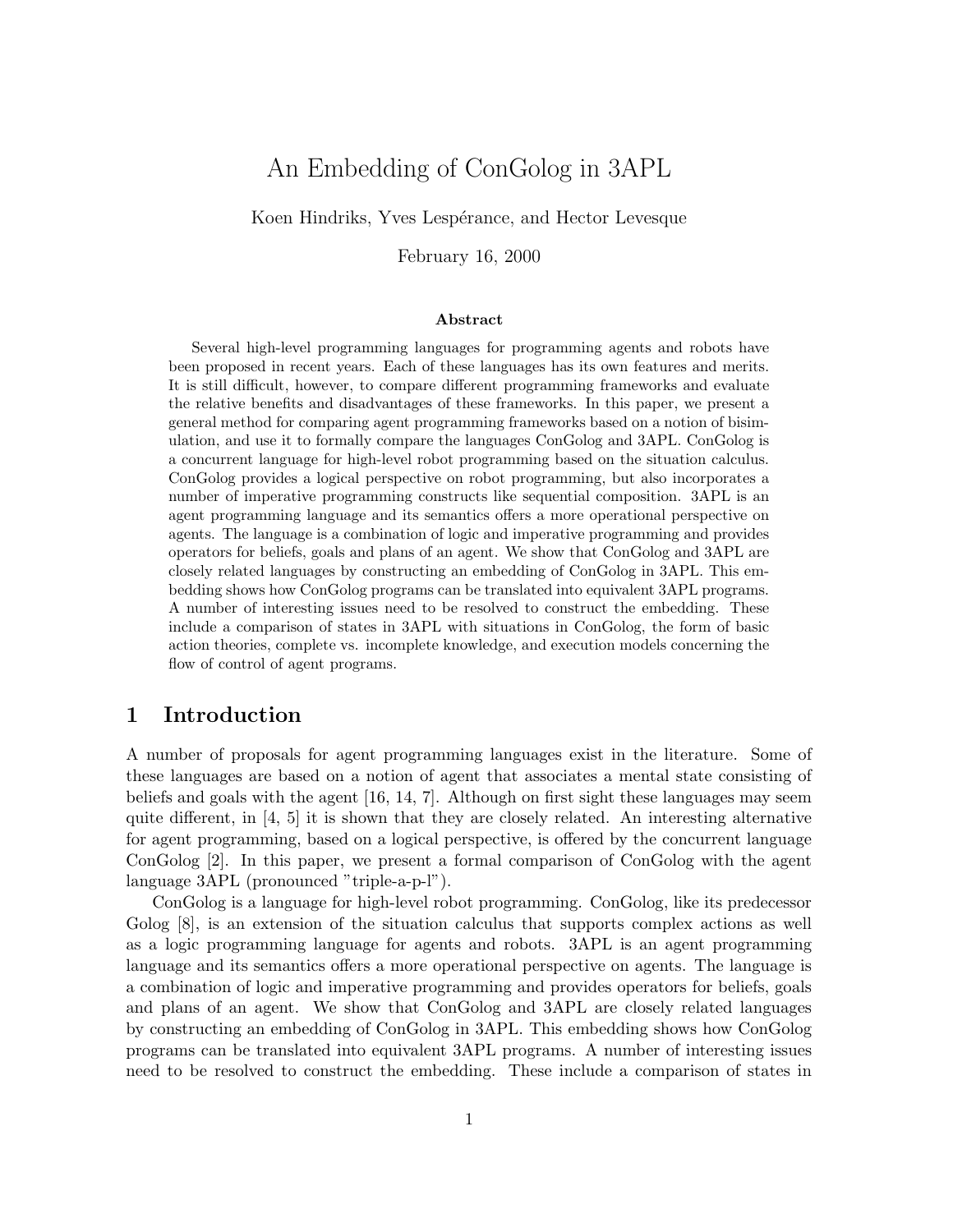3APL with situations in ConGolog, the form of basic action theories, complete vs. incomplete knowledge, and execution models specifying the flow of control in agent programs.

# 2 Basic Action Theories in the Situation Calculus

ConGolog is a programming language specified in and based upon the *situation calculus* [11]. ConGolog extends basic action theories in the situation calculus to a real programming language. It allows the construction of more complex program structures built from basic actions. Basic action theories are used to specify the preconditions and effects of basic actions that are used in ConGolog programs. A basic action theory only fixes the basic structure for specifying actions, but leaves the choice of basic actions to the programmer. We first introduce the situation calculus and then define what basic action theories are.

### 2.1 The Situation Calculus

The situation calculus is a three-sorted, first order logical language, extended with some second order features. The situation calculus is specifically designed for representing dynamically changing worlds. Changes are the result of named, deterministic actions, and a possible world history therefore can be identified with a sequence of actions. Finite action histories are represented by first order terms called *situations* in the situation calculus. The language of the situation calculus  $\mathcal{L}_{stcalc}$  has three sorts: A sort *situation*, a sort *action*, and a sort object for everything that is neither a situation nor an action.

### **Definition 2.1** (alphabet of  $\mathcal{L}_{\text{sticalc}}$ )

The alphabet of  $\mathcal{L}_{\text{sticalc}}$  consists of the following sets of symbols:

- Countably infinitely many variables for each sort; we use s to denote variables of sort situation, a for variables of sort action, and  $x, y$  for variables of sort object.
- Two function symbols of sort *situation*: (1) the constant  $S_0$  denoting the *initial situation*, and (2) the function do of sort : action  $\times$  situation  $\rightarrow$  situation where  $do(a, s)$  denotes the successor situation resulting from performing action a in situation s.
- A binary predicate  $\Box$  of sort : *situation*  $\times$  *situation* which is defined as a partial order on situations.
- A binary predicate *Poss* of sort : *action*  $\times$  *situation*. The intended interpretation of  $Poss(a, s)$  is that a can be executed in s.
- A finite number of predicate symbols for each sort  $(\text{action} \cup \text{object})^n$  and function symbols for each sort  $(\text{action} \cup \text{object})^n \rightarrow (\text{action} \cup \text{object})$ . These predicate and function symbols are situation independent.
- A finite number of predicate symbols of sort  $(\text{action} \cup \text{object})^n \times \text{ situation.}$  These predicate symbols are called relational fluents.

Note that only two function symbols -  $S_0$  and  $do$  - are allowed to take values in sort *situation*. Also note that only the binary predicate  $\Box$  has more than one argument of sort *situation*. The language  $\mathcal{L}_{\text{stcalc}}$  is built from a given alphabet and the usual logical vocabulary, i.e.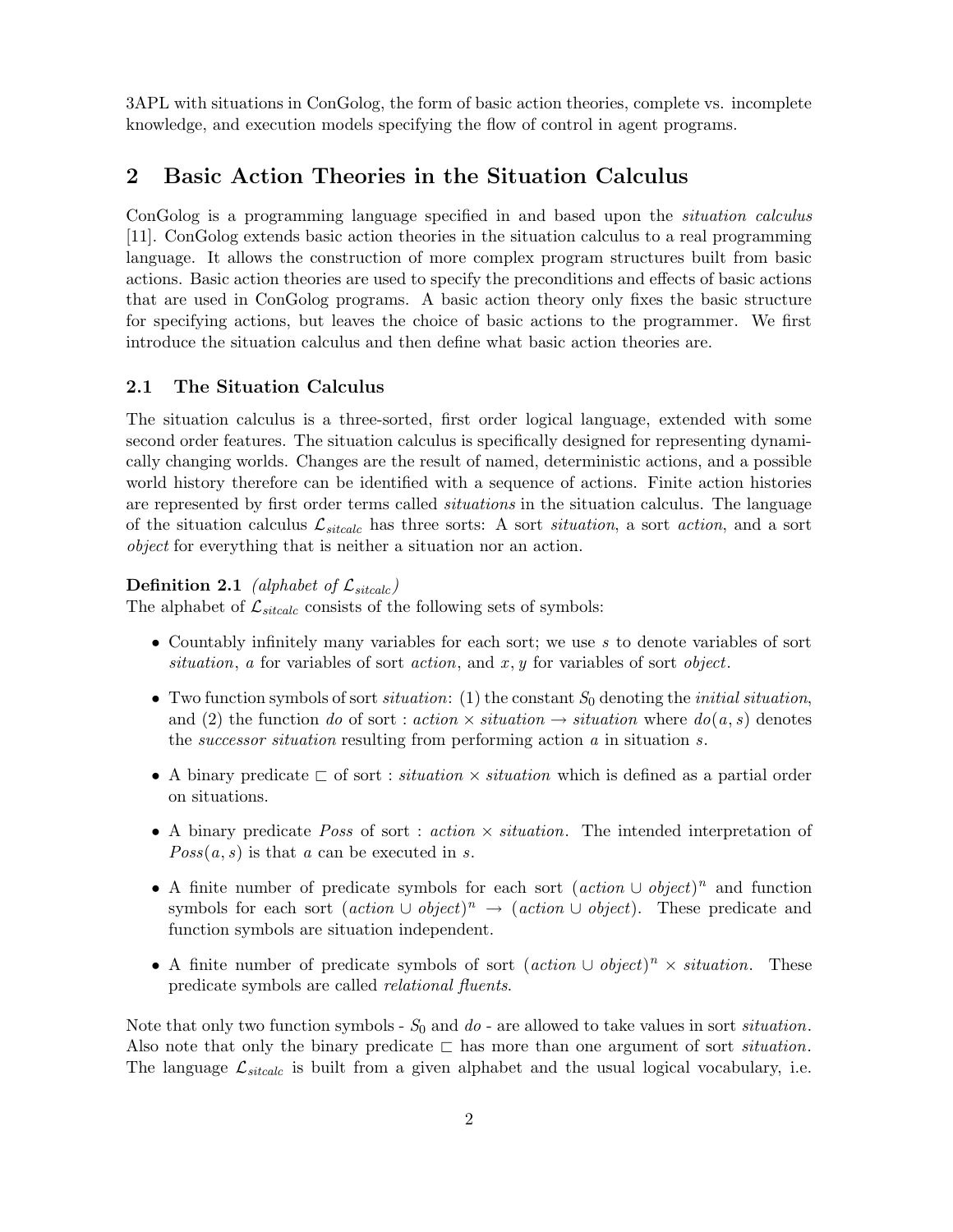equality, negation, conjunction, and the universal quantifier. The other logical connectives like  $\vee, \rightarrow, \leftrightarrow$  and the existential quantifier  $\exists$  are defined as the usual abbreviations.  $\leftrightarrow$  is also written as ≡.

Notice that we did not include *functional fluents* in the language of the situation calculus. Functional fluents are left out because of the particular call-by-value mechanism that is used as a parameter mechanism in ConGolog for procedure calls, which would not be state based in the presence of functional fluents. For our purposes, we are only interested in eliminating functional fluents; other types of function symbols are allowed.

In the sequel, we will often be interested in the formulas that hold in the 'current' situation s, and that only refer to the situation s. To identify the formulas that talk about a particular situation, we introduce the notions of a *uniform term* and a *uniform formula*. A term or formula that is uniform in a situation s only refers s.

### Definition 2.2 (uniform term, formula)

Let S be any term of sort situation. Then the set  $T<sub>S</sub>$  of terms uniform in S is inductively defined by:

- $S \in T_S$ ,
- if a term t does not mention a term of sort situation, then  $t \in T_S$ ,
- if f is an n-ary function symbol other than do and  $t_1, \ldots, t_n \in T_S$  whose sorts are appropriate for f, then  $f(t_1, \ldots, t_n) \in T_S$ .

The set  $\mathcal{L}_S$  of formulas uniform in S is inductively defined by:

- if  $t_1, t_2 \in T_S$  are of the same sort, then  $t_1 = t_2 \in \mathcal{L}_S$ ,
- if P is an n-ary predicate symbol, other than Poss and  $\sqsubset$ , and  $t_1, \ldots, t_n \in T_S$  are of the appropriate sorts, then  $P(t_1, \ldots, t_n) \in \mathcal{L}_S$
- if  $\varphi_1, \varphi_2 \in \mathcal{L}_S$ , then  $\neg \varphi_1, \varphi_1 \wedge \varphi_2 \in \mathcal{L}_S$
- if  $\varphi \in \mathcal{L}_S$  and x is a variable not of sort situation, then  $\forall x(\varphi) \in \mathcal{L}_S$ .

A formula that is uniform in S does not mention the predicates Poss or  $\sqsubset$ , nor does it quantify over situation variables. The only term of sort situation which can occur in a formula that is uniform in S is S itself. In a model M (and valuation  $\nu$ ) for  $\mathcal{L}_{stcalc}$ , the true formulas which are uniform in S can be said to *characterise* situation S. In other words, these formulas completely specify the state denoted by S.

**Notation 2.3** We introduce a special constant now of sort situation and denote by  $\mathcal{L}_{now}$  the set of formulas uniform in now. The intended interpretation of this constant is that it denotes the current situation. If  $\sigma$  is any (set of) formula(s) that is uniform in now, we denote by σ[S] the (set of) formula(s) that is obtained by substituting S for now in σ. Note that  $\sigma$ [S] is uniform in S.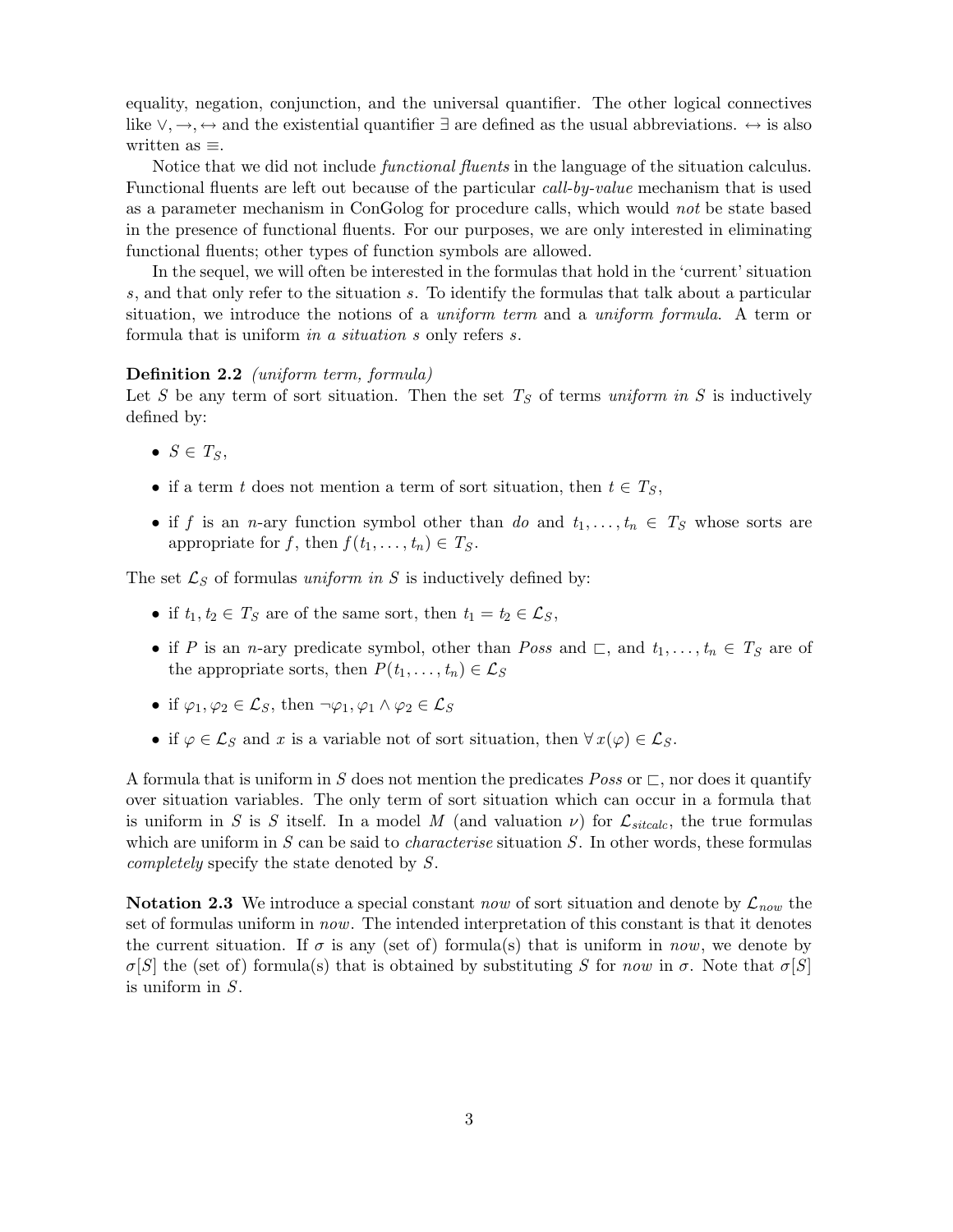### 2.2 Foundational Axioms

The basic intuitions associated with the notion of a situation are captured by a set of so called foundational axioms (cf. [12]). These axioms are listed below in definition 2.4. The first axiom below states that situations are uniquely identified by situation terms, and implies that situations can be identified with action histories. The second axiom is a second order axiom which captures the intuition that all the situations that exist are the ones reachable by doing a finite number of actions. The third axiom states that  $S_0$  is the initial situation. And finally, the fourth axiom states that a situation s is a predecessor of a situation  $do(a, s')$ iff s is a predecessor of s' or s and s' denote the same situation. Although these foundational axioms impose a basic structure upon the set of possible situations, the axioms do not play an important role in the definition of the programming language ConGolog (cf. also [12]).

**Definition 2.4** (foundational axioms)<sup>1</sup>

$$
do(a_1, s_1) = do(a_2, s_2) \to (a_1 = a_2 \land s_1 = s_2)
$$
\n(1)

$$
\forall P([P(S_0) \land \forall a, s(P(s) \to P(do(a, s))] \to \forall s(P(s))
$$
\n(2)

$$
\neg s \sqsubset S_0 \tag{3}
$$

$$
s \sqsubset do(a, s') \equiv s \sqsubseteq s'
$$
\n<sup>(4)</sup>

where  $s \sqsubseteq s'$  abbreviates  $s \sqsubset s' \vee s = s'$ .

### 2.3 Basic Actions

A basic action theory in the situation calculus defines a framework for specifying the pre and postconditions of actions. Three types of axioms are introduced to specify actions. First of all, a set of unique names axioms for actions is introduced. These axioms are used to make sure that action names refer to different actions, and that an action symbol supplied with one set of parameters is distinguished from that action symbol supplied with a different set of parameters.

Definition 2.5 (unique names axioms for actions) The set of unique names axioms for actions includes the following axioms:

$$
A(\vec{x}) \neq B(\vec{y})
$$

where  $A(\vec{x})$  and  $B(\vec{y})$  are expressions of sort *action*, and the set of variables  $\vec{x}$  and  $\vec{y}$  are disjoint, for each pair of action symbols  $A$  and  $B$ ; and for any action symbol A:

 $A(\vec{x}) = A(\vec{y}) \rightarrow \vec{x} = \vec{y}.$ 

The second type of axioms are called *action precondition axioms*. These axioms specify  
when an action is *enabled*, i.e. they specify what preconditions must hold in order for an  
action to be executable in a situation. The uniformity condition on 
$$
\Pi_A(\vec{x}, s)
$$
 is used to make  
sure that the preconditions of an action  $A(\vec{t})$  depend only on the current situation s.

<sup>&</sup>lt;sup>1</sup>The free variables in formulas which occur in definitions throughout this paper are implicitly universally quantified.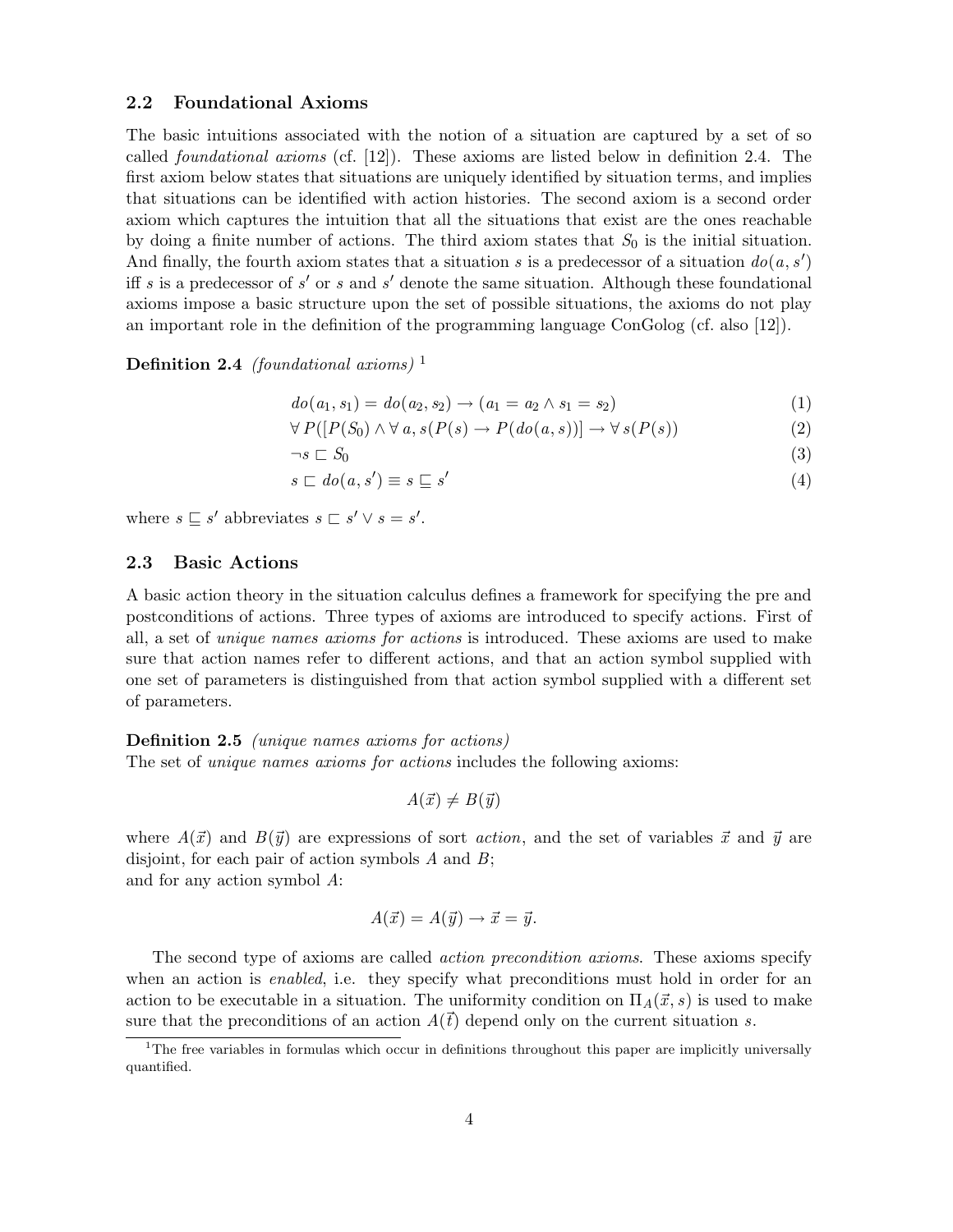## Definition 2.6 *(action precondition axiom)*

An action precondition axiom is of the form:

$$
Poss(A(\vec{x}),s) \equiv \Pi_A(\vec{x},s)
$$

where  $A(\vec{x})$  is an expression of sort *action*, and  $\Pi_A(\vec{x}, s)$  is a formula that is uniform in s and whose free variables are among  $\vec{x}, s$ .

The last type of axioms are called successor state axioms. Successor state axioms relate the value of a fluent in the situation that results from doing an action to their value in the previous situation, and define the effects of executing an action. Successor state axioms also provide a solution to the frame problem [15]. The uniformity condition on  $\Phi_F(\vec{x}, a, s)$ guarantees that the database associated with the successor situation (the database of uniform formulas that hold in that situation) can be computed from that of the previous situation.

Definition 2.7 *(successor state axiom)* A successor state axiom for a relational fluent  $F$  is of the form:

$$
F(\vec{x}, do(a, s)) \equiv \Phi_F(\vec{x}, a, s)
$$

where  $\Phi_F(\vec{x}, a, s)$  is a formula uniform in s and whose free variables are among  $\vec{x}, a, s$ .

A basic action theory is a collection of the axioms introduced so far. Our definition of a basic action theory slightly differs from the one in [9]. The main difference is that we do not include the initial situation axioms or the *initial database* in the action theory.

Definition 2.8 (basic action theory) A basic action theory is a theory  $\mathcal{A} = \Sigma \cup \mathcal{A}_{ss} \cup \mathcal{A}_{ap} \cup \mathcal{A}_{una}$  where:

- $\Sigma$  are the *foundational axioms*,
- $A_{ss}$  is a set of *successor state axioms* for relational fluents, one for each fluent,
- $\mathcal{A}_{ap}$  is a set of *action precondition axioms*, one for each action symbol,
- $A_{una}$  is a set of *unique names axioms*, for all pairs of action function symbols.

### Definition 2.9 (initial database)

An *initial database* is a finite set of (first order) formulas from  $\mathcal{L}_{stcalc}$  that are uniform in  $S_0$ .

### 2.4 Situations, States and Functional Fluents

The reason for introducing the uniformity conditions into basic action theories is to ensure that the evaluation of preconditions and successor state conditions depends only on the current situation. In the presence of functional fluents, however, the uniformity conditions are not enough to guarantee that the preconditions and successor state conditions depend only on the current situation. It is not difficult to give an example in which a functional fluent is substituted for a parameter and results in a violation of a uniformity condition. For example, if we substitute  $loc(Ball, do(throw(Ball), S_0))$  for x and  $S_0$  for s in  $Poss(goto(x), s) \equiv$ reachable(x, s), we obtain the precondition reachable(loc(Ball,  $do(throw(Ball), S_0)$ ),  $S_0$ ) which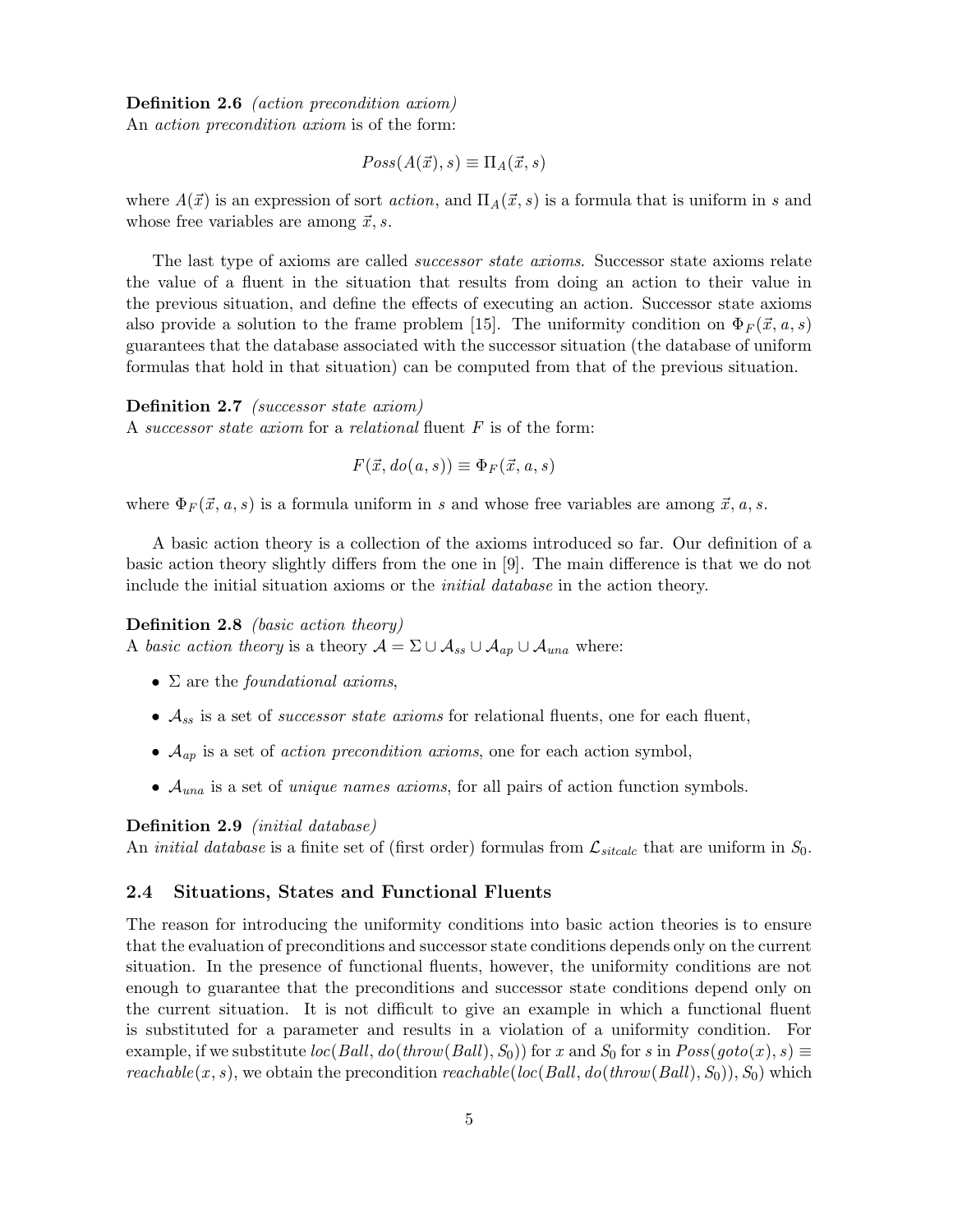is not uniform in  $S_0$ . In the presence of functional fluents, therefore, we have to be more careful and only substitute terms that do not lead to violations of the uniformity conditions.

The fact that all conditions can be evaluated by inspection of the current situation only implies that during a computation only a database of facts that talk about the current situation has to be maintained. This is a typical feature of a *state based approach*. The main characteristic of a state based approach is that a successor state can be computed from the current state and the action that is performed in that state. Because of the particular form of successor state axioms, basic action theories also support a state based approach, with the proviso that substitution of functional fluents does not lead to violations of the uniformity conditions.

The uniformity conditions thus play an important role in basic action theories. In general, there is an important difference between situations in the situation calculus and states in state based approaches. Whereas a state coincides with a single point in (space-)time, a situation (action history) can be much more complex. A situation  $s$  can even refer to would-be situations in a possible history that is different from the actual one referred to by s. For example, consider the situation  $do(goto(loc(Ball, do(trow(Ball), S_0)), S_0)$ . This situation refers to the situation resulting from going to a particular place in the initial situation  $S_0$ . The place referred to needs to be inferred from doing *another* action in situation  $S_0$ , namely the action of throwing a ball. For the evaluation of a formula like  $corner(loc(Robot, do(goto(loc(Ball, do(trow(Ball), S_0)), S_0))$  we thus have to inspect the wouldbe situation resulting from throwing the Ball in situation  $S_0$ , and check if the location of the Ball in that situation is a corner, assuming that a goto action always succeeds. Due to the possibility of a branching structure of situations we can construct such 'non-linear' situations which depend on other situations in different branches in the possible histories structure.

The example of the previous paragraph used functional fluents to illustrate that situations are different from states. Still another feature in the situation calculus, that of quantification over situations, can give rise to formulas that refer to different situations. An example of such a formula is the following precondition axiom:  $Poss(open(d), s) \equiv \exists s'(s =$  $do(unlock(d, key), do(get(key), s'))$ . This formula states that it is only possible to open a door if a key has been obtained and the door is unlocked with this key in the last two situations. Because this precondition refers to the two previous situations, it cannot be evaluated by inspecting the current situation only.

Summarising, in general the situation calculus offers an expressive framework for talking about action histories. The basic action theories that we introduced restrict this expressivity by introducing uniformity conditions, and thus provide for a state based approach. Still, we have to be careful in the presence of functional fluents. Because 3APL is a state based formalism, for the purpose of bisimulating ConGolog, it is important that basic action theories are state based. This is our main reason for excluding functional fluents.

# 3 The High-Level Programming Language ConGolog

ConGolog is a logic programming language based on the situation calculus. It extends the basic action theories of the previous section with operators for constructing complex actions. In ConGolog it is possible, for example, to specify the sequential composition of two actions, like, pickup(Block); putaway(Block). The set of ConGolog programs is defined below. It is a subset of all the programs as in [2], but includes the main programming constructs. Most of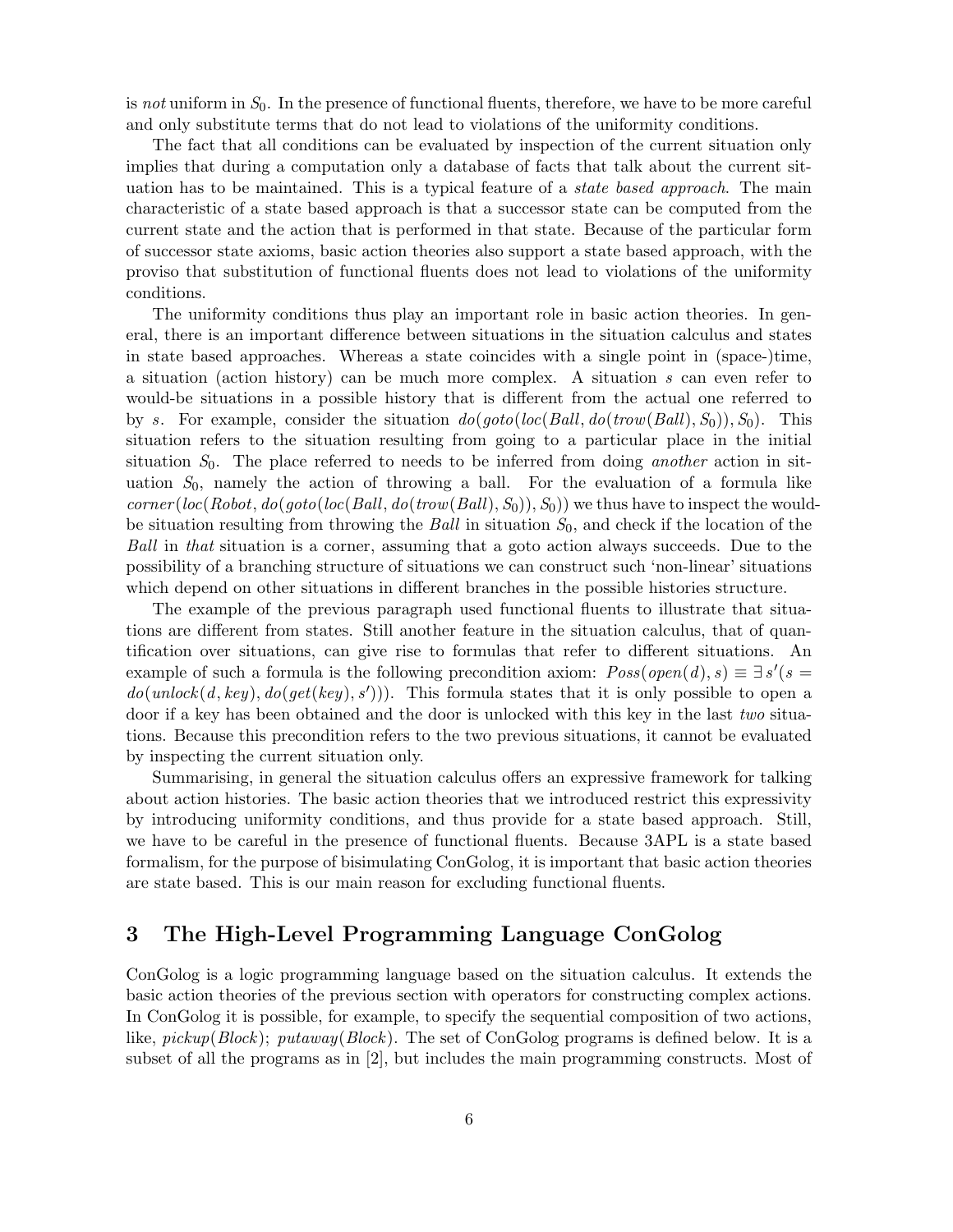the programming constructs below are well-known. Tests evaluate a formula in the current situation. The nondeterministic choice of argument construct nondeterministically selects a value for the variable x. In a prioritised parallel program  $\delta_1\ddot{\delta}_2$  the execution of the left subprogram  $\delta_1$  is preferred over that of the right subprogram  $\delta_2$ ; the latter is executed only if  $\delta_1$  cannot be executed.

#### Definition 3.1 (ConGolog programs)

The set of *open* programs  $P$  and procedures  $Proc$  is inductively defined by:

- primitive actions:  $a \in P$ ,
- tests:  $\phi$ ?  $\in$  P, for  $\phi \in \mathcal{L}_{now}$ ,
- sequential composition:  $(\delta_1; \delta_2) \in P$ , if  $\delta_1, \delta_2 \in P$ ,
- nondeterministic choice:  $(\delta_1 | \delta_2) \in P$ , if  $\delta_1, \delta_2 \in P$ ,
- nondeterministic choice of arguments:  $\pi x.\delta \in P$ , if  $\delta \in P$  and x is a variable of sort object, <sup>2</sup>
- parallel composition:  $\delta_1 || \delta_2 \in P$ , if  $\delta_1, \delta_2 \in P$ ,
- prioritised parallel composition:  $\delta_1 \mathcal{b}_2 \in P$ , if  $\delta_1, \delta_2 \in P$ ,
- procedure call:  $P(\vec{t})$ ,
- procedure definition: **proc**  $P(\vec{x})$   $\delta_P$  end  $\in$  Proc, if  $\delta_P \in P$  such that all free variables in  $\delta_P$  occur in  $\vec{x}$ .

By definition, the set of ConGolog programs is the set of closed programs in P.

The constructs which are defined in [2] but are not included in the definition above are iteration, synchronised if-then-else, synchronised while, and parallel iteration. As far as iteration is concerned, no expressivity is lost, since it is well-known that this construct can be simulated by recursive procedures which are included in definition 3.1. The synchronised if-then-else and the synchronised while are slight variations on the non-synchronised ones, and require the atomic execution of both the test as well as the first action of one of the branches of the if-then-else or of the body of the while-construct. That is, in both constructs both the test and the first action to be executed next are executed in one single step. 3APL does not have similar constructs that are synchronised in this way. It would not be difficult to extend 3APL with these constructs, but doing so would not lead to any new or interesting results with respect to the simulation of ConGolog in 3APL. A similar remark applies to parallel or concurrent iteration.

<sup>&</sup>lt;sup>2</sup>Variables of sort action can be simulated if there are only a finite number of actions available. An example of the use of action variables is given in [2].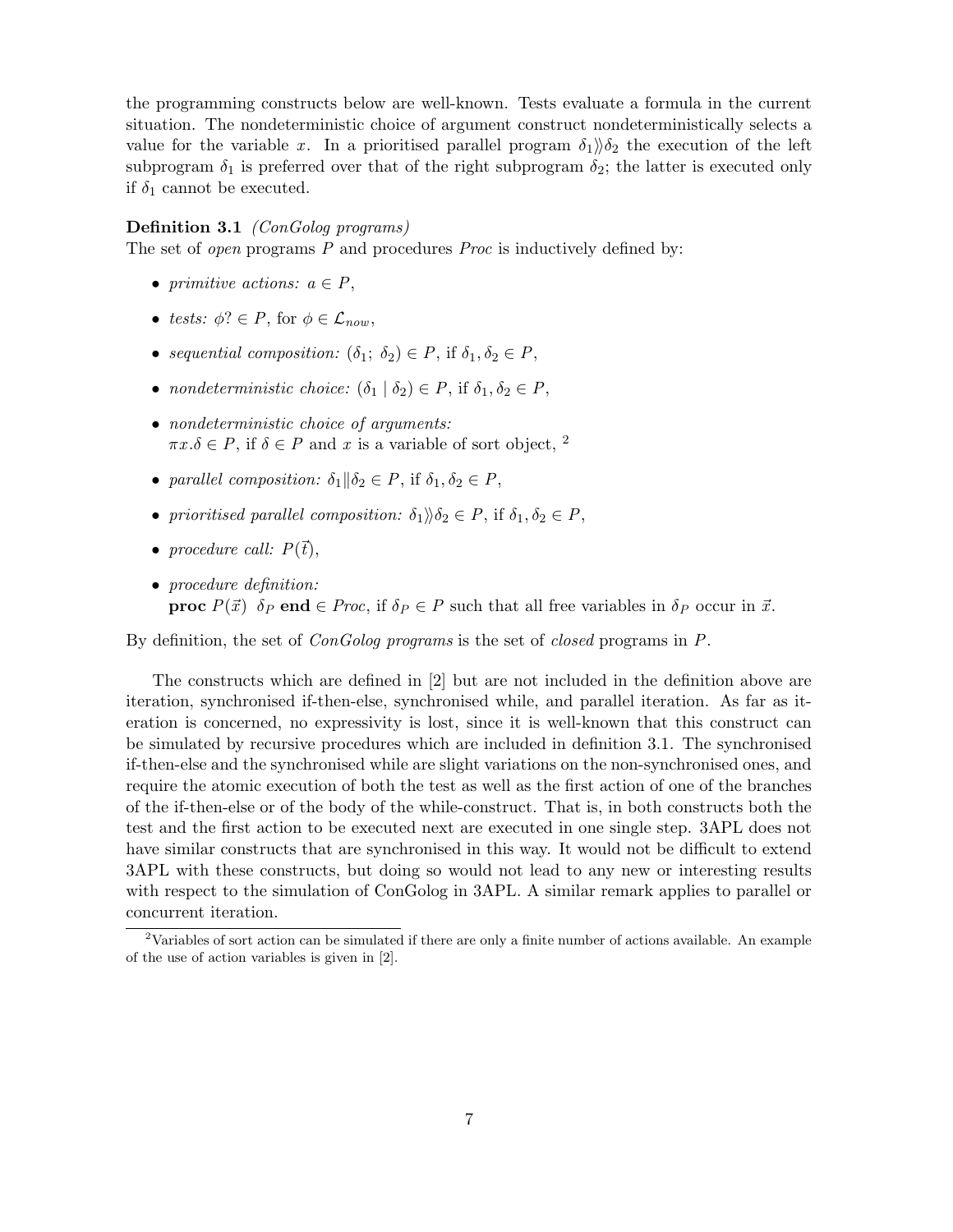### 3.1 Axiomatic Definition of the Semantics for ConGolog

The meaning of the ConGolog programming constructs is specified by using a transition semantics that is presented in a non-standard way. Instead of using a formalism like SOS semantics [13], a new predicate Trans is added to the language of the situation calculus and is used to formalise the step semantics of a program. The predicate  $Trans(\delta, s, \delta', s')$  expresses that it is possible for program  $\delta$  to perform a computation step in situation s that results in a new situation s' where  $\delta'$  is the remaining program that still needs to be executed. The semantics of ConGolog programs is specified by means of a set of axioms for the predicate Trans. For each programming construct, there is an axiom that states which computation steps the construct allows. The expression *nil* denotes the 'empty' program, and is used below as an auxiliary construct in the definition of the operational semantics. nil is not a ConGolog program. Also notice that no transition is associated with the nondeterministic selection of a value in a  $\pi x.\delta$  program, but only with the joined action of selecting a value and executing a step of subprogram  $\delta$ . In the axiomatic definition of Trans, the predicate Final( $\delta$ , s) is used to express that program  $\delta$  may legally terminate in situation s. A formal definition of Final is presented after the definition of Trans. The definition of the semantics of (recursive) procedures is postponed until the next section.

# Definition 3.2 (axioms for Trans)<sup>3</sup>

Trans is inductively defined by:

• The Empty Program:

$$
Trans(nil, s, \delta', s') \equiv False
$$

• Basic Actions:

$$
Trans(a, s, \delta', s') \equiv Poss(a, s) \land \delta' = nil \land s' = do(a, s)
$$

• Tests:

$$
Trans(\phi?, s, \delta', s') \equiv \phi[s] \land \delta' = nil \land s' = s
$$

• Sequential Composition:

$$
Trans(\delta_1; \delta_2, s, \delta', s') \equiv
$$
  
\n
$$
\exists \gamma. \delta' = (\gamma; \delta_2) \land Trans(\delta_1, s, \gamma, s') \lor
$$
  
\n
$$
Final(\delta_1, s) \land Trans(\delta_2, s, \delta', s')
$$

• Nondeterministic Choice:

 $Trans(\delta_1 | \delta_2, s, \delta', s') \equiv Trans(\delta_1, s, \delta', s') \lor Trans(\delta_2, s, \delta', s')$ 

<sup>&</sup>lt;sup>3</sup>Formally, an encoding of ConGolog programs into terms of the first order language  $\mathcal{L}_{stcalc}$  is required, as is done in [2]. However, because the details in this paper - apart from the encoding itself - are almost completely the same, for notational convenience we use the programs as in definition 3.1 and refer the reader to [2] for the details concerning the encoding of programs into terms.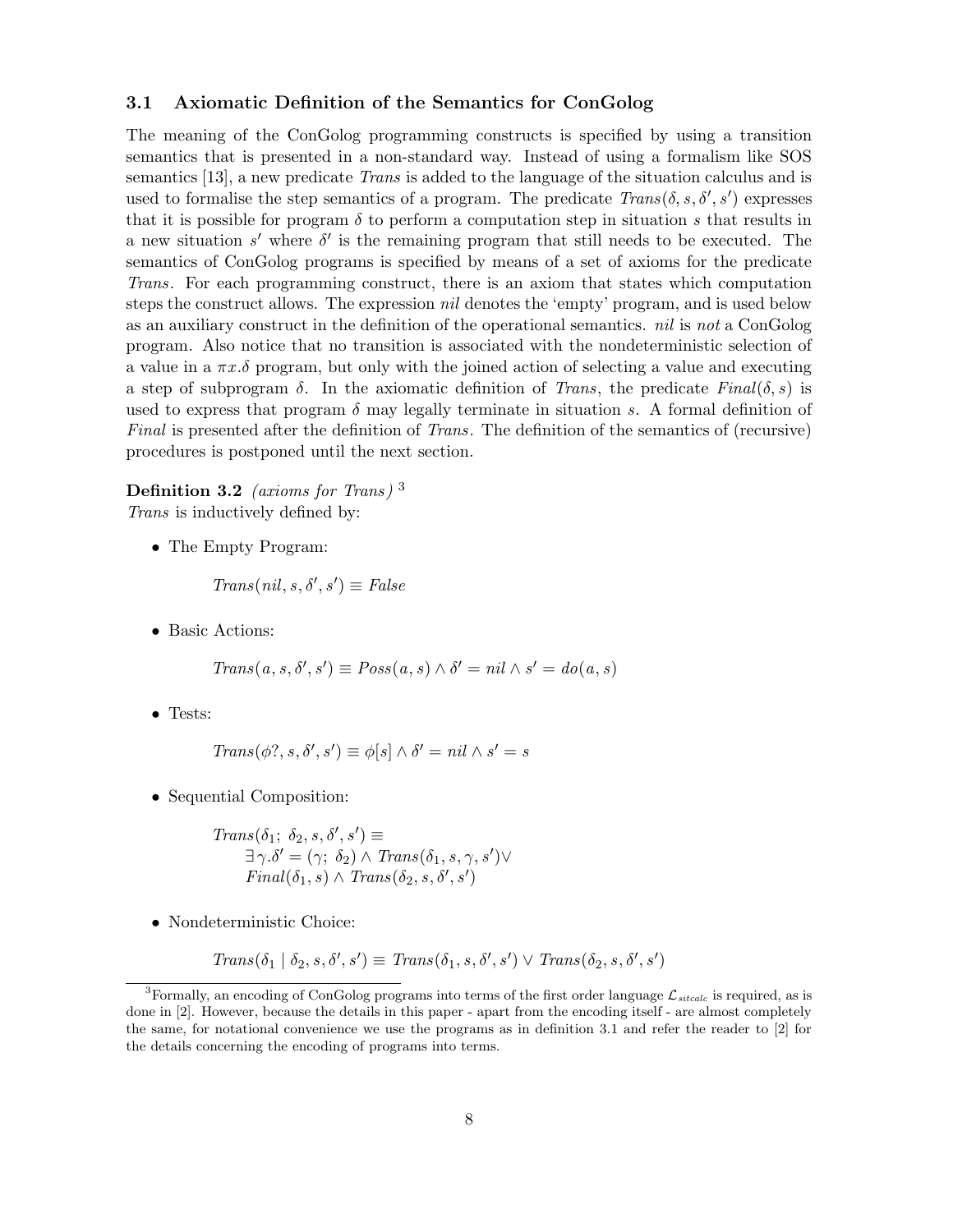• Nondeterministic Choice of Argument:

 $Trans(\pi x.\delta, s, \delta', s') \equiv \exists x. Trans(\delta, s, \delta', s')$ 

• Parallel Composition:

 $Trans(\delta_1 || \delta_2, s, \delta', s') \equiv$  $\exists \gamma.\delta' = (\gamma || \delta_2) \wedge Trans(\delta_1, s, \gamma, s') \vee$  $\exists \gamma.\delta' = (\delta_1 || \gamma) \land Trans(\delta_2, s, \gamma, s')$ 

• Prioritised Parallel Composition:

 $Trans(\delta_1) \rangle \delta_2, s, \delta', s') \equiv$  $\exists \gamma.\delta' = (\gamma \rangle \delta_2) \wedge Trans(\delta_1, s, \gamma, s') \vee$  $\exists \gamma.\delta' = (\delta_1) \rangle \gamma$ )  $\land$  Trans $(\delta_2, s, \gamma, s')$   $\land \neg \exists \eta, s''.$ Trans $(\delta_1, s, \eta, s'')$ 

### Definition 3.3 (axioms for Final)

The Final predicate is defined by the following set of axioms:

• The Empty Program:

 $Final(nil, s) \equiv True$ 

• Basic Actions:

 $Final(a, s) \equiv False$ 

• Tests:

$$
Final(\phi?, s) \equiv False
$$

• Sequential Composition:

 $Final(\delta_1; \delta_2, s) \equiv Final(\delta_1, s) \wedge Final(\delta_2, s)$ 

• Nondeterministic Choice:

 $Final(\delta_1 | \delta_2, s) \equiv Final(\delta_1, s) \vee Final(\delta_2, s)$ 

• Nondeterministic Choice of Argument:

 $Final(\pi x.\delta, s) \equiv \exists x. Final(\delta, s)$ 

• Parallel Composition:

$$
Final(\delta_1 \| \delta_2, s) \equiv Final(\delta_1, s) \land Final(\delta_2, s)
$$

• Prioritised Parallel Composition:

 $Final(\delta_1)\rangle \delta_2, s) \equiv Final(\delta_1, s) \wedge Final(\delta_2, s)$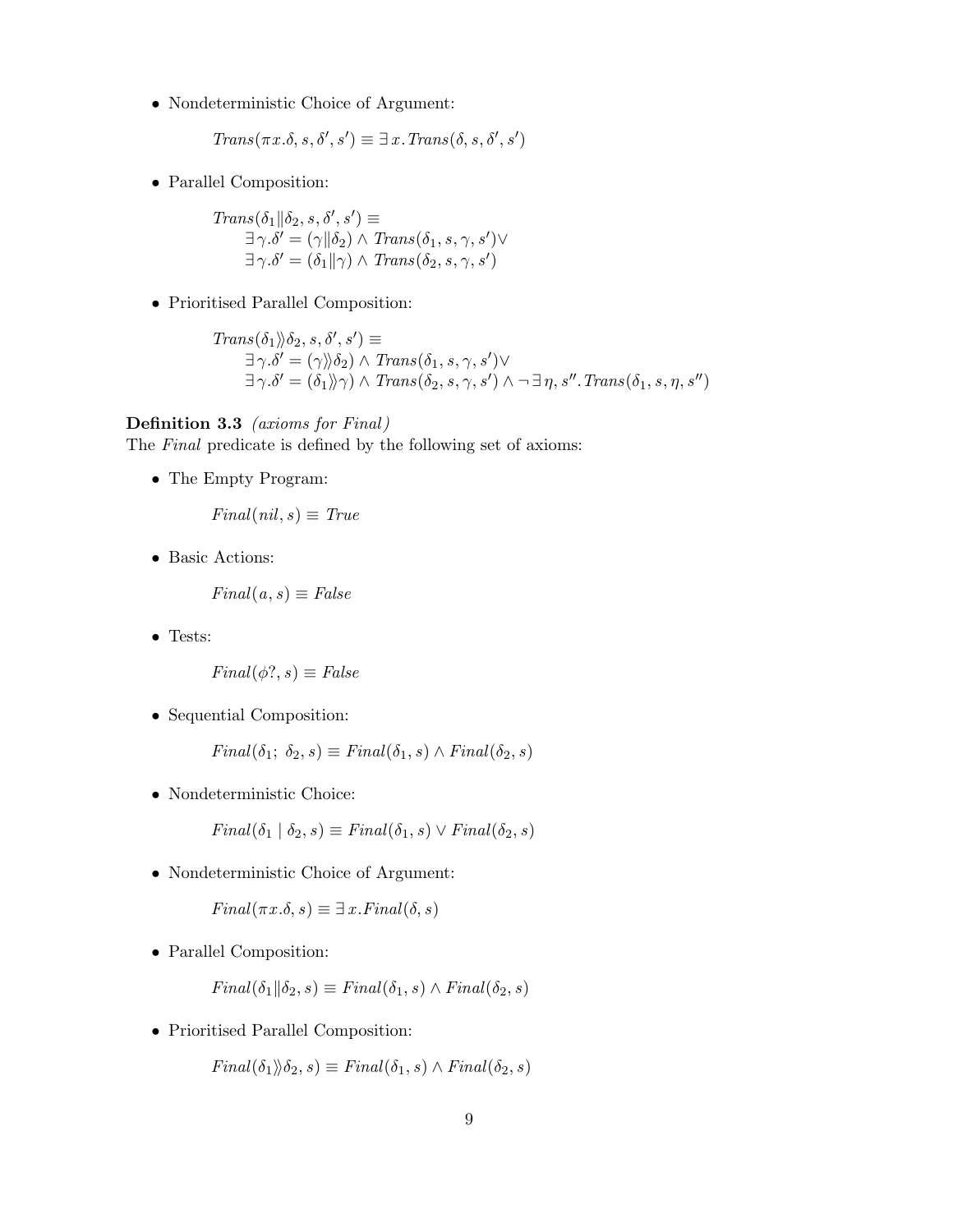### 3.2 ConGolog Procedures

The semantics of ConGolog procedures is not defined in terms of replacement of the procedure call with the procedure body, since such steps are not viewed as transitions in the ConGolog semantics (cf. [2]). Instead, a second order definition of the transition predicate is given which abstracts from these steps. A procedure call in the ConGolog semantics involves both body replacement of a (number of) procedure call(s) and the execution of an action or test in a single step. Only actions or tests can give rise to transitions in the ConGolog semantics, and replacement of a procedure call with its associated body or the nondeterministic selection of a value in a  $\pi x.\delta$  program are not viewed as transitions.

In ConGolog, *nesting of procedure definitions* is allowed, and it is important to keep track of the scope of a procedure definition. Nesting of procedure definitions, however, can be considered as syntactic sugar (a pre-compiler easily removes all naming conflicts such that global scope can be assumed), and we do not consider this facility here. The implementation of ConGolog also does not include this feature (cf. [2]). In the absence of procedure nestings, the second order definition of *Trans* that also deals with procedures can be defined by

$$
Trans(\delta, s, \delta', s') \equiv \forall T. (\varphi(T, \delta, s, \delta', s') \rightarrow T(\delta, s, \delta', s'))
$$

where  $\varphi(T, \delta, s, \delta', s')$  is the conjunction of the set of axioms for Trans of the previous section, with  $T$  substituted for *Trans*, and the following clause for procedure calls:

$$
T(P(\vec{t}), s, \delta', s') \equiv T((\delta_P)^{\vec{x}}_{\vec{t}}, s, \delta', s').
$$

In the clause for procedure calls,  $\delta_P$  is the body of the procedure definition of  $P(\vec{x})$  and  $(\delta_P)^{\vec{x}}_{\vec{t}}$ is that same body where the formal parameters  $\vec{x}$  have been substituted with  $\vec{t}$ . This second order definition defines Trans as the smallest set of transitions closed under the set of clauses for the ConGolog programming constructs defined in the previous section and the clause for procedure calls introduced in this section.

Similarly, *Final* is defined by:

$$
Final(\delta, s) \equiv \forall F.(\psi(F, \delta, s) \rightarrow F(\delta, s))
$$

where  $\psi(F, \delta, s)$  is the conjunction of the set of axioms for Final of the previous section, with F substituted for Final, and the following clause for procedure calls:

$$
F(P(\vec{t}), s) \equiv F((\delta_P)^{\vec{x}}_{\vec{t}}, s).
$$

The parameter mechanism of ConGolog is a call-by-value mechanism, which, due to the assumption that functional fluents are absent, could be somewhat simplified. In the presence of functional fluents, the substitution of the actual parameters is slightly more complex and should be  $(\delta_P)^{\vec{x}}_{\vec{t}[s]}$  instead of simply  $(\delta_P)^{\vec{x}}_{\vec{t}}$ . That is, functional fluents in an actual parameter term  $t$  should be evaluated with respect to the current situation  $s$ , and to implement this the situation  $s$  is substituted for the constant now. After substituting s for now in parameter t, the parameter  $t[s]$  is substituted in the body of the procedure at the appropriated places. We are now in a position to explain in detail our remark above that this type of parameter mechanism may result in an approach that is not state based, if functional fluents are allowed. Consider, for example, the procedure definition **proc** serve(n) go-floor(n); turnoff(n); open; close end and the procedure call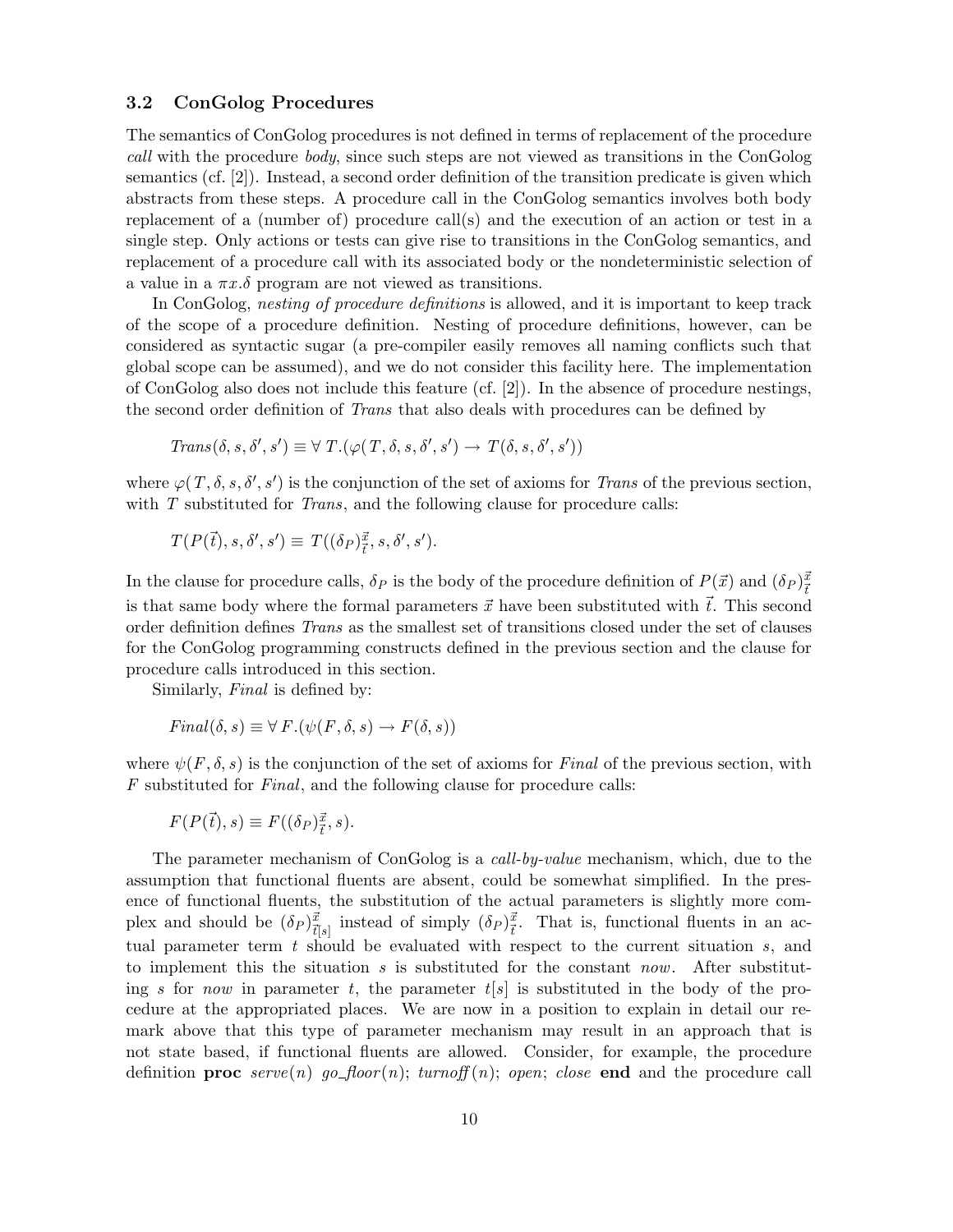serve(nearest\_floor(now)). Notice that the actual parameter in the procedure call is a functional fluent. Now suppose that the current situation is the initial situation  $S_0$ . In that case, we get the following transition as a result of the execution of the call:

 $Trans(serve(nearest\_floor(now)), S_0,$  $turnoff(nearest\_floor(S_0)); \ open, do(go\_floor(nearest\_floor(S_0)), S_0))$ 

The remaining program is  $turnoff(nearest\_floor(S_0));$  open which must be executed in situation  $do(go\text{-}floor(nearest\text{-}floor(S_0)), S_0)$ . For the evaluation of the argument nearest  $floor(S_0)$ , however, the program has to consult the *previous* situation  $S_0$  instead of the current one. The call-by-value mechanism thus is not compatible with a strictly state based approach in the presence of functional fluents.

The second order semantics abstracts from all steps in which a procedure call is replaced with its body and only actions and tests are viewed as transitions. As a consequence, a procedure call  $P(t)$  that never gives rise to the execution of an action or test, can never give rise to any transition. Formally,  $\forall \delta', s'.\neg Trans(P(\vec{t}), s, \delta', s')$ . This is quite different from a semantics that associates a transition with body replacement as is done in the semantics for 3APL. Consider, for example, the procedure definition **proc**  $d(n)$  ( $n = 1$ )? |  $d(n-1)$ ; go\_down end and the program  $d(0)$  true?. According to the ConGolog semantics, the only transition this program can (always) make is the transition in which the test is executed, because the procedure call  $d(0)$  never gives rise to the execution of an action or test. This program thus always successfully executes and terminates after executing the test in the ConGolog semantics. In the 3APL semantics, this is not the case. Since body replacement also is a legal computation step, the left branch may be selected and a body replacement may occur. The selection of the left branch, however, results in a non-terminating computation where in each step a body replacement is performed. In the 3APL semantics, the program thus has a non-terminating computation in contrast with the ConGolog semantics.

Although the behaviour in accordance with the ConGolog semantics may be preferred over that of a semantics which includes steps for body replacement that gives rise to a nonterminating computation, there is a computational problem. To implement the second order semantics for procedure calls, an algorithm which decides if such a call results in the eventual execution of an action or test is required. The problem is that such an algorithm does not exist, since that algorithm would also solve the halting problem. In our example, non-termination may seem easy to detect, but in general it is not possible to decide this type of termination for arbitrary actual parameters (which may involve complex terms). The extension of an operational style semantics in first order logic with second order axioms in this case thus results in a non-computational semantics.

Due to the fact that ConGolog and 3APL assign different semantics to procedure calls, it is not possible to construct an embedding of ConGolog into 3APL. An embedding, however, can be constructed for a large and interesting subclass of ConGolog procedure definitions. In particular, the set of guarded procedures is a class of procedures that never does more than a fixed number of procedure calls before executing an action or test. This class thus avoids the problem of detecting termination as in the general case. This subset also can be embedded into 3APL.

A formal definition of a guarded program is provided by means of the notion of a rank. This notion is similar to that in [2], except for one important difference. In contrast to the definition in [2], our notion of rank is not dependent on the current situation, but is completely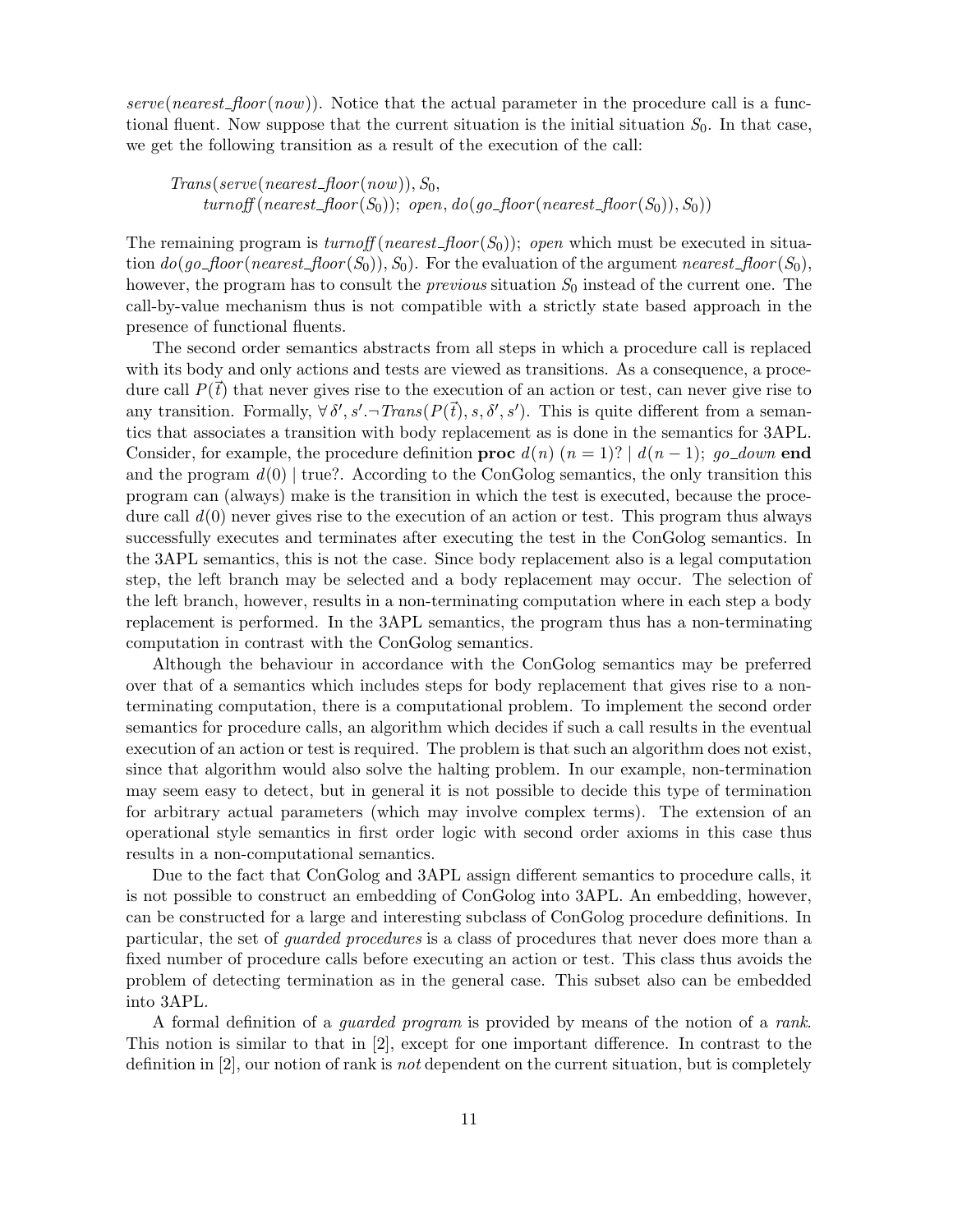syntactic and therefore somewhat simpler. <sup>4</sup>

#### Definition 3.4 (rank)

The rank n (n a natural number) of a program  $\delta$  (possibly containing free variables) is defined by the following axioms:

$$
Rank(n, nil) \equiv True
$$
  
\n
$$
Rank(n, \phi) \equiv True
$$
  
\n
$$
Rank(n, \delta_1) \equiv True
$$
  
\n
$$
Rank(n, \delta_1; \delta_2) \equiv Rank(n, \delta_1) \land Rank(n, \delta_2)
$$
  
\n
$$
Rank(n, \delta_1 | \delta_2) \equiv Rank(n, \delta_1) \land Rank(n, \delta_2)
$$
  
\n
$$
Rank(n, \pi x.\delta) \equiv Rank(n, \delta)
$$
  
\n
$$
Rank(n, \delta_1 || \delta_2) \equiv Rank(n, \delta_1) \land Rank(n, \delta_2)
$$
  
\n
$$
Rank(n, \delta_1) \land Bank(n, \delta_2)
$$
  
\n
$$
Rank(n, \delta_1) \land Rank(n, \delta_2)
$$
  
\n
$$
Rank(n, P(\vec{t})) \equiv Rank(n - 1, \delta_P \vec{t})
$$

A ConGolog program  $\delta$  is *guarded* iff  $\delta$  is of rank n for some n, i.e. *Guarded*( $\delta$ )  $\stackrel{df}{=}$  $\exists n.Rank(n, \delta)$ . This notion of guardedness is strictly stronger than the one defined in [2], because it does not depend on the current situation. As a consequence, Theorem 6 in [2] holds, and we can define the semantics of procedures by a set of first order axioms. In the sequel, we will prove an embedding result for *quarded programs* which is based on the first order semantics of the previous section and that of definition 3.5 below. It should be understood that the semantics of definition 3.5 only applies to guarded programs (procedure definitions).

Definition 3.5 *(first order axioms for procedure calls)* 

$$
Trans(P(\vec{t}), s, \delta', s') \equiv Trans(\delta_P \vec{\bar{t}}, s, \delta', s')
$$

$$
Final(P(\vec{t}), s) \equiv Final(\delta_P \vec{\bar{t}}, s)
$$

# 4 The Agent Programming Language 3APL

3APL is an agent programming language that combines imperative programming and logic programming. From imperative programming the language inherits the full range of regular programming constructs, including recursive procedures, and a notion of state based computation. States of agents, however, are belief or knowledge bases, which are different from the usual variable assignments of imperative programming, and the assignment statement of imperative programming is replaced with updates on the belief base of an agent. From logic programming, the language inherits the proof as computation model as a basic means of computation for querying the belief base of the agent. We want to emphasise that 3APL is a programming language, and not a logical language like the situation calculus.

The agent language 3APL is based on a rich notion of agents. That is, agents have a mental state consisting of *beliefs* and *goals*. Associated with an agent are a number of basic

<sup>&</sup>lt;sup>4</sup>As a consequence, if a procedure call is guarded for all procedures in a program  $\delta$ , we also know that a program has a 'guarded evolution'; that is, any program resulting from the execution of any number of steps of  $\delta$  is guarded again. This is our analogue of Theorem 7 in [2].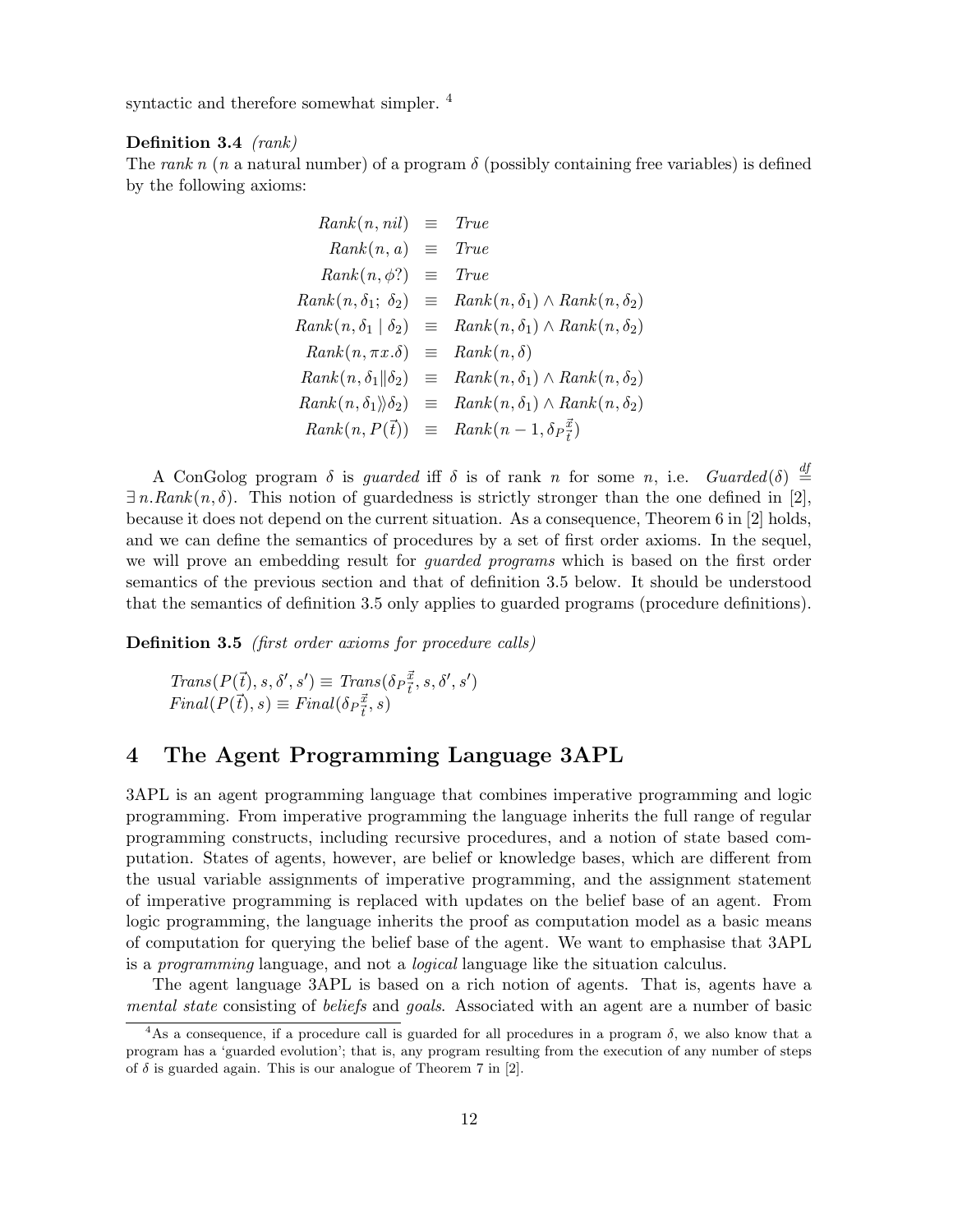capabilities. The basic capabilities of an agent are the basic actions an agent can perform, and can be viewed as defining the *expertise* of the agent. Finally, an agent can have a number of practical reasoning rules for planning and modifying its current goals.

The beliefs of an agent are drawn from some knowledge representation language  $\mathcal{L}$ . In principle, the choice of knowledge representation language is free, and any formalism which allows the derivation of facts from the agent's beliefs can be used to program agents. For the purpose of simulating ConGolog, it is convenient to identify the knowledge representation language  $\mathcal{L}$  with the language  $\mathcal{L}_{now}$  of situation calculus formulas uniform in now. Subsets of these formulas are used to represent the current situation.

The goals of a 3APL agent are plans, or imperative programs like in ConGolog. These goals are built from basic actions, tests, and the same programming constructs as in ConGolog, apart from some minor differences in notation. So called achievement goals correspond to procedure calls of ConGolog.

### Definition 4.1 (goal)

The set of goals Goal is defined by:

- Basic actions:  $A(\vec{t}) \in$  Goal,
- Tests:  $\phi$ ?  $\in$  Goal, if  $\phi \in \mathcal{L}_{now}$ ,
- Achievement Goals:  $P(\vec{t}) \in$  Goal,
- Sequential Composition:  $\pi_1$ ;  $\pi_2 \in$  Goal, if  $\pi_1, \pi_2 \in$  Goal,
- Nondeterministic Choice:  $\pi_1 + \pi_2 \in$  Goal, if  $\pi_1, \pi_2 \in$  Goal,
- Parallel Composition:  $\pi_1 || \pi_2 \in$  Goal, if  $\pi_1, \pi_2 \in$  Goal,

Originally, 3APL does not include a construct for prioritised parallel composition  $\mathcal{U}([6, 7])$ , but in the sequel we show how to formally define a semantics for  $\mathcal{V}$  in a transition style semantics, which is the type of semantics used to specify the operational semantics of 3APL, and extend 3APL with this operator.

One of the more important differences between ConGolog and 3APL is the presence of the  $\pi$  operator in ConGolog and the absence of such a construct in 3APL. Correspondingly, the two languages have quite different parameter mechanisms. Whereas in ConGolog the  $\pi$  operator is used to nondeterministically select a value for a variable that is *bound* by the operator, in 3APL tests are used to compute values for free variables as in logic programming. Moreover, whereas the  $\pi$  operator provides for an explicit scoping mechanism, the use of free variables in 3APL is based on implicit scoping and involves the renaming of free variables when procedures calls are replaced with their corresponding body. To facilitate the construction of an embedding of ConGolog into 3APL and to accommodate for these different styles of parameter passing, we introduce an additional construct  $random(x)$  which, like the  $\pi x$  operator, nondeterministically selects a value for the variable x.  $random(x)$  does not introduce any additional expressivity into 3APL and can be viewed as syntactic sugar.

A practical reasoning rule in 3APL has the form  $\pi \leftarrow \phi \mid \pi'$ , where  $\pi, \pi'$  are goals and  $\phi$  is a formula from  $\mathcal{L}_{now}$ , the knowledge representation language we use here. In a rule  $\pi \leftarrow \phi \mid \pi', \pi$  is called the *head* of the rule,  $\pi'$  the *body* of the rule, and  $\phi$  the *guard* of the rule. When the head  $\pi$  is specialised to an achievement goal  $P(\vec{x})$  and the guard is identified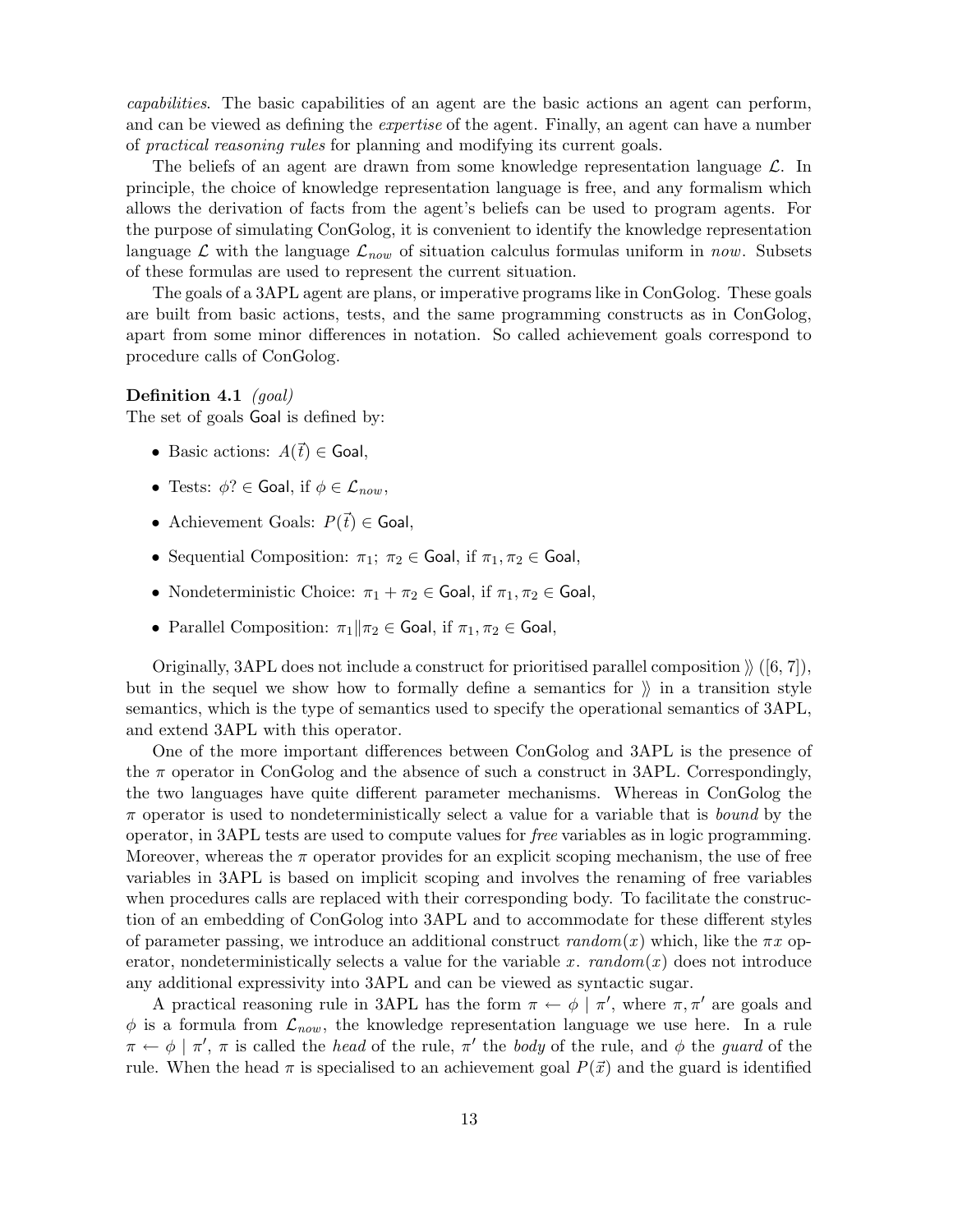with true, we obtain rules which correspond with the recursive procedures of ConGolog. The head and body may also contain *goal variables*. For example,  $X$ ;  $\phi$ ?  $\leftarrow \psi \mid A$  is a legal rule which replaces anything (matching the goal variable  $X$ ) that is sequentially composed with a particular test  $\phi$ ? and this test itself with the simple action A in case the agent believes that  $\psi$  holds in the current state. For a more extensive treatment of practical reasoning rules we refer the reader to [6, 7]. For our purposes, we only need simple rules of the form  $P(\vec{x}) \leftarrow \pi$ (a guard that is equivalent with true is not mentioned).

A 3APL agent is defined as a tuple  $\langle \pi, \sigma, \mathcal{R} \rangle$ , where  $\pi$  is a goal,  $\sigma$  is a set of beliefs, and R is a set of (simple) rules of the form  $P(\vec{x}) \leftarrow \pi$ .

### 4.1 Semantics of 3APL

The operational semantics of 3APL is defined by means of a Plotkin-style transition system  $([13])$ . Such a transition system consists of a set of transition rules which define the computation steps associated with individual constructs of the language. Transition rules are a kind of derivation rules, which can be used to derive transitions from a set of given transitions. A transition system specifies a transition relation −→ and can be viewed as an inductive definition of this relation  $\longrightarrow$ . The relation  $\longrightarrow$  defines the possible *computation steps* a program can perform and is the analogue of the Trans predicate of the ConGolog semantics for 3APL.

A Labelled Transition Relation For the simulation of ConGolog, it is important to keep track of the sequence of basic actions which are executed during a computation of a program. This information is explicitly represented by the situation arguments of the Trans predicate in ConGolog. To represent the same information in the 3APL semantics, we define a labelled transition relation. Labels are associated with a transition and indicate whether an action or something else has been performed.

Labels are also used to distinguish between two types of transitions in 3APL. From the point of view of the ConGolog semantics only the execution of basic actions or tests give rise to a transition. As we will see below, 3APL associates a transition with the expansion of a procedure call into its body and with the execution of a random action for nondeterministically selecting values. We also use labels to distinguish between 3APL transitions that count as transitions in the ConGolog semantics too and the ones that do not count as such. The latter type of transitions we call *silent steps*. The intuition is that these steps are not 'visible' in the ConGolog semantics and from the ConGolog perspective are considered to be implementation details.

The labelling is derived from these intuitions. A transitions that corresponds with the execution of a basic action is labelled with that same basic action. A transitions that corresponds with the execution of a test is labelled with the special symbol  $\epsilon$ , the empty sequence. The empty sequence is used to denote that no action has been performed, and the situation has not been changed. Both the execution of a *random* action and the expansion of a procedure call into its body are labelled with  $i$  to indicate that an internal or silent step has been performed. The labelling of complex programs are derived from the more basic ones. For example, the label associated with the execution of a sequential composition  $\pi_1$ ;  $\pi_2$  is derived from the label that is associated with the execution of  $\pi_1$ .

**3APL Configurations** The transition relation  $\rightarrow$  is a relation on pairs  $\langle \pi, \sigma \rangle$ , with  $\pi$  a goal and  $\sigma$  a belief base. These pairs  $\langle \pi, \sigma \rangle$  are also called *configurations*. In the transition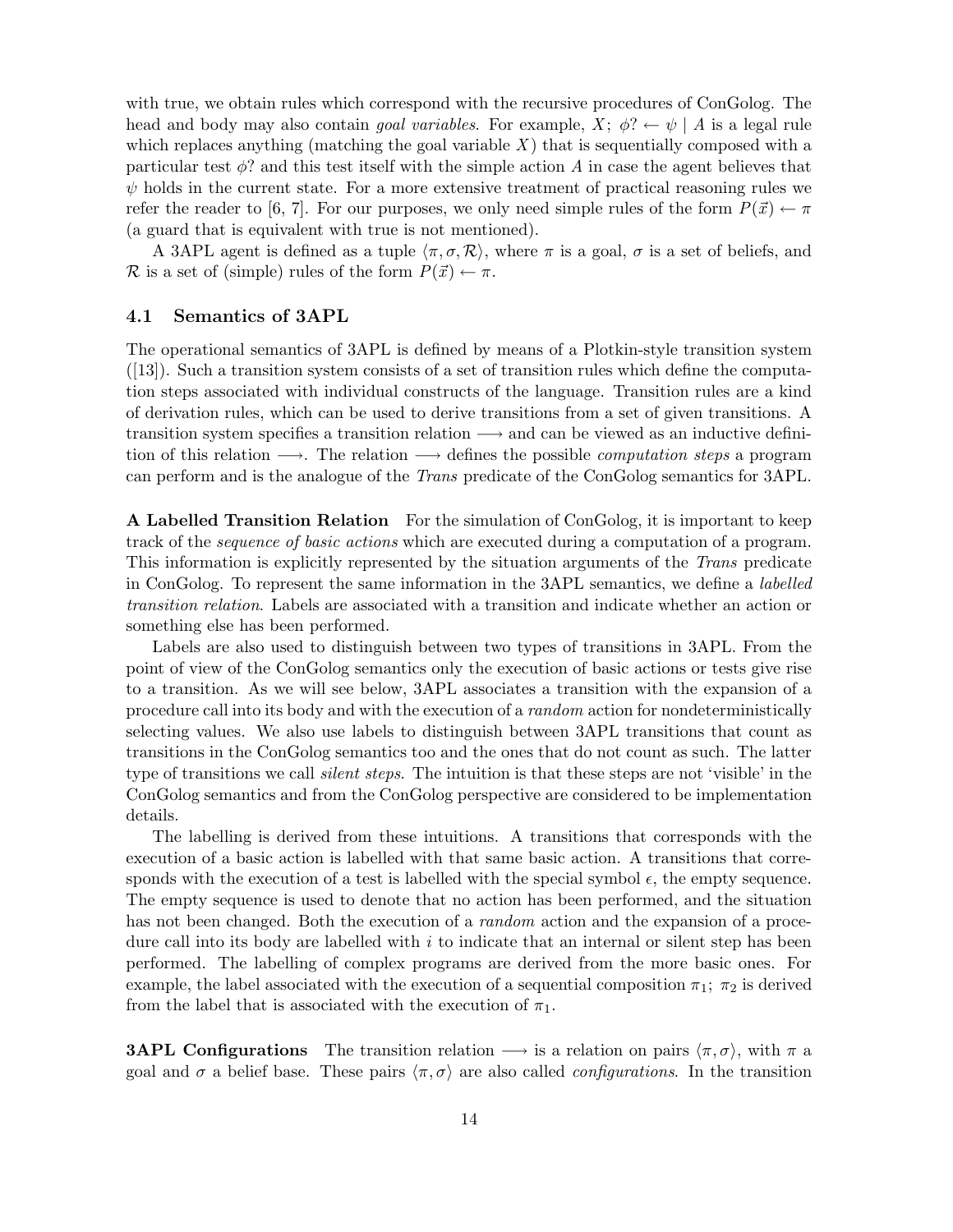rules below, we use E to denote (successful) termination, and identify E;  $\pi$ ,  $E\|\pi$ , and  $\pi\|E$ with  $\pi$ .

During a computation a 3APL program may compute bindings for (free) variables in the program by means of tests. These bindings are recorded in substitutions which are associated with the transition relation  $\longrightarrow$  for later reference. Substitutions thus provide for a parameter mechanism of 3APL and are used to instantiate free variables in the remaining program (after such a substitution has been computed).  $\varnothing$  denotes the empty substitution.

The programming language 3APL does not fix a specific set of basic actions, and as a consequence is an abstract programming language. This approach to agent programming assumes that a transition function  $\mathcal T$  must also be provided to specify the semantics of the basic actions used by agents (similar to specifying successor state axioms for ConGolog programs). The semantics of a basic action in this abstract setting is only fixed in the sense that a basic actions is interpreted as a change to the mental state of the agent, in particular the beliefs of the agent. The execution of a basic action thus amounts to changing this state according to the transition function  $\mathcal T$ .

Definition 4.2 (transition rule for basic actions)

$$
\frac{\mathcal{T}(A(\vec{t}), \sigma) = \sigma'}{\langle A(\vec{t}), \sigma \rangle_V \stackrel{A(\vec{t})}{\longrightarrow} \sigma \langle E, \sigma' \rangle}
$$

A test  $\phi$ ? allows an agent to introspect its beliefs. A test is evaluated relative to the current beliefs of an agent. Their main use, however, is not just to check whether or not the agent believes a particular proposition, but to compute values or bindings for the free variables which occur in the test. In this respect a test is similar to an assignment in imperative programming. The main difference is that a test is evaluated by means of logical proof (as in logic programming), and a test can only be used to initialise a variable to some value, not to update the value assigned to a variable. The values that are computed are recorded in a substitution  $\gamma$ , and the bindings computed are used in computation steps in the remaining computation of the program.

Definition 4.3 (transition rule for tests) Let  $\gamma$  be a ground substitution such that  $dom(\gamma) = free(\phi)$ .

$$
\sigma \models \phi \gamma
$$

$$
\langle \phi? , \sigma \rangle_V \stackrel{\epsilon}{\longrightarrow}_{\gamma} \langle E, \sigma \rangle
$$

A random(x) action, like a test, computes a binding for the variable x. In contrast with arbitrary tests, however,  $random(x)$  always succeeds and nondeterministically returns an arbitrary binding for x. The  $random(x)$  action does not increase the expressivity of 3APL, since it can be defined as a special kind of test. For an arbitrary unary predicate symbol  $P$ , random(x) can be defined as: random(x)  $\stackrel{df}{=} (P(x) \vee \neg P(x))$ ? The reason for introducing  $random(x)$  as an explicit action is that we want to label this particular action as a silent step. random(x) is used to simulate the pick operator  $\pi$ , which does not give rise to a transition. The nondeterministic selection of a value thus is considered as an implementation detail in the ConGolog semantics, and therefore needs to be modelled as a silent step in the 3APL semantics.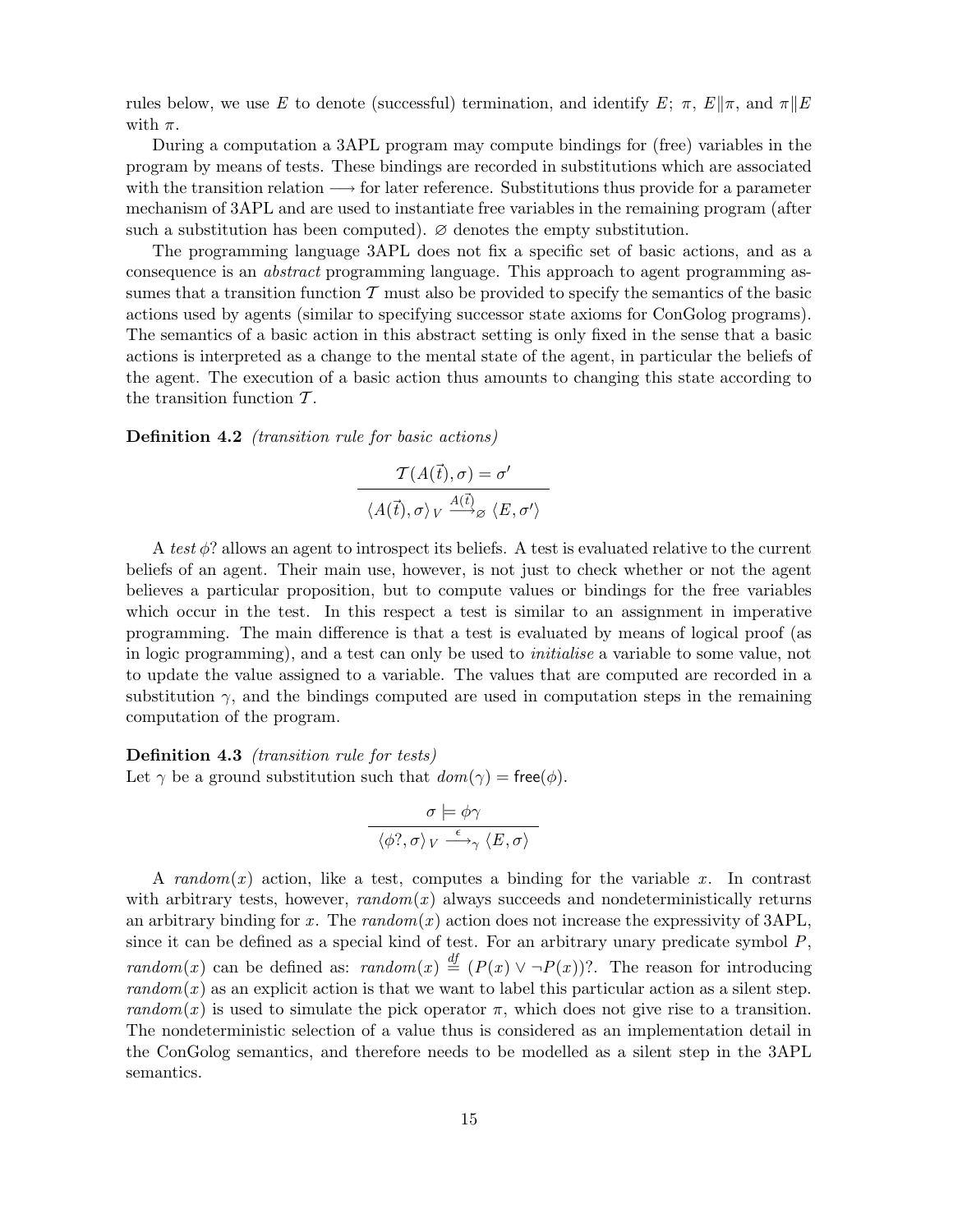Definition 4.4 (transition rule for random) Let  $t$  be a ground term.

$$
\xrightarrow{x \text{ is a variable}}
$$
\n
$$
\langle \text{random}(x), \sigma \rangle_V \xrightarrow{i} \{x=t\} \langle E, \sigma \rangle
$$
\n
$$
\langle \text{random}(t), \sigma \rangle_V \xrightarrow{i} \otimes \langle E, \sigma \rangle
$$

A sequence of two programs is executed by executing the first program and by updating the results of the computation, that is, updates on the beliefs or bindings for variables, correspondingly, where computed values for variables are passed on to the rest of the program by instantiation.

Definition 4.5 (transition rule for sequential composition)

$$
\frac{\langle \pi_1, \sigma \rangle_{V \cup \text{free}(\pi_2)} \stackrel{l}{\longrightarrow}_{\gamma} \langle \pi'_1, \sigma' \rangle}{\langle \pi_1; \pi_2, \sigma \rangle_{V} \stackrel{l}{\longrightarrow}_{\gamma} \langle \pi'_1; \pi_2 \gamma, \sigma' \rangle}
$$

The execution of a nondeterministic choice goal consists in selecting one of the subgoals that is enabled, i.e. can be executed, execute this goal, and drop the other goal.

Definition 4.6 (transition rule for nondeterministic choice)

$$
\frac{\langle \pi_1, \sigma \rangle_V \stackrel{l}{\longrightarrow}_{\gamma} \langle \pi'_1, \sigma' \rangle}{\langle \pi_1 + \pi_2, \sigma \rangle_V \stackrel{l}{\longrightarrow}_{\gamma} \langle \pi'_1, \sigma' \rangle} \frac{\langle \pi_2, \sigma \rangle_V \stackrel{l}{\longrightarrow}_{\gamma} \langle \pi'_2, \sigma' \rangle}{\langle \pi_1 + \pi_2, \sigma \rangle_V \stackrel{l}{\longrightarrow}_{\gamma} \langle \pi'_2, \sigma' \rangle}
$$

Parallel execution is modelled by interleaving. The parallel subgoals may communicate with each other through the belief base (a shared data base) and shared variables. If one of the subgoals retrieves data from the belief base, the substitution so obtained is also applied to the other parallel subgoal.

Definition 4.7 (transition rule for parallel composition)

$$
\frac{\langle \pi_1, \sigma \rangle_{V \cup \text{free}(\pi_2)} \xrightarrow{l} \gamma \langle \pi'_1, \sigma' \rangle}{\langle \pi_1 \| \pi_2, \sigma \rangle_{V} \xrightarrow{l} \langle \pi'_1 \| (\pi_2 \gamma), \sigma' \rangle} \frac{\langle \pi_2, \sigma \rangle_{V \cup \text{free}(\pi_1)} \xrightarrow{l} \gamma \langle \pi'_2, \sigma' \rangle}{\langle \pi_1 \| \pi_2, \sigma \rangle_{V} \xrightarrow{l} \langle (\pi_1 \gamma) \| \pi'_2, \sigma' \rangle}
$$

Practical reasoning rules operate on the goals of the agent. A simple practical reasoning rule of the form  $P(\vec{t}) \leftarrow \varphi \mid \pi_b$  is applicable if the head of the rule unifies with a (subgoal of a) current goal of the agent and the guard is entailed by the current beliefs. The notion of a *variant* plays an important role in the semantics of rules. An expression  $e$  is a variant of another expression  $e'$  in case  $e$  can be obtained from  $e'$  by renaming of variables and explains the presence of the set of variables  $V$  in transition rules. The set  $V$  is used to make sure that a variant is chosen such that no interference with free variables in the remaining goal can occur (for details see [6, 7], for a formal definition of variants, cf. [10]).

Definition 4.8 (transition rule for rule application)

Let  $\eta$  be a most general substitution such that  $P(\vec{t}) = P(\vec{t}')\eta$ , and  $\gamma$  be a ground substitution such that  $dom(\gamma) = free(\phi \eta)$ .

$$
\sigma \models \phi \eta \gamma
$$

$$
\langle P(\vec{t}), \sigma \rangle_V \stackrel{i}{\longrightarrow}_{\eta \gamma} \langle \pi_b \eta \gamma, \sigma \rangle
$$

where  $P(\vec{t}) \leftarrow \phi \mid \pi_b$  is a variant of a PR-rule in the PR-base R of the agent such that no free variables in the rule occur in  $V$ .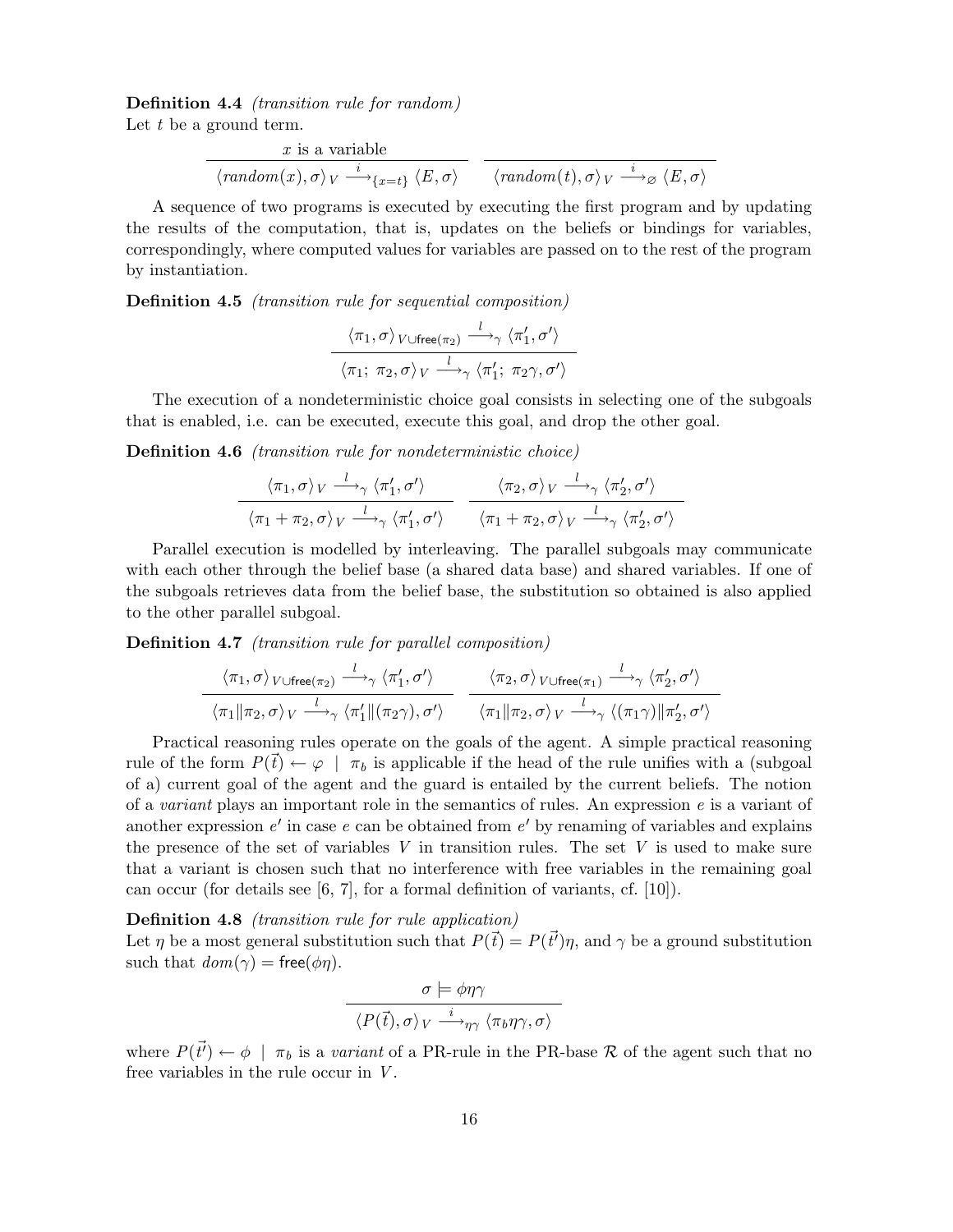### 4.2 Silent Steps

As we explained above, in the semantics of ConGolog a transition is associated with a program only if it can perform an action or test. In 3APL, however, a transition is associated also with the expansion of a call into its body and with the execution of a *random* action. For this reason, we introduced a distinction between two types of computation steps in 3APL. Computation steps due to the execution of a basic action or a test are distinguished from other types of computation steps. The latter are called silent steps.

For the construction of an embedding of 3APL into ConGolog, we want to abstract from these silent steps. For this reason, we introduce a new transition relation  $\implies$  for 3APL programs that is derived from the transition relation  $\longrightarrow$ . The transition relation  $\Longrightarrow$  induces a new step relation.  $\implies$  steps are composed of an arbitrary number of silent steps  $\stackrel{i}{\longrightarrow}$  followed by a single step that involves the execution of a basic action or a test.

In the definition below,  $*$  denotes the transitive closure of a relation. The relation  $\longrightarrow_{\gamma}^*$ is defined as the set of all finite (including empty) sequences of  $\rightarrow$  steps and  $\gamma$  is defined as the subsequent application of the substitutions associated with each of these steps. That is, if  $\longrightarrow_{\gamma_1} \longrightarrow_{\gamma_2} \ldots \longrightarrow_{\gamma_n}$  denotes a legal sequence of steps then  $\gamma = \gamma_1 \gamma_2 \ldots \gamma_n$  is associated with the single step obtained by taking the transitive closure.

### Definition 4.9 (abstracting from internal steps)

The transition relation  $\stackrel{l}{\Longrightarrow}$ , where l is either  $A(\vec{t})$  or  $\epsilon$ , is defined by:

$$
\frac{\underline{A}(\vec{t})}{\Rightarrowq \gamma} \quad \stackrel{\underline{df}}{=} \quad \xrightarrow{i}^* \quad \frac{A(\vec{t})}{\gamma} \otimes \quad \xrightarrow{\epsilon} \gamma \theta \quad \stackrel{\underline{df}}{=} \quad \xrightarrow{i}^* \quad \xrightarrow{\epsilon} \theta
$$

In the sequel, we also just write  $\implies$  or  $\longrightarrow$  instead of  $\implies$ <sub>γ</sub> or  $\longrightarrow$ <sub>γ</sub> in case substitutions are not important in the context.

# 5 Operationalising ConGolog

In this section, we discuss a number of distinguishing features of the ConGolog and 3APL semantics. To be able to construct an embedding of ConGolog into 3APL, a number of issues have to dealt with. First, we discuss the semantics of tests. From this discussion, we derive a requirement on the initial database or belief base of an agent. Secondly, we discuss the semantics of nondeterministic selection of a value by the  $\pi$  operator. We conclude that a domain closure - or similar - assumption is needed to operationalise this operator. These discussions show a difference between ConGolog and 3APL due to the different formalisms used to define their respective semantics. The ConGolog semantics offers a logical definition of an agent system, whereas the 3APL semantics offers a more operational or computational definition of agent systems. The logical semantics of ConGolog raises a number of issues as to how to operationalise or implement it. Next, we proceed to show how to derive an update semantics for 3APL actions from the successor state axioms provided by a basic action theory A. And finally, we define a translation function  $\tau$  that maps ConGolog programs to equivalent 3APL goals. In the next section, we then prove that the translation function  $\tau$  defines an embedding of ConGolog into 3APL.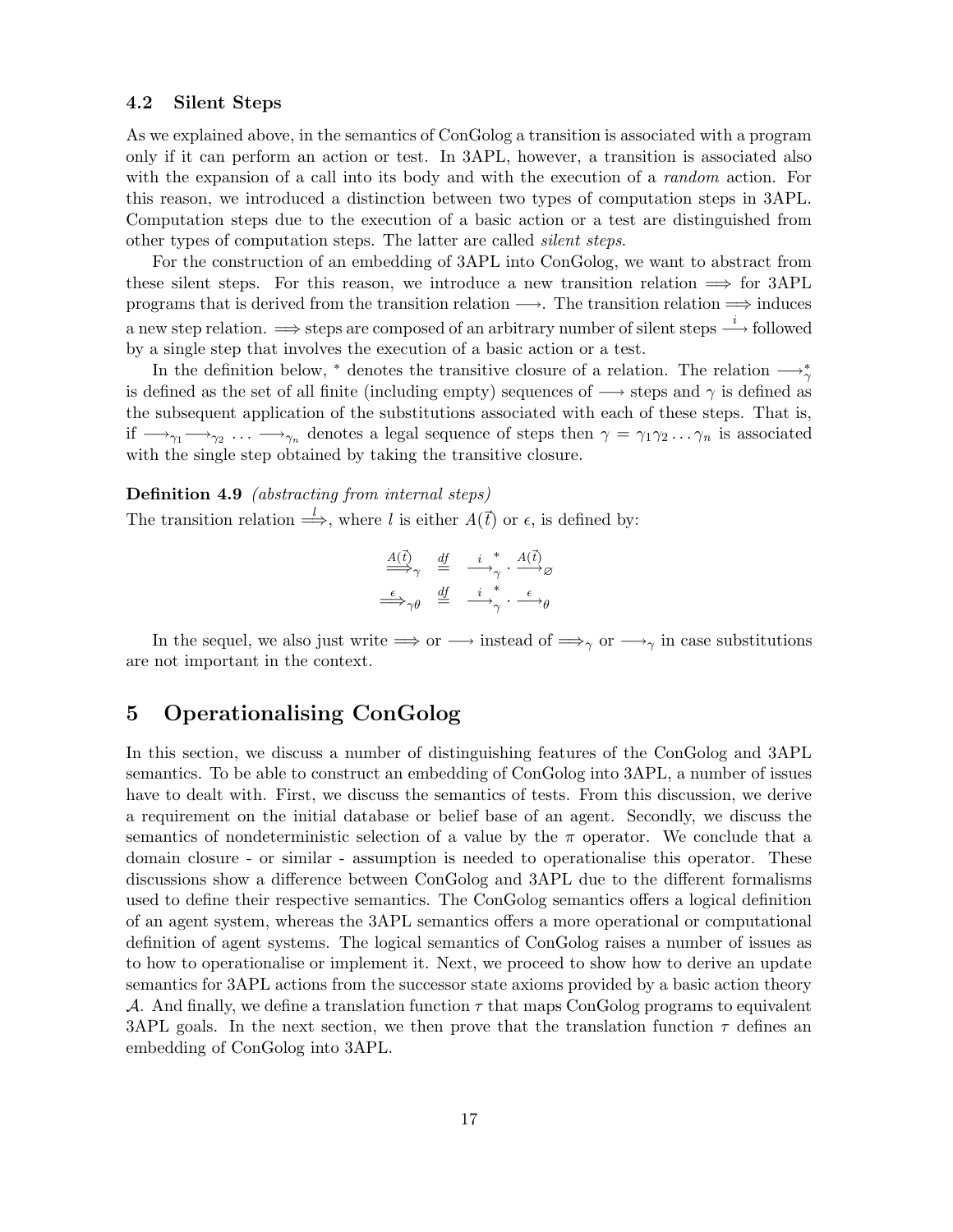### 5.1 Operationalising Tests and Complete Theories

A particularly interesting difference between ConGolog and 3APL concerns the semantics of tests. Whereas the semantics of a test in 3APL is defined in terms of entailment by the current beliefs, in ConGolog a test is defined in terms of truth in the current situation. The difference can be illustrated with the program  $\delta = (\phi$ ?; A) |  $(\neg \phi)$ ?; A). In 3APL,  $\delta$  is not always enabled because it is possible that neither  $\phi$  nor its negation  $\neg \phi$  is entailed by the current beliefs of the agent. In contrast,  $\delta$  is enabled in any situation s in ConGolog and, if A is also enabled in situation s, results in a final situation  $do(A, s)$ .  $\delta$  is enabled simply because either  $\phi$  or  $\neg \phi$  must hold in the current situation (we may assume that  $\phi$  is closed since ConGolog programs are closed).

Program  $\delta$  of the previous paragraph is a simple example that illustrates the difference between ConGolog and 3APL tests. The program  $\delta$ , however, is a special kind of program since it does not raise the question whether or not the left or right branch of the program should be executed. Either way, action  $A$  must be executed. In case we replace  $A$  in both branches with different subprograms, however, we do need to determine which branch to execute. Consider the program  $\delta' = \phi$ ?; A  $| \neg \phi$ ?; B. The ConGolog semantics implies that  $\delta'$  is enabled in any situation, and one of the tests in one of the branches should be executed. Due to *incomplete information* about the current situation, however, it may be impossible to decide which branch needs to be executed.

To give still another example, in case the initial database does not contain any information about the proposition  $P$ , the ConGolog semantics does not specify the behaviour of program P?. The logical semantics allows models in which P? can be executed and the program terminates successfully, and models in which  $P$ ? is not enabled and the program never terminates successfully. In contrast, the 3APL semantics in such a case precisely specifies the behaviour of the program since we always have  $\sigma \models P$  or  $\sigma \not\models P$  for arbitrary belief bases  $\sigma$ and propositions P.

The ConGolog semantics of tests thus raises the issue how to operationalise or implement it, since, as is illustrated by the examples, the ConGolog semantics does not always completely specify the behaviour of a program with tests. A possible solution for this problem is to require that (initial) databases be *complete*. A complete database  $\sigma$  decides every sentence of a language, and as a consequence if  $\sigma \models \phi \lor \psi$  we also have that  $\sigma \models \phi$  or  $\sigma \models \psi$  for any  $\phi, \psi$ . As a consequence, the two decision problems, evaluating whether  $\phi$  or  $\neg \phi$  holds in the current situation, or  $\sigma \models \phi$  or  $\sigma \models \neg \phi$ , coincide. In our case, it is essential to be able to evaluate arbitrary sentences uniform in a particular situation and therefore we require that the current database associated with a particular situation is complete.

### Definition 5.1 (complete theories)

Let  $\sigma \subseteq \mathcal{L}$ .  $\sigma$  is called *complete* iff for every sentence  $\varphi$  in  $\mathcal{L}$  either  $\sigma \models \varphi$  or  $\sigma \models \neg \varphi$ .

**Lemma 5.2** Let  $\sigma \subseteq \mathcal{L}_{now}$  be a complete theory,  $\varphi \in \mathcal{L}_{now}$ , and S be a closed situation term. Then, for any action theory  $A$ ,

$$
\mathcal{A} + \sigma[S] \models \varphi[S] \text{ iff } \sigma \models \varphi
$$

**Proof:** Immediate, since  $\varphi[S]$  is uniform in S and  $\sigma$  is a complete theory.

П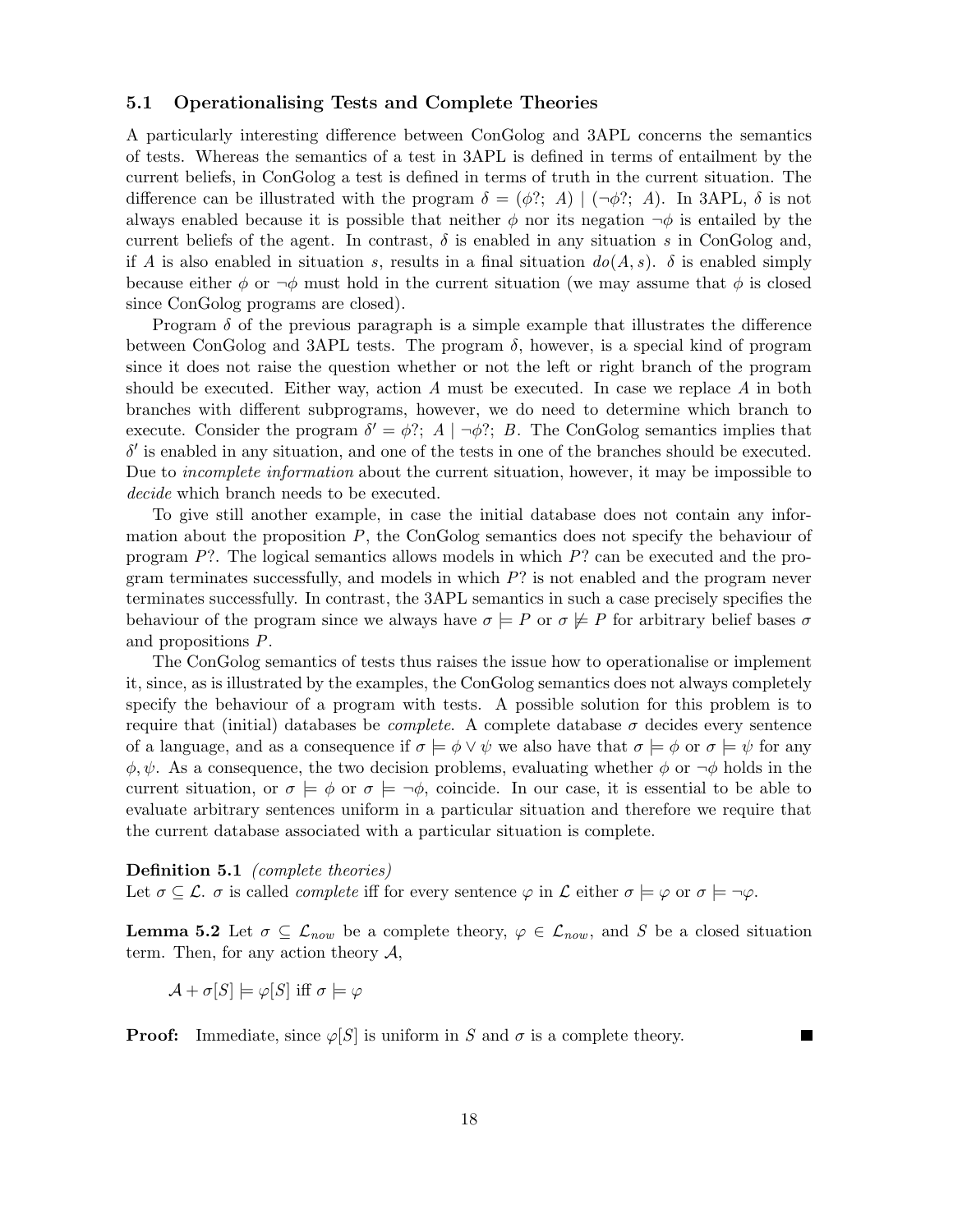### 5.2 Operationalising the  $\pi$  Operator and Domain Closure

Another interesting difference concerns the parameter mechanism in ConGolog and 3APL. Whereas ConGolog has an explicit operator  $\pi x$  which binds variables in a program (only closed programs are ConGolog programs!), the parameter mechanism in 3APL is based on an implicit binding mechanism and the use of tests for computing values for free variables in a goal.

The axiomatic definition of the  $\pi$  operator by means of the *logical existential quantifier*, however, again raises the issue of how to operationalise or implement the operator. In the 3APL semantics, computing bindings for (free) variables is specified as finding a suitable term to instantiate the variable. The logical semantics for the  $\pi$  operator, however, does not specify any particular mechanism for implementing it. Presumably, any implementation will have to manipulate terms and a similar mechanism as that of 3APL (based on a logic programming like parameter mechanism) is most appropriate.

To illustrate the difference between ConGolog and 3APL, we give a simple example. Suppose the language  $\mathcal{L}_{now}$  (the knowledge representation language) only has a single constant a and no other function symbols. Furthermore, assume that the initial database is  $\neg P(a)$ . Now consider the program  $\pi x P(x)$ ? and the question whether this program has a successfully terminating computation. As we will see, the 3APL translation of this ConGolog program is  $\pi = \text{random}(x)$ ;  $P(x)$ ? and it is easy to show that in this example the program  $\pi$  has no successfully terminating computation. In contrast, according to the ConGolog semantics the program has a successfully terminating computation in case  $\exists x.P(x)$ , which we cannot exclude given that we only know that  $\neg P(a)$  is the case. The point is that there are models which satisfy  $\neg P(a)$  and  $\exists x.P(x)$  for some value in the domain, but this value has no *name*. The logical semantics of ConGolog thus constrains the behaviour of programs less than the 3APL semantics at the cost of not being able to prove certain useful properties concerning, for example, the termination behaviour of a program.

An elegant proposal to operationalise the nondeterministic selection of a value by the  $\pi$  operator is to assume *domain closure*. Domain closure implies that all domain elements have names, which provides for a computational mechanism to implement the  $\pi$  operator by computing bindings. From now on, therefore, we assume that action theories imply domain closure. That is, an action theory A now also includes a *domain closure axiom* like  $\forall x (x =$  $t_1 \vee \ldots x = t_n$ ). We believe that the assumption of domain closure does not exclude infinite domains (we could use second order axioms to define the set of natural numbers, for example).

### 5.3 Some Useful Consequences

The fact that databases are required to be complete and that domain closure is assumed has a number of useful consequences. The most important ones are listed in this section and are used in the remainder of the paper.

**Lemma 5.3** Let A be a basic action theory and  $\sigma \subseteq \mathcal{L}_{now}$  be a complete theory. Then Final( $\delta$ , S) is decided by  $\mathcal{A} + \sigma[S]$  for arbitrary ConGolog programs  $\delta$  and closed situations S. That is,

$$
\mathcal{A} + \sigma[S] \models Final(\delta, S) \text{ or } \mathcal{A} + \sigma[S] \models \neg Final(\delta, S)
$$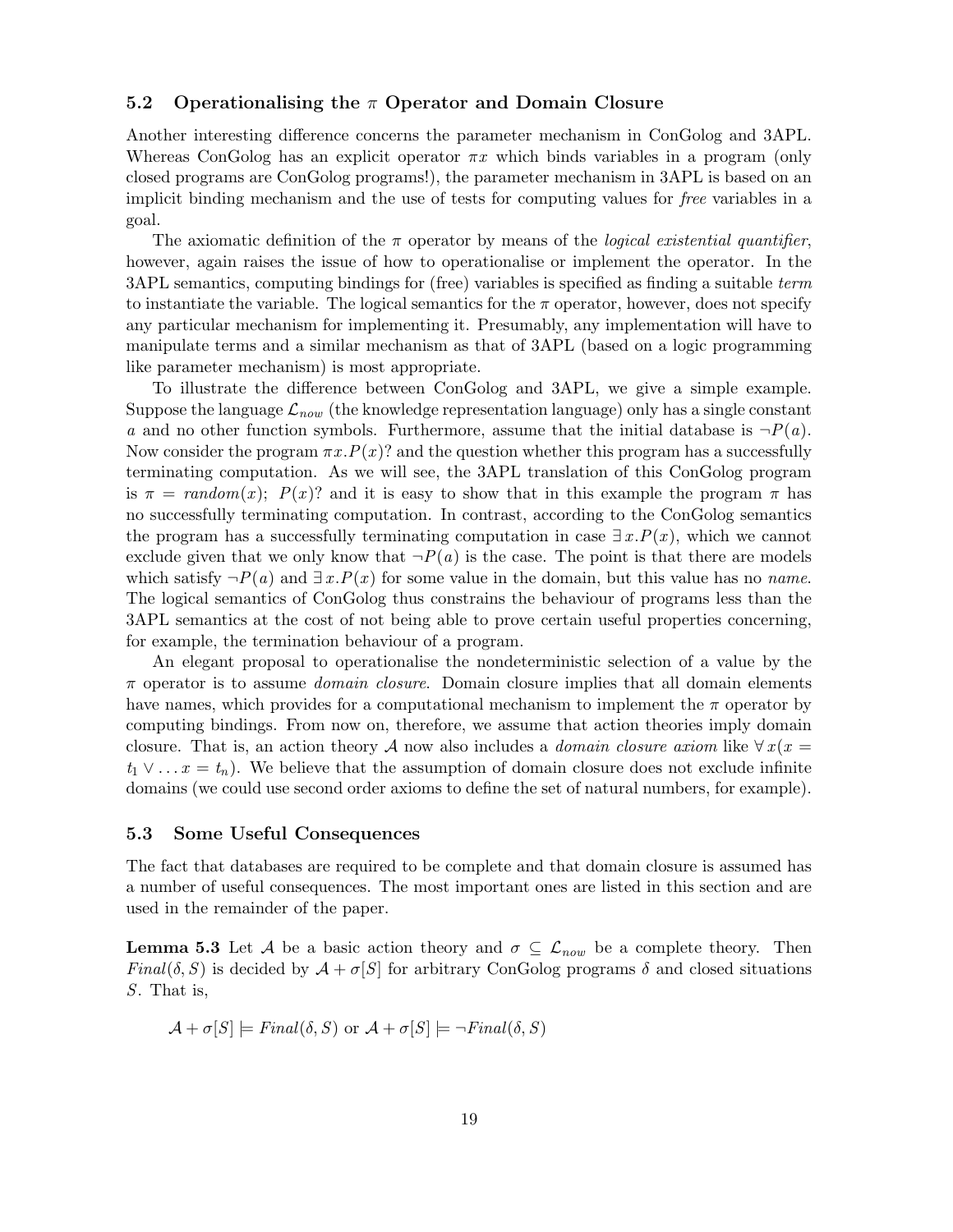**Proof:** Easy induction on the structure of  $\delta$ . Use domain closure for the case that  $\delta$  is a nondeterministic choice of argument program.

**Theorem 5.4** Let A be a basic action theory and  $\sigma \subset \mathcal{L}_{now}$  be a complete theory. Then  $\exists \delta', s'.Trans(\delta, S, \delta', s')$  is decided by  $\mathcal{A} + \sigma[S]$  for arbitrary ConGolog programs  $\delta$  and closed situations S. That is,

$$
\mathcal{A} + \sigma[S] \models \exists \delta', s'.\mathit{Trans}(\delta, S, \delta', s') \text{ or } \mathcal{A} + \sigma[S] \models \neg \exists \delta', s'.\mathit{Trans}(\delta, S, \delta', s')
$$

Proof: By induction on the rank and structure of ConGolog programs. Induction on the rank of a program is used to deal with the case of Procedure Calls. This case is proven by a simple application of the induction hypothesis. The remaining cases are dealt with below.

- Basic Actions  $A(\vec{t})$ : Follows from the fact that  $A+\sigma[S] \models Poss(A(\vec{t}), S)$  or  $A+\sigma[S] \models$  $\neg Poss(A(\bar{t}), S)$ . The latter is implied by the specific form of precondition axioms, the fact that  $\sigma$  is a complete theory, and lemma 5.2.
- Tests  $\phi$ ?: Follows from the fact (lemma 5.2) that any sentence uniform in S is decided by  $\mathcal{A} + \sigma[S]$ .
- Sequential Composition  $\delta_1$ ;  $\delta_2$ : By lemma 5.3, Final( $\delta_1$ , S) is decided. Then apply the induction hypothesis.
- Nondeterministic Choice  $\delta_1 | \delta_2$ : Use induction hypothesis.
- Nondeterministic Choice of Argument  $\pi x.\delta$ : Use domain closure and induction hypothesis.

**The Second Second** 

- Parallel Composition  $\delta_1 || \delta_2$ : Use induction hypothesis.
- Prioritised Parallel Composition  $\delta_1$ ) $\delta_2$ : Use induction hypothesis.

For an arbitrary term  $S$  of sort situation, as a notational shorthand, we stipulate that  $d\sigma(\epsilon, S)$  is identical to S (where  $\epsilon$  denotes the empty sequence; recall that  $\epsilon$  is the label associated with the transition for a test in 3APL).

**Theorem 5.5** Let A be a basic action theory,  $\sigma \subseteq \mathcal{L}_{now}$  be a complete theory and  $\alpha$  be either  $\epsilon$  or a basic action. Then any closed sentence of the form  $Trans(\delta, S, \delta', do(\alpha, S))$  is decided by  $A + \sigma[S]$ ; that is, either:

$$
\mathcal{A} + \sigma[S] \models \mathit{Trans}(\delta, S, \delta', \mathit{do}(\alpha, S)) \text{ or } \mathcal{A} + \sigma[S] \models \neg \mathit{Trans}(\delta, S, \delta', \mathit{do}(\alpha, S))
$$

**Proof:** By induction on the rank and structure of ConGolog programs. The proof is completely analogous to the proof of theorem 5.4, except for the case of prioritised parallel composition. In the latter case, use theorem 5.4.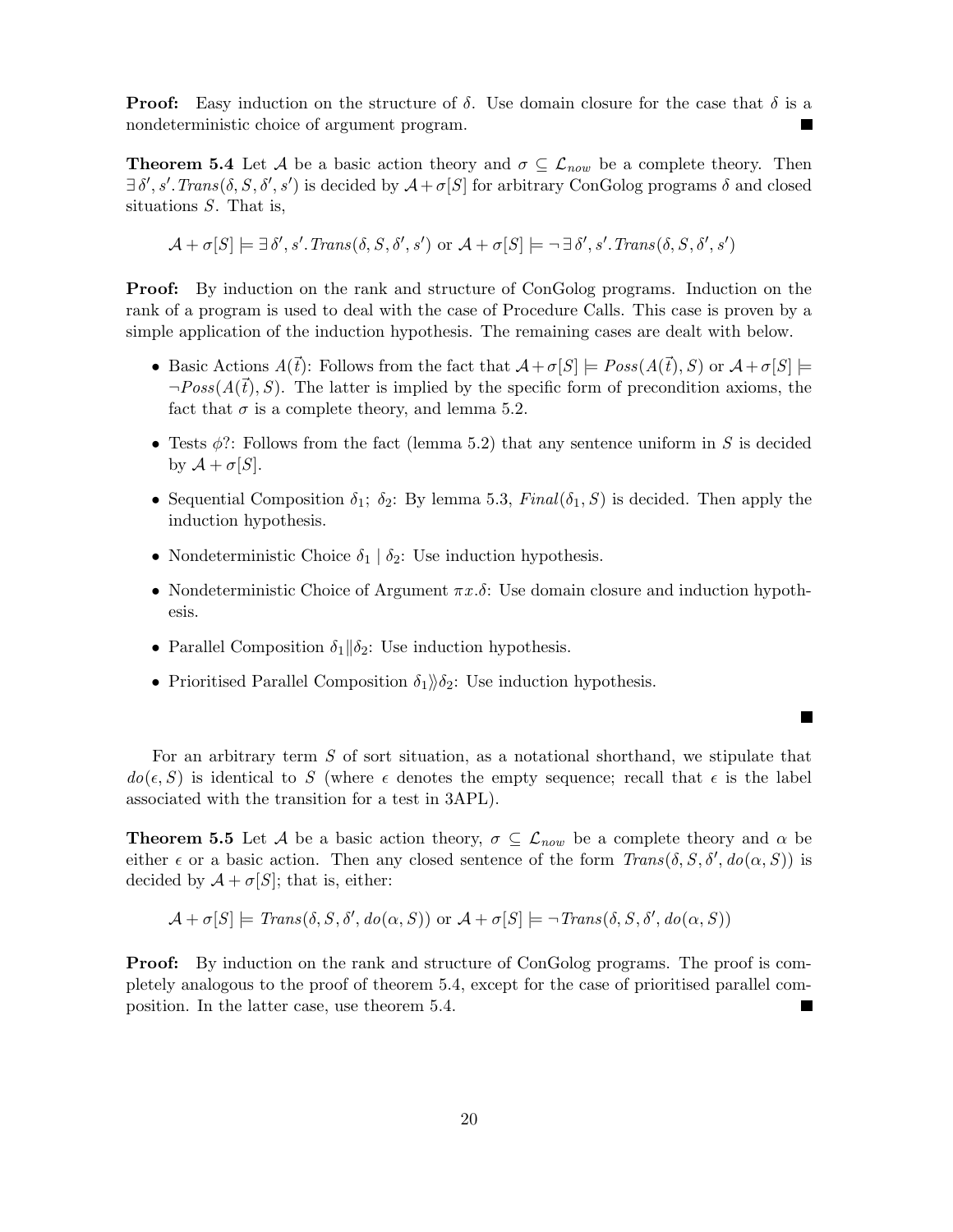### 5.4 Basic Actions, Progression and Belief Bases

A third difference between ConGolog and 3APL is that the operational semantics of 3APL explicitly refers to states called belief bases whereas the axiomatic definition of the predicate Trans only mentions situations which denote such a state. In the operational semantics for 3APL, belief bases are updated by basic actions. The semantics of basic actions in ConGolog, however, is provided by successor state axioms in a given basic action theory.

For our purposes, we need a way to link successor state axioms to an update semantics for actions. This link is provided by the work of Lin and Reiter on the progression of databases [9]. They define a progression operator for (relatively) complete basic action theories. This progression operator can be used in this context to specify the transition function  $\mathcal T$  for 3APL basic actions.

#### Definition 5.6 (progression operator)

The progression operator *Prog* is defined by:

*Prog*(
$$
\sigma, \epsilon
$$
) =  $\sigma$ ,  
\n*Prog*( $\sigma, A(\vec{t})$ ) = { $P(\vec{t}) | \sigma \models P(\vec{t})$  and  $P(\vec{t})$  is a situation independent sentence}  
\n{ $\neg P(\vec{t}) | \sigma \models \neg P(\vec{t})$  and  $P(\vec{t})$  is a situation independent sentence}  
\n{ $F(\vec{t'}, now) | \sigma \models \Phi_F(\vec{t'}, A(\vec{t}), now)$ }  $\cup$   
\n{ $\neg F(\vec{t'}, now) | \sigma \models \neg \Phi_F(\vec{t'}, A(\vec{t}), now)$ }

By theorem 3 in [9], the progression operator as defined in definition 5.6 yields a progression of a complete belief or data base  $\sigma$  since complete data bases are special cases of relatively complete databases and because we assume domain closure. A progression of a database by performing an action thus provides the update semantics of that action. By theorem 1 in [9], we then know that any sentence  $\varphi[d\omega(\alpha, S)]$  uniform in  $d\omega(\alpha, S)$  is implied by  $\mathcal{A} + \sigma[S]$  iff  $\mathcal{A} + \sigma \left[ do(\alpha, S) \right]$  also implies  $\varphi \left[ do(\alpha, S) \right]$ .

We can use the progression operator to specify a transition function for basic actions in 3APL. We define an update action in 3APL for every basic action A in the theory  $\mathcal{A}$ . The semantics of basic actions in 3APL is given by a semantic function  $\mathcal T$  which defines in which states an action is enabled and what the resulting state of executing the action in that particular state is.  $\mathcal T$  is defined as a partial function, which incorporates both the information of precondition and successor state axioms.

### Definition 5.7 (semantic function  $T$ )

Let  $\sigma \subseteq \mathcal{L}_{now}$  be a complete theory, and S be a closed term of sort *situation*. Define for every action  $A(\vec{t})$  its update semantics by:

$$
\mathcal{T}(A(\vec{t}), \sigma) = Prog(\sigma, A(\vec{t})) \quad \text{if } A + \sigma[S] \models Poss(A(\vec{t}), S), \mathcal{T}(A(\vec{t}), \sigma) \text{ is undefined} \quad \text{otherwise.}
$$

Because instances of action precondition axioms must be uniform in a situation S, it follows by lemma 5.2 that  $\mathcal T$  is well-defined. The main point of this definition is that it shows how to reduce situations (action histories) to *states* for complete databases.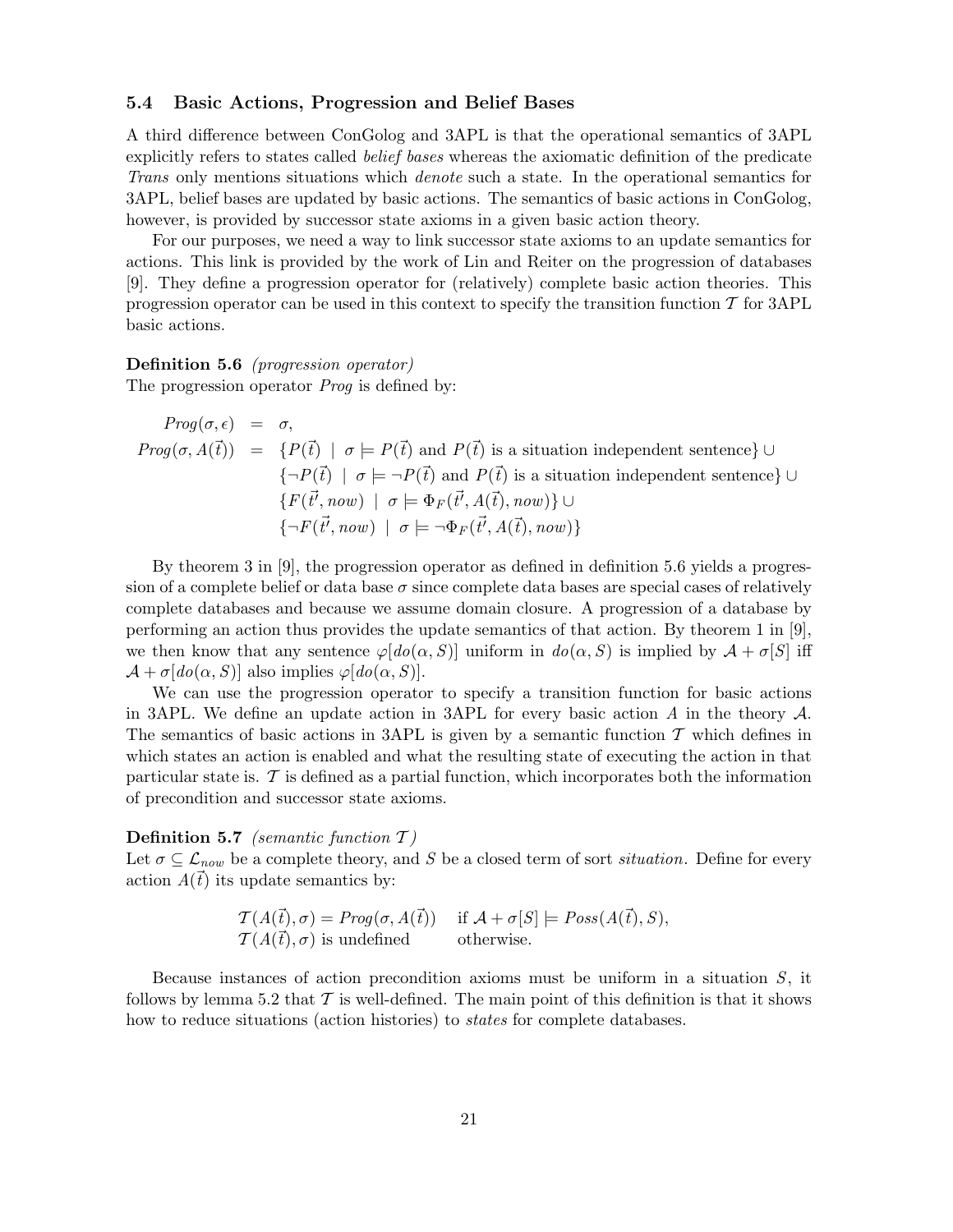### 5.5 Translating ConGolog programs into 3APL agents

Now we have set the stage, we can define a translation function  $\tau$  from ConGolog programs to 3APL agents. The mapping  $\tau$  defined below is defined by induction on the structure of programs. One of the more interesting cases is the translation of programs of the form  $\pi x.\delta$ which are mapped onto a sequential 3APL program  $random(x)$ ;  $\tau(\delta)$ . The  $\pi$  operator is simulated by the special action random in 3APL, and the explicit binding by the  $\pi$  operator is replaced by the implicit binding mechanism in 3APL. For this mapping to work we need to make the following assumption:

**Assumption 5.8** In a ConGolog program  $\delta$  all occurrences of  $\pi$  operators bind different *variables.* That is,  $\pi x$  occurs at most once for a variable x in a ConGolog program. Although this property of programs may be violated if a procedure call is instantiated with its body, in that case we will still assume that the property holds and assume that newly introduced  $\pi$  operators always bind variables which do not already occur in the original program. This is justified by observing that variants of a program  $\delta$  obtained by renaming bound variables are operationally indistinguishable with respect to belief bases and action histories.

Finally, note that a ConGolog procedure is translated to a 3APL rule without a guard. Also notice that the translation function  $\tau$  is defined on the set of open programs P, and not just on the set of closed ConGolog programs.

### Definition 5.9 (translation function  $\tau$ )

The translation function  $\tau$  is inductively defined by:

- $\bullet$   $\tau(nil) = E$ ,
- $\tau(A(\vec{t})) = A(\vec{t}),$
- $\tau(\phi') = \phi'$ .
- $\tau(\delta_1; \delta_2) = \tau(\delta_1); \tau(\delta_2),$
- $\tau(\delta_1 | \delta_2) = \tau(\delta_1) + \tau(\delta_2),$
- $\tau(\pi x.\delta) = \text{random}(x); \ \tau(\delta),$
- $\tau(\delta_1||\delta_2) = \tau(\delta_1)||\tau(\delta_2),$
- $\tau(\delta_1)\hat{\delta}_2 = \tau(\delta_1)\hat{\tau}(\delta_2),$
- $\tau(P(\vec{t})) = P(\vec{t}).$
- $\tau(\mathbf{proc}\,P(\vec{x})\,\delta_P\,\mathbf{end}) = P(\vec{x}) \leftarrow \tau(\delta_P).$

# 6 Embedding ConGolog in 3APL

The embedding of ConGolog in 3APL now proceeds in three stages. First, we show how to embed ConGolog programs without procedure calls or (prioritised) parallel composition in 3APL. In Section 6, we then extend this result to programs with procedure calls (this proof involves induction on the rank of a program). Finally, in section 7 we discuss the special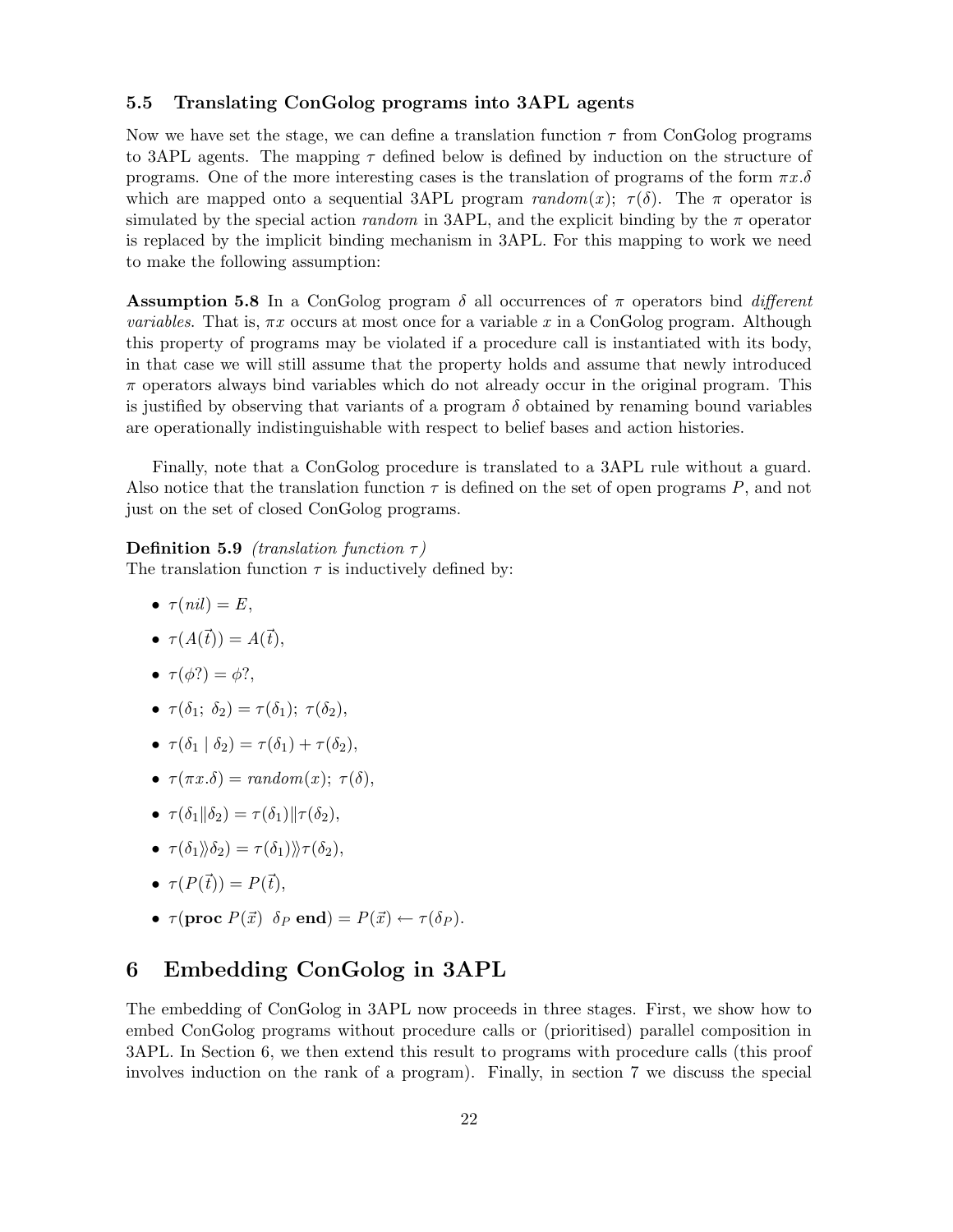problems associated with simulating parallel ConGolog programs in 3APL and show how to solve these problems. The main result, however, is established in this section where we prove an embedding result for all the basic constructs of ConGolog. We begin by showing that the concept defined by the Final predicate (for arbitrary ConGolog programs) coincides with termination of the corresponding  $3APL \tau$ -translation of the program modulo a number of silent steps.

**Lemma 6.1** Let  $\sigma \subseteq \mathcal{L}_{now}$  be a complete theory,  $\varphi \in \mathcal{L}_{now}$ , and S be a closed situation term. Then, for any action theory A and ConGolog program  $\delta$  we have that:

 $\mathcal{A} + \sigma[S] \models Final(\delta, S) \text{ iff } \langle \tau(\delta), \sigma \rangle \stackrel{i}{\longrightarrow}^* \langle E, \sigma \rangle$ 

**Proof:** Easy proof by induction on the rank and structure of a program. Use domain closure for the case that  $\delta$  is a nondeterministic choice of argument program.

The main embedding result is the following theorem, which shows that the transition relation defined by the *Trans* predicate bisimulates with the step relation  $\implies$ .

Theorem 6.2 (bisimulation theorem)

Let  $\delta$  and  $\delta'$  be (closed) ConGolog programs,  $\sigma \subseteq \mathcal{L}_{now}$  be a complete theory, and S be a closed term of sort situation. Then:

$$
\mathcal{A} + \sigma[S] \models \text{Trans}(\delta, S, \delta', do(\alpha, S))
$$
  
iff  

$$
\langle \tau(\delta), \sigma \rangle \stackrel{\alpha}{\Longrightarrow} \langle \tau(\delta'), \text{Prog}(\sigma, \alpha) \rangle
$$

**Proof:** We prove the theorem by induction on the structure of programs.

**Basic Actions:**  $\delta = A(\vec{t})$ :

 $\mathcal{A} + \sigma[S] \models \text{Trans}(A(\vec{t}), S, \delta', do(A(\vec{t}), S)) \text{ iff } \langle A(\vec{t}), \sigma \rangle \stackrel{A(\vec{t})}{\Longrightarrow} \langle \tau(\delta'), \text{Prog}(\sigma, A(\vec{t})) \rangle$ 

### Proof:

- (⇒) By definition of the *Trans* predicate, we have  $\mathcal{A} + \sigma[S] \models Poss(A(\vec{t}), S) \wedge \delta' = nil$ . By definition of T and  $\tau$ , we then have  $\mathcal{T}(A(\vec{t}), \sigma) = \text{Prog}(\sigma, A(\vec{t}))$  and  $\tau(nil) = E$ . From this we obtain  $\langle A(\vec{t}), \sigma \rangle \stackrel{A(\vec{t})}{\Longrightarrow} \langle \tau(\delta'), Prog(\sigma, A(\vec{t})) \rangle$ .
- $(\Leftarrow)$  By the transition rule for basic actions, we must have  $\mathcal{T}(A(\vec{t}), \sigma) = Proq(\sigma, A(\vec{t}))$ . This implies that  $\mathcal{A} + \sigma[S] = Poss(A(\vec{t}), S)$ . From the definition of Trans we then conclude that  $\mathcal{A} + \sigma[S] \models \text{Trans}(A(\vec{t}), S, \text{nil}, \text{do}(A(\vec{t}), S)).$

**Tests:**  $\delta = \phi$ ?:

$$
\mathcal{A} + \sigma[S] \models \mathit{Trans}(\phi?, S, \delta', \mathit{do}(\epsilon, S)) \; \mathrm{iff} \quad \langle \phi?, \sigma \rangle \stackrel{\epsilon}{\Longrightarrow} \langle \tau(\delta'), \sigma \rangle
$$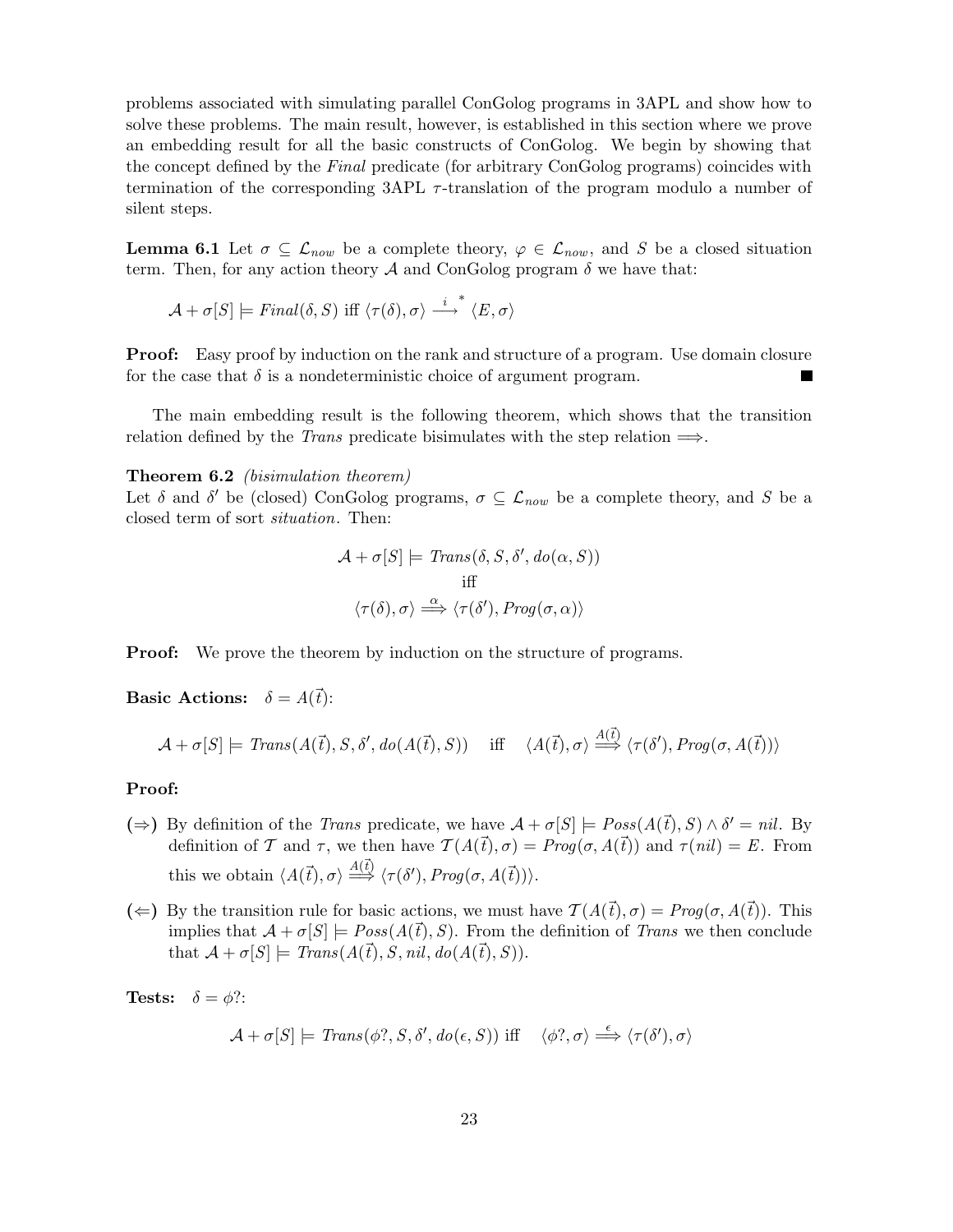### Proof:

- $(\Rightarrow)$  By definition of *Trans*, we have  $\mathcal{A} + \sigma[S] \models \varphi[S] \wedge \delta' = \text{nil}$ . Since  $\varphi[S]$  is closed and uniform in S, and  $\tau(nil) = E$ , by lemma 5.2 we obtain  $\sigma \models \varphi \varnothing$ , which is the required premise of the transition rule for tests.
- $(\Leftarrow)$  By the transition rule for tests, we must have  $\sigma \models \varphi$  since  $\varphi$  is closed, and so we also have that  $\mathcal{A} + \sigma[S] \models \varphi[S]$  by lemma 5.2. From the definition of Trans, we conclude that  $\mathcal{A} + \sigma[S] \models Trans(\phi?, S, nil, do(\epsilon, S)).$

Sequential Composition:  $\delta = \delta_1$ ;  $\delta_2$ :

 $\mathcal{A} + \sigma[S] \models \text{Trans}(\delta_1; \ \delta_2, S, \delta', \text{do}(\alpha, S)) \quad \text{iff} \quad \langle \tau(\delta_1; \ \delta_2), \sigma \rangle \stackrel{\alpha}{\Longrightarrow} \langle \tau(\delta'), \text{Prog}(\sigma, \alpha) \rangle$ 

**Proof:** By the induction hypothesis, we may assume that we know that:

$$
\mathcal{A} + \sigma[S] \models \text{Trans}(\delta_1, S, \delta'_1, \text{do}(\alpha, S)) \text{ iff } \langle \tau(\delta_1), \sigma \rangle \stackrel{\alpha}{\Longrightarrow} \langle \tau(\delta'_1), \text{Prog}(\sigma, \alpha) \rangle
$$

and

$$
\mathcal{A} + \sigma[S] \models \text{Trans}(\delta_2, S, \delta'_2, \text{do}(\alpha, S)) \text{ iff } \langle \tau(\delta_2), \sigma \rangle \stackrel{\alpha}{\Longrightarrow} \langle \tau(\delta'_2), \text{Prog}(\sigma, \alpha) \rangle
$$

( $\Rightarrow$ ) We prove the implication by reasoning by cases: (which is allowed by theorem 5.5)

- 1. First, assume that  $\mathcal{A} + \sigma[S] \models \exists \gamma . \delta' = (\gamma; \delta_2) \wedge Trans(\delta_1, S, \gamma, do(\alpha, S)).$  This implies there is a ConGolog program  $\delta'_1$  such that  $\mathcal{A} + \sigma[S] \models \delta' = (\delta'_1; \delta_2) \land$ Trans( $\delta_1, S, \delta'_1, do(\alpha, S)$ ). By the induction hypothesis, we then obtain:  $\langle \tau(\delta_1), \sigma \rangle \stackrel{\alpha}{\Longrightarrow}$  $\langle \tau(\delta_1'), Prog(\sigma, \alpha) \rangle$ . From this and the transition rule for sequential composition, we conclude that  $\langle \tau(\delta_1; \delta_2), \sigma \rangle \stackrel{\alpha}{\Longrightarrow} \langle \tau(\delta_1'; \delta_2), Prog(\sigma, \alpha) \rangle$ . Since  $\delta' = (\delta_1'; \delta_2)$ , we obtain:  $\langle \tau(\delta_1; \delta_2), \sigma \rangle \stackrel{\alpha}{\Longrightarrow} \langle \tau(\delta'), Prog(\sigma, \alpha) \rangle.$
- 2. Second, assume that  $\mathcal{A} + \sigma[S] \models \neg \exists \gamma . \delta' = (\gamma; \delta_2) \land \text{Trans}(\delta_1, S, \gamma, \text{do}(\alpha, S)).$ By the axiomatic definition of Trans for ; , we then know that  $\mathcal{A} + \sigma[S]$   $\models$  $Final(\delta_1, s) \wedge Trans(\delta_2, S, \delta', do(\alpha, S))$ . Since  $\mathcal{A} + \sigma[S] \models Final(\delta_1, S)$ , by lemma 6.1, we conclude that  $\langle \tau(\delta_1), \sigma \rangle \stackrel{i}{\longrightarrow} \langle E, \sigma \rangle$ . By the induction hypothesis, we obtain that  $\langle \tau(\delta_2), \sigma \rangle \stackrel{\alpha}{\Longrightarrow} \langle \tau(\delta'), Prog(\sigma, \alpha) \rangle$ . By the definition of  $\Longrightarrow$  we then may add the silent steps of  $\delta_1$  in front of the computation involving  $\delta_2$  and we obtain:  $\langle \tau(\delta_1; \delta_2), \sigma \rangle \stackrel{\alpha}{\Longrightarrow} \langle \tau(\delta'), Prog(\sigma, \alpha) \rangle.$
- (  $\Leftarrow$ ) From  $\langle \tau(\delta_1; \delta_2), \sigma \rangle \stackrel{\alpha}{\Longrightarrow} \langle \tau(\delta'), Prog(\sigma, \alpha) \rangle$  it follows that: (i)  $\langle \tau(\delta_1), \sigma \rangle \stackrel{\alpha}{\Longrightarrow} \langle \tau(\delta'_1), Prog(\sigma, \alpha) \rangle$ for some  $\delta'_1$ , or (ii)  $\langle \tau(\delta_2), \sigma \rangle \stackrel{\alpha}{\Longrightarrow} \langle \tau(\delta'), Prog(\sigma, \alpha) \rangle$  and  $\langle \tau(\delta_1), \sigma \rangle \stackrel{i}{\longrightarrow}^* \langle E, \sigma \rangle$ . In the first case, simply apply the induction hypothesis and note that  $\delta'$  must be of the form  $\delta'_1$ ;  $\delta_2$  to conclude that  $\mathcal{A} + \sigma[S] \models \text{Trans}(\delta_1; \ \delta_2, S, \delta', \text{do}(\alpha, S)).$  In the second case, use lemma 6.1 to obtain  $A + \sigma[S] \models Final(\delta_1, S)$  and apply the induction hypothesis.

Nondeterministic Choice:  $\delta = \delta_1 + \delta_2$ :

 $\mathcal{A} + \sigma[S] \models \text{Trans}(\delta_1 | \delta_2, S, \delta', do(\alpha, S)) \text{ iff } \langle \tau(\delta_1) + \tau(\delta_2), \sigma \rangle \stackrel{\alpha}{\Longrightarrow} \langle \tau(\delta'), \sigma' \rangle$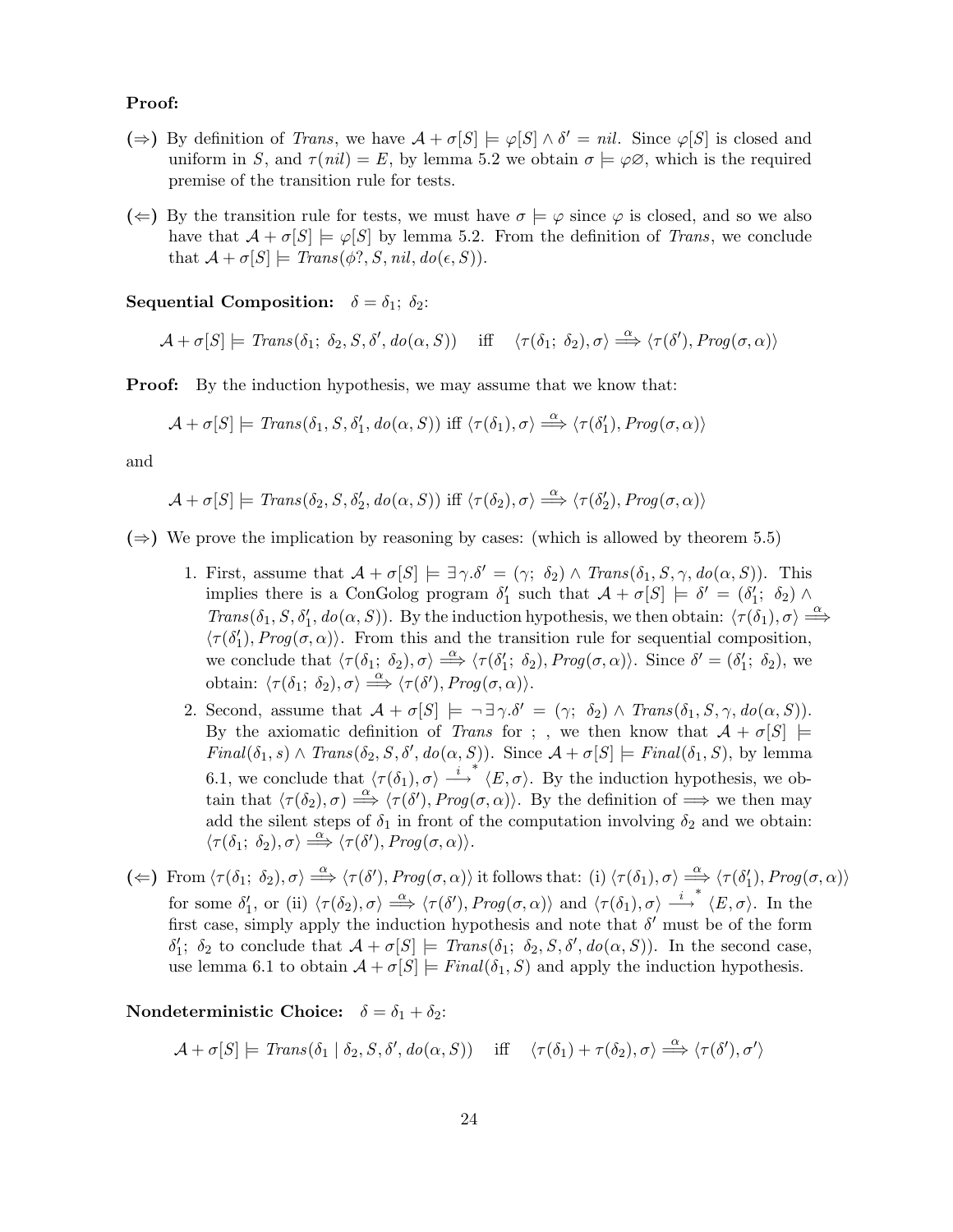### Proof:

$$
\mathcal{A} + \sigma[S] \models \mathit{Trans}(\delta_1 | \delta_2, S, \delta', \mathit{do}(\alpha, S))
$$

By the axiomatic definition of Trans this is equivalent to:

$$
\mathcal{A} + \sigma[S] \models Trans(\delta_1, S, \delta', do(\alpha, S)) \lor Trans(\delta_2, S, \delta', do(\alpha, S))
$$

Now, by theorem 5.5 and the fact that  $\sigma$  is complete, the latter is equivalent to:

$$
\mathcal{A} + \sigma[S] \models \mathit{Trans}(\delta_1, S, \delta', \mathit{do}(\alpha, S)) \text{ or } \mathcal{A} + \sigma[S] \models \mathit{Trans}(\delta_2, S, \delta', \mathit{do}(\alpha, S))
$$

This in turn, by the induction hypothesis, is equivalent to:

$$
\langle \tau(\delta_1),\sigma\rangle \stackrel{\alpha}{\Longrightarrow} \langle \tau(\delta'),\mathit{Prog}(\sigma,\alpha)\rangle \text{ or } \langle \tau(\delta_2),\sigma\rangle \stackrel{\alpha}{\Longrightarrow} \langle \tau(\delta'),\mathit{Prog}(\sigma,\alpha)\rangle
$$

Finally, this is equivalent to:

$$
\langle \tau(\delta_1)+\tau(\delta_2),\sigma\rangle \stackrel{\alpha}{\Longrightarrow} \langle \tau(\delta'),Prog(\sigma,\alpha)\rangle
$$

Nondeterministic Choice of Argument:  $\delta = \pi x . \delta'$ :

$$
\mathcal{A} + \sigma[S] \models \mathit{Trans}((\pi x. \delta'), S, \delta'', do(\alpha, S)) \quad \text{ iff } \quad \langle \tau(\pi x. \delta'), \sigma \rangle \stackrel{\alpha}{\Longrightarrow} \langle \tau(\delta''), \sigma' \rangle
$$

### Proof:

 $(\Rightarrow)$ 

$$
\mathcal{A} + \sigma[S] \models \mathit{Trans}((\pi x. \delta'), S, \delta'', \mathit{do}(\alpha, S))
$$

By the axiomatic definition of Trans this is equivalent to:

$$
\mathcal{A} + \sigma[S] \models \exists x \, \text{Trans}(\delta', S, \delta'', \text{do}(\alpha, S)))
$$

Because of domain closure, there is a ground witness t for  $\exists x$  and we obtain:

$$
\mathcal{A} + \sigma[S] \models \mathit{Trans}(\delta'\{x = t\}, S, \delta'', \mathit{do}(\alpha, S))
$$

By the induction hypothesis, we then have that

$$
\langle \tau(\delta'\{x=t\}), \sigma \rangle \stackrel{\alpha}{\Longrightarrow} \langle \tau(\delta''), \mathit{Prog}(\alpha, \sigma) \rangle
$$

From this, the fact that all choice operators  $\pi x$  in  $\delta$  bind different variables by assumption 5.8, and because  $random(x)$  gives rise to an internal step, we can then derive:

$$
\langle \text{random}(x); \ \tau(\delta'), \sigma \rangle \stackrel{\alpha}{\Longrightarrow} \langle \tau(\delta''), \sigma' \rangle
$$

By definition of the translation function  $\tau$ , we obtain:

$$
\langle \tau(\pi x.\delta'),\sigma\rangle \stackrel{\alpha}{\Longrightarrow} \langle \tau(\delta''),\sigma'\rangle
$$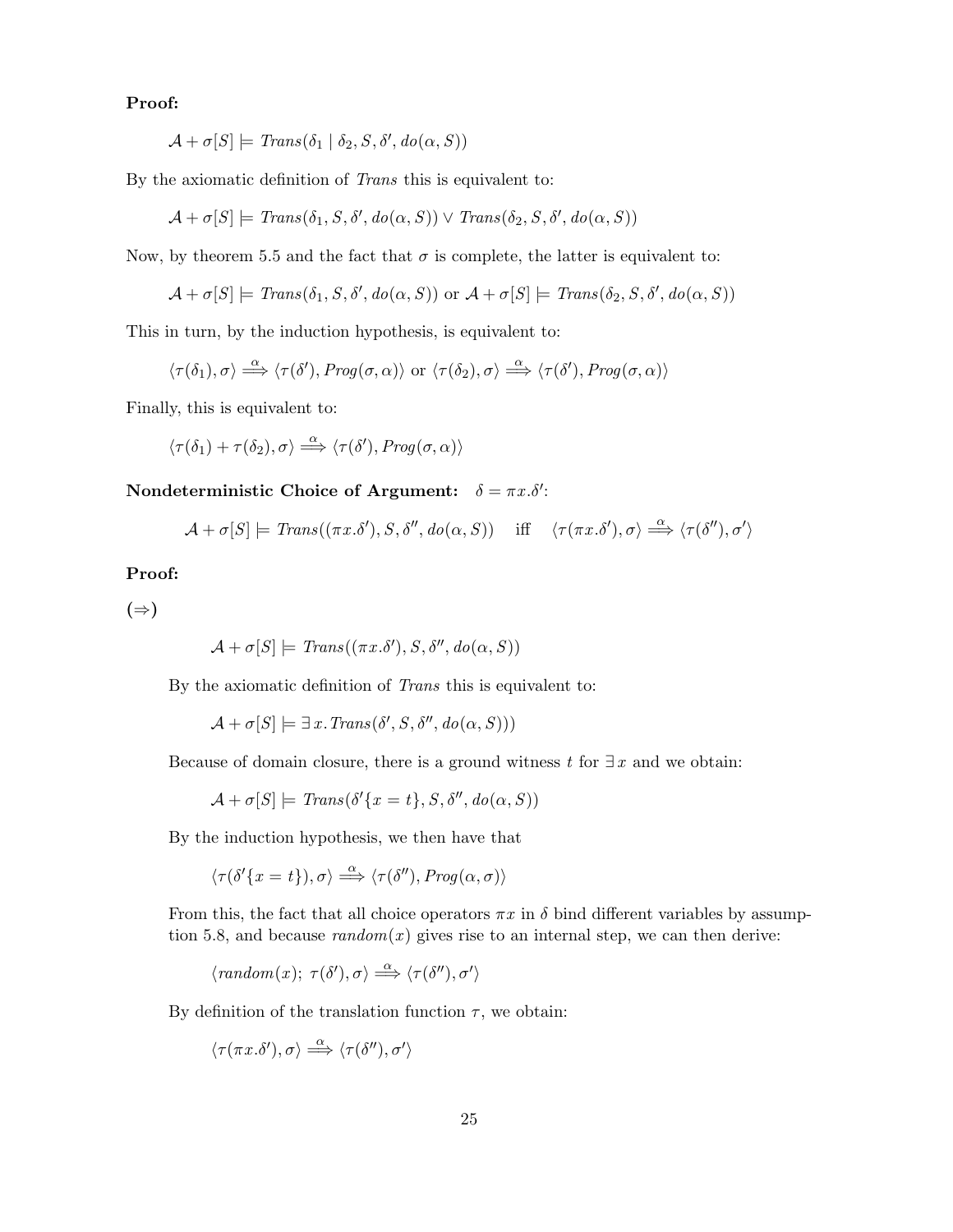$(\Leftarrow)$  From

$$
\langle \text{random}(x); \ \tau(\delta'), \sigma \rangle \stackrel{\alpha}{\Longrightarrow} \langle \tau(\delta''), \text{Prog}(\sigma, \alpha) \rangle
$$

it follows that:

$$
\langle \tau(\delta\{x=t\}),\sigma\rangle \stackrel{\alpha}{\Longrightarrow} \langle \tau(\delta''),\mathit{Prog}(\sigma,\alpha)\rangle
$$

for some t, since  $random(x)$  gives rise to an internal step. By the induction hypothesis, we then obtain:

$$
\mathcal{A} + \sigma[S] \models \mathit{Trans}(\delta'\{x = t\}, S, \delta'', \mathit{do}(\alpha, S))
$$

By the semantic definition of  $\exists x$  we then can derive:

$$
\mathcal{A} + \sigma[S] \models \exists x \, \text{Trans}(\delta', S, \delta'', \text{do}(\alpha, S))
$$

And finally, by the axiomatic definition of Trans this is equivalent to:

$$
\mathcal{A} + \sigma[S] \models Trans((\pi x. \delta'), S, \delta'', do(\alpha, S))
$$

As a corollary, we obtain that ConGolog programs (without procedures or parallelism) and the translations of these programs in 3APL compute the same belief or data bases and compute these belief bases by executing the same sequence of actions:

**Corollary 6.3** Let A be a basic action theory with initial database  $\sigma[S_0]$ , and  $\alpha$  be a sequence of basic actions.

$$
\mathcal{A} + \sigma[S_0] \models \text{Trans}^*(\delta, S_0, \text{nil}, \text{do}(\alpha, S_0))
$$
  
iff  

$$
\langle \tau(\delta), \sigma \rangle \stackrel{\alpha}{\Longrightarrow}^* \langle E, \text{Prog}(\sigma, \alpha) \rangle
$$

where *Trans*<sup>∗</sup> denotes the transitive closure of *Trans*.

# 7 Procedures

In this section, we extend the bisimulation result to include programs with procedures. The proof proceeds by induction on the rank and structure of a program. The proofs for programs without procedure calls are essentially the same as in the previous section. The only interesting new case is that of simulating a procedure call.

**Procedure Call:**  $\delta = P(\vec{t})$ :

$$
\mathcal{A} + \sigma[S] \models \mathit{Trans}(P(\vec{t}), S, \delta', \mathit{do}(\alpha, S)) \quad \text{ iff } \quad \langle \tau(P(\vec{t})), \sigma \rangle \stackrel{\alpha}{\Longrightarrow} \langle \tau(\delta'), \sigma' \rangle
$$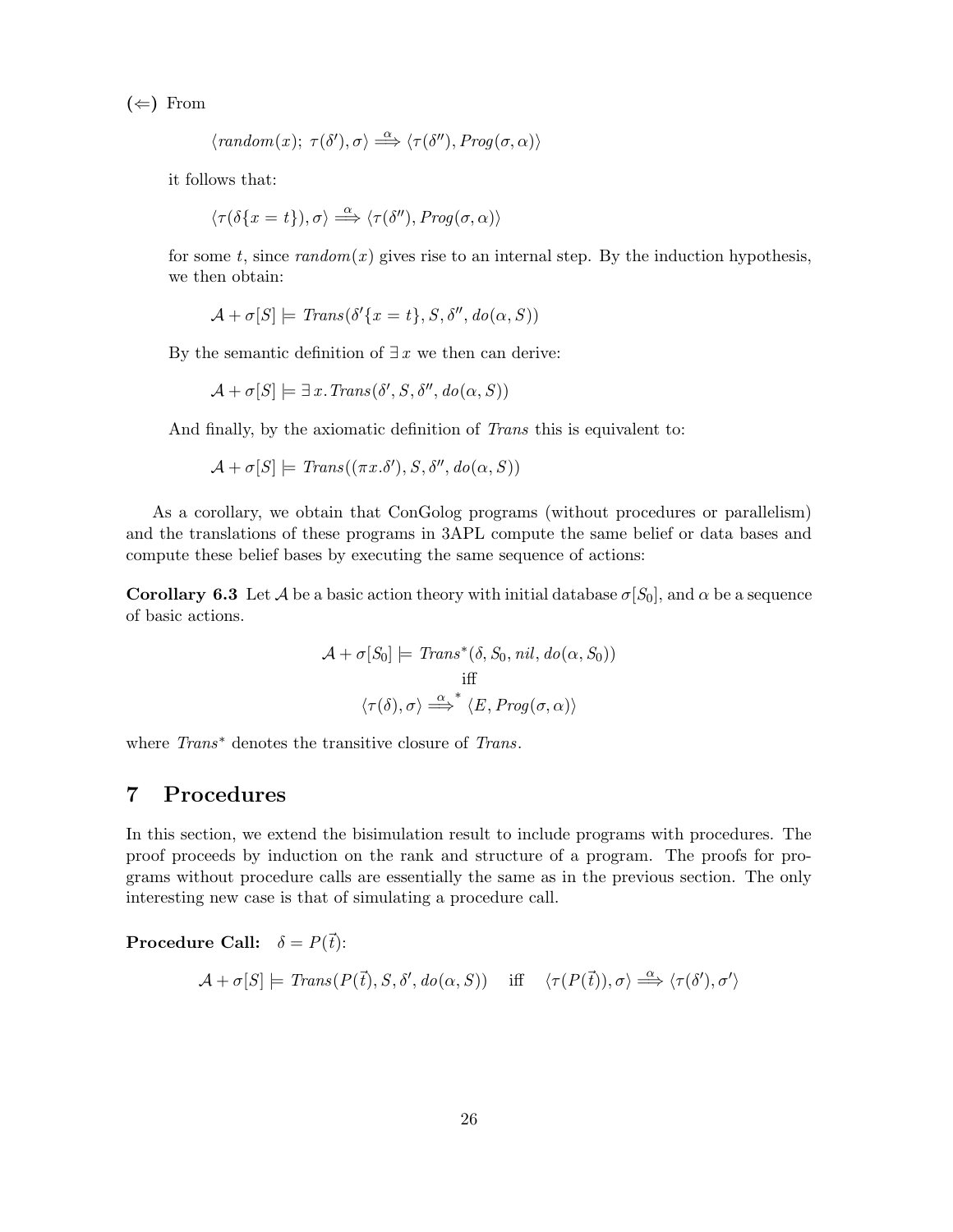**Proof:** We proceed by induction on the rank of a program. The base case, programs with rank 0, coincides with programs without procedure calls, and is proven in the previous section. Assuming that we know the simulation result holds for all programs of rank  $n$ , we now show that it also holds for programs with rank  $n + 1$ :

- ( $\Rightarrow$ ) Suppose  $P(\vec{t})$  is of rank  $n+1$  and  $\mathcal{A}+\sigma[S] \models Trans(P(\vec{t}), S, \delta', do(\alpha, S))$ . Then we also have  $\mathcal{A} + \sigma[S] \models \text{Trans}(\delta_P^{\vec{v}}, S, \delta', do(\alpha, S))$  where  $\delta_P^{\vec{v}}_{\vec{t}}$  is the body of procedure P with formal parameters replaced with actual parameters. Moreover, if  $P$  is of rank  $n+1$ , then  $\delta_P$  is of rank n. By assumption 5.8 we may assume the body  $\delta_P$  introduces only  $\pi v$  such that  $v$  does not already occur in the program making the procedure call. Then, by the induction hypothesis, we obtain:  $\langle \tau(\delta_P \vec{v}), \sigma \rangle \stackrel{\alpha}{\implies} \langle \tau(\delta'), Prog(\sigma, \alpha) \rangle$ . By the transition rule for rule application, we then derive:  $\langle \tau (P(\vec{t})), \sigma \rangle \stackrel{\alpha}{\Longrightarrow} \langle \tau (\delta'), Prog(\sigma, \alpha) \rangle$ , because application of a rule is an internal step.
- ( $\Leftarrow$ ) Suppose  $\langle \tau(P(\vec{t})), \sigma \rangle \stackrel{\alpha}{\Longrightarrow} \langle \tau(\delta'), Prog(\sigma, \alpha) \rangle$ . Then there must be some rule such that:  $\langle \tau(P(\vec{t})), \sigma \rangle \longrightarrow \langle \tau(\delta_P^{\vec{v}}), \sigma \rangle$ . Because  $P(\vec{t})$  is of rank  $n + 1$ ,  $\delta_P^{\vec{v}}$  must be of rank n. By the induction hypothesis, we then have:  $\mathcal{A}+\sigma[S] \models \text{Trans}(\delta_P^{\vec{v}}, S, \delta', do(\alpha, S)).$  From this, by using assumption 5.8, we immediately obtain:  $\mathcal{A}+\sigma[S] \models \text{Trans}(P(\vec{t}), S, \delta', do(\alpha, S)).$

# 8 Parallel Composition

In this section, we extend the bisimulation result to *arbitrary ConGolog programs* including parallel as well as prioritised parallel programs. To simulate prioritised parallel programs  $3API$  is extended with the  $\Diamond$  operator and we show how to define the semantics of this operator in a transition style semantics below. Originally, the parallel composition of goals was included in 3APL. The semantics of the parallel operator  $\parallel$  in 3APL, however, differs from that of the ConGolog semantics. Because of this difference, the main issue in extending the simulation result to parallel programs is to prove that the two semantics are equivalent with respect to some appropriate observation criterion. That is, we must show that parallel programs in 3APL and ConGolog compute the same things.

The difference in the semantic definitions of the parallel operator concerns the ordering of computation steps of a 3APL (parallel) program. A 3APL program can perform silent steps which do not have a counterpart in the ConGolog semantics. The problem concerns the order in which these silent steps are performed. This can be illustrated as follows: given a parallel program  $\delta_1\|\delta_2$ , in the ConGolog semantics only  $\delta_1$  or  $\delta_2$  can be transformed in a single step but not both, while according to the 3APL semantics as defined by  $\implies$  both subprograms may perform silent steps before an action or a test (a 'real' ConGolog step) is performed. For example, the ConGolog program

 $procP()$ A end  $\mathbf{proc}(Q()$ B end  $P()$ || $Q()$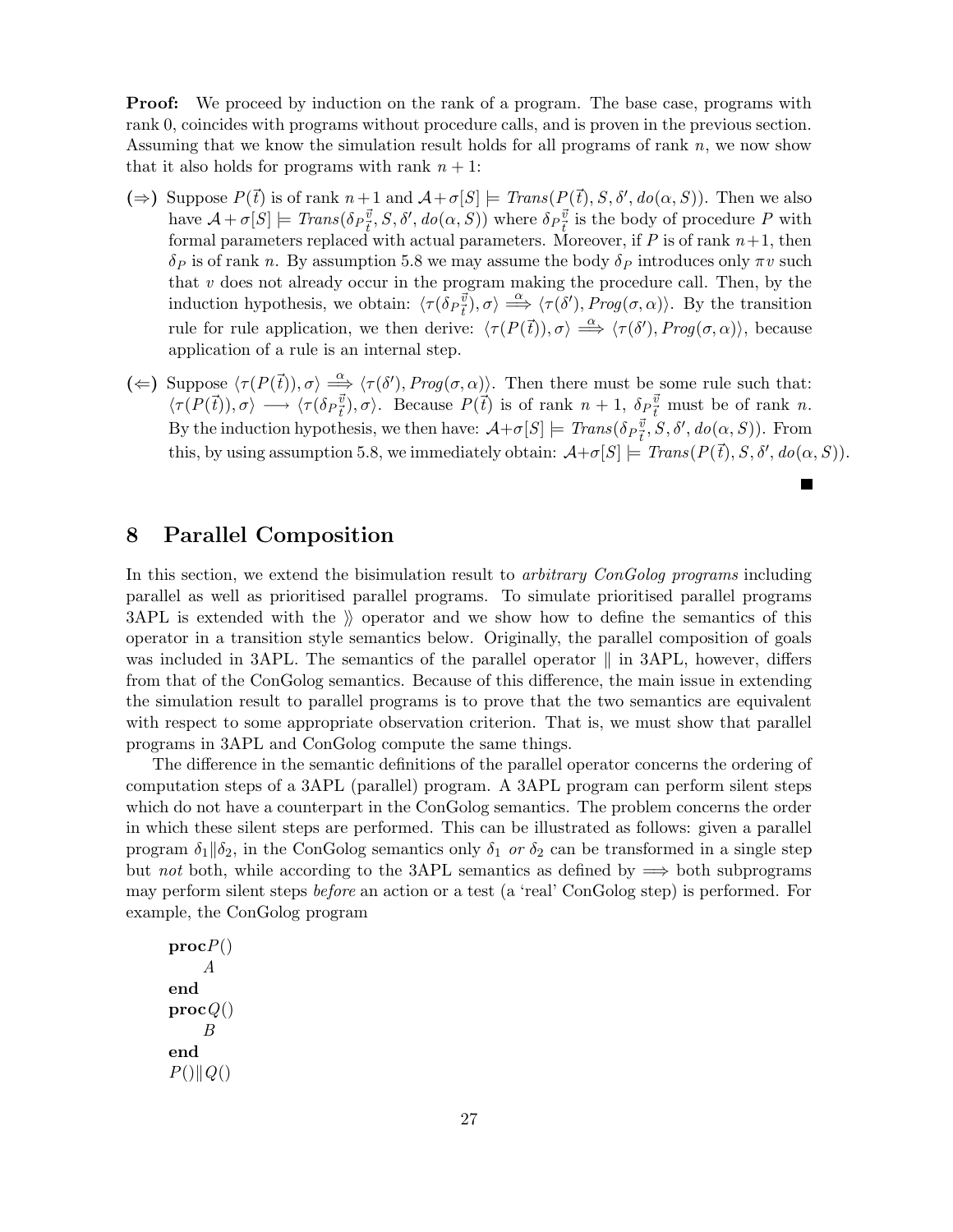can execute either the left or right branch of the parallel composition resulting in respectively  $Q()$  and  $P()$  as the remaining programs for execution. The program is translated to  $P()||Q()$ in 3APL (plus translations of the procedure definitions to rules). According to the  $\implies$ semantics which abstracts from silent steps, this program, however, can result in either  $P()$ ,  $Q(.)$ , A or B after performing one  $\Longrightarrow$  step. The latter two new possibilities result from the fact that with respect to the  $\implies$  semantics a silent step may have been performed in which the procedure is expanded into its body before an actual step (not a silent step) is performed. The  $\implies$  transition semantics thus allows silent steps of *both* subprograms to be performed before an actual step is performed in either one of them, whereas we would like to make sure that only computation steps associated with one of the subprograms are performed.

To solve this problem we show that the order of performing silent steps does not matter. For this purpose, we introduce a new transition relation  $\sim$  which imposes a restriction on the order in which silent steps are performed in a parallel program and show that  $\sim$  and  $\rightarrow$  are equivalent in the sense that they compute the same belief bases (our observation criterion).

The transition relation  $\rightsquigarrow$  is derived from  $\implies$ . In the definition of the  $\rightsquigarrow$  transition relation also a specification of the semantics of the prioritised parallel operator is given. The transition rule for prioritised parallel composition  $\pi_1$ ) $\pi_2$  uses a negative premise to specify that the execution of  $\pi_2$  is only allowed if  $\pi_1$  cannot perform an action or test after a finite number of silent steps. A justification for this type of transition rule can be found in [3].

**Definition 8.1** (transition relation  $\sim$ )

Let *Parfree* denote the set of 3APL programs without occurrences of parallel operators.

$$
\frac{\langle \pi, \sigma \rangle \xrightarrow{\iota} \gamma \langle \pi', \sigma' \rangle, \pi \in Parfree}{\langle \pi, \sigma \rangle \xrightarrow{\iota} \gamma \langle \pi', \sigma' \rangle}
$$
\n
$$
\frac{\langle \pi_1, \sigma \rangle \xrightarrow{\iota} \gamma \langle \pi', \sigma' \rangle}{\langle \pi_1; \pi_2, \sigma \rangle \xrightarrow{\iota} \gamma \langle \pi'_1, \sigma' \rangle}
$$
\n
$$
\frac{\langle \pi_1, \sigma \rangle \xrightarrow{\iota} \gamma \langle \pi'_1, \sigma' \rangle}{\langle \pi_1 + \pi_2, \sigma \rangle \xrightarrow{\iota} \gamma \langle \pi'_1, \sigma' \rangle} \frac{\langle \pi_2, \sigma \rangle \xrightarrow{\iota} \gamma \langle \pi'_2, \sigma' \rangle}{\langle \pi_1 + \pi_2, \sigma \rangle \xrightarrow{\iota} \gamma \langle \pi'_1, \sigma' \rangle} \frac{\langle \pi_2, \sigma \rangle \xrightarrow{\iota} \gamma \langle \pi'_2, \sigma' \rangle}{\langle \pi_1 + \pi_2, \sigma \rangle \xrightarrow{\iota} \gamma \langle \pi'_2, \sigma' \rangle}
$$
\n
$$
\frac{\langle \pi_1, \sigma \rangle \xrightarrow{\iota} \langle \pi'_1, \sigma' \rangle}{\langle \pi_1 || \pi_2, \sigma \rangle \xrightarrow{\iota} \gamma \langle \pi'_1 || \pi_2, \sigma \rangle} \frac{\langle \pi_2, \sigma \rangle \xrightarrow{\iota} \gamma \langle \pi'_2, \sigma' \rangle}{\langle \pi_1 || \pi_2, \sigma \rangle \xrightarrow{\iota} \gamma \langle \pi'_1, \sigma' \rangle}
$$
\n
$$
\frac{\langle \pi_1, \sigma \rangle \xrightarrow{\iota} \gamma \langle \pi'_1, \sigma' \rangle}{\langle \pi_1 \rangle \pi_2, \sigma \rangle \xrightarrow{\iota} \gamma \langle \pi'_1 \rangle \pi_2, \sigma' \rangle}
$$
\n
$$
\frac{\langle \pi_1, \sigma \rangle \xrightarrow{\iota} \langle \pi'_1, \sigma' \rangle}{\langle \pi_1 \rangle \pi_2, \sigma \rangle \xrightarrow{\iota} \langle \pi'_1, \sigma' \rangle}
$$
\n
$$
\frac{\langle \pi_1, \sigma \rangle \xrightarrow{\iota} \langle \pi'_1, \sigma' \rangle}{\langle \pi_1 \rangle \pi_2, \sigma \rangle \xrightarrow{\iota}
$$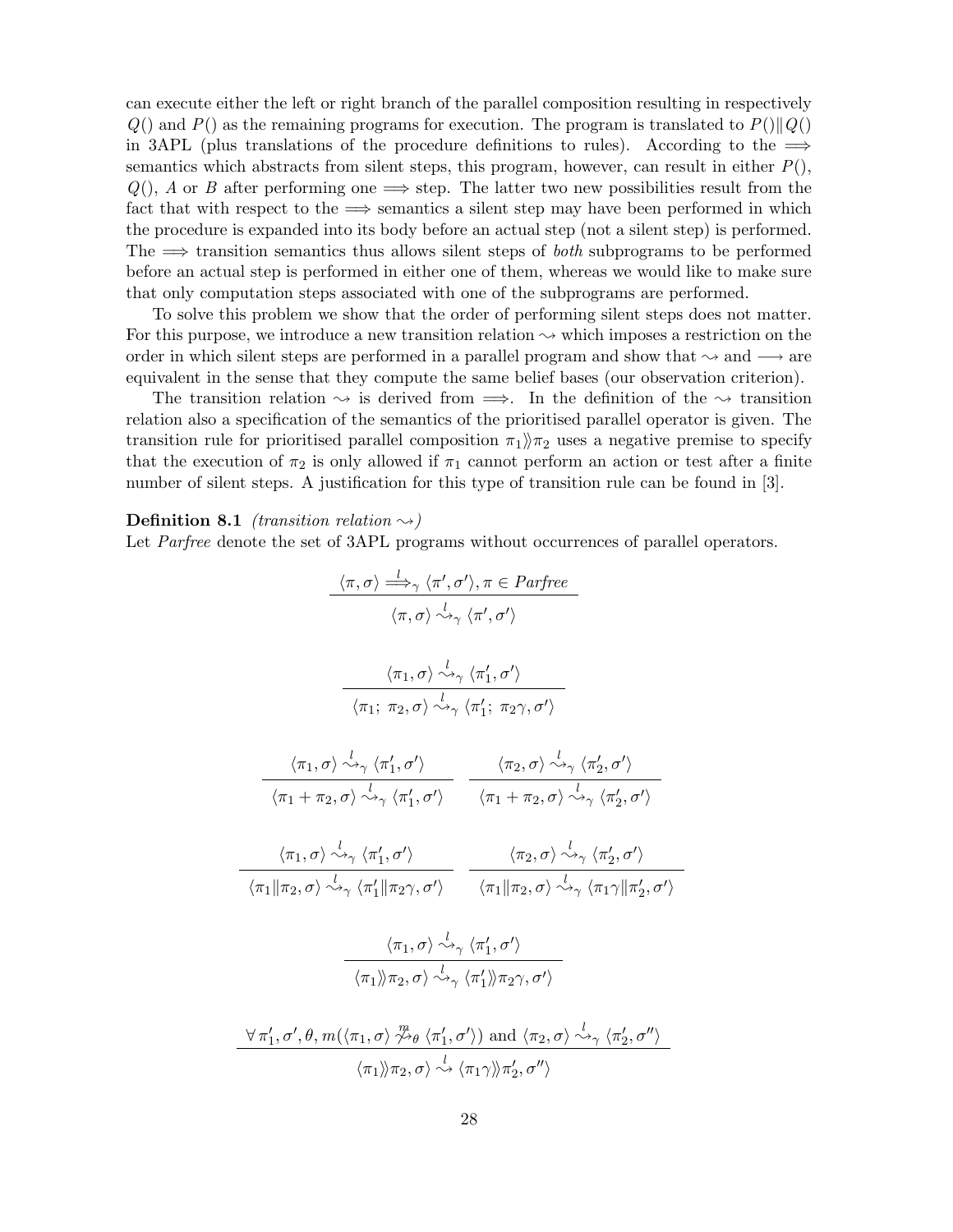The following theorem provides the basis for our simulation result. It proves that the transition relation  $\sim$  is equivalent to  $\Rightarrow$  with respect to computed belief bases, which is used as the observation criterion here for programs without prioritised parallel composition (which is not defined for  $\implies$ ).

**Theorem 8.2** Let  $\pi$  be the translation of a ConGolog program  $\delta$  without prioritised parallel composition, i.e.  $\pi = \tau(\delta)$ . Then:

$$
\langle \pi, \sigma \rangle \Longrightarrow^* \sigma' \text{ iff } \langle \pi, \sigma \rangle \leadsto^* \sigma'
$$

### Proof:

- $(\Rightarrow)$  By induction on the length of the computation and the structure of  $\pi$ . The base case, a computation of length 1, is trivial, since in that case  $\pi$  must be  $A(\vec{t})$  or  $\phi$ ?. So, suppose for all computations of length  $n$  the theorem holds. We must prove it for computations of length  $n + 1$ .
	- Basic Actions, Tests: Easy.
	- Random Action: Is not a translation of a ConGolog program.
	- Sequential Composition: Easy; partition computation into  $\stackrel{\alpha}{\Longrightarrow}$  steps.
	- Nondeterministic Choice: Easy.
	- Parallel Composition:  $\pi = \pi_1 || \pi_2$ .

Take the first m steps of the computation such that the mth step is a  $A(\vec{t})$  or  $\phi$ ? step and all previous steps are internal steps. The mth step is either performed by  $\pi_1$  or by  $\pi_2$ . Suppose it is performed by  $\pi_1$  (the other case is analogous). By rearranging the first m steps such that all steps performed by  $\pi_1$  are performed first - in the same order - and then performing the (internal) steps performed by  $\pi_2$ , we still have a legal computation which does not change the computed result (since the steps from  $\pi_2$  only expand procedure calls or randomly guess values). Now, the sequence of  $\pi_1$  steps correspond to one  $\implies$  step by definition. The remaining computation is at least one computation step shorter, and thus we are done.

• Procedure Call: Use induction hypothesis.

 $(\Leftarrow)$  Trivial.

Now we are able to extend the simulation result to (prioritised) parallel programs. To prove this extended simulation result, we use the new transition relation  $\sim$ . The proof for all cases except for parallel and prioritised parallel composition are analogous to the proofs of previous sections and are omitted for this reason. Theorem 8.3 shows that the transition relation defined by Trans for arbitrary ConGolog programs bisimulates with the step relation  $\rightsquigarrow$ .

Theorem 8.3 (bisimulation which includes parallel and prioritised parallel composition)

**Parallel Composition:**  $\delta = \delta_1 || \delta_2$ :

 $\mathcal{A} + \sigma[S] \models \text{Trans}(\delta_1 || \delta_2, S, \delta', do(\alpha, S))$  iff  $\langle \tau(\delta_1) || \tau(\delta_2), \sigma \rangle \stackrel{\alpha}{\leadsto} \langle \tau(\delta'), \text{Prog}(\sigma, \alpha) \rangle$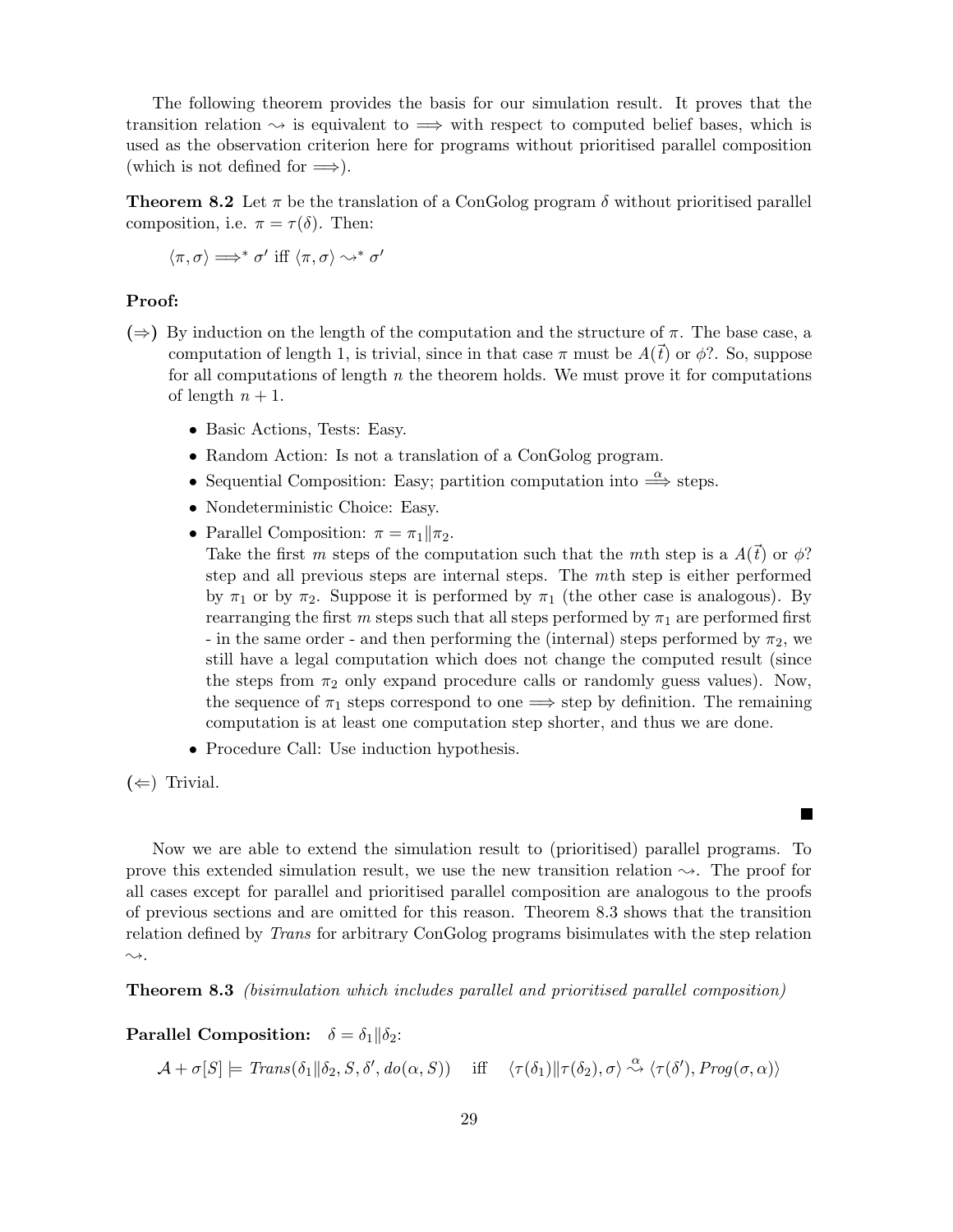**Proof:** Note that the base case, i.e.  $\langle \pi, \sigma \rangle \sim \langle \pi', \sigma' \rangle$  because  $\langle \pi, \sigma \rangle \Longrightarrow \langle \pi', \sigma' \rangle$ , has been proven in previous sections. We now deal with the remaining cases.

- $(\Rightarrow)$  Assume  $\mathcal{A} + \sigma[S] \models \text{Trans}(\delta_1 || \delta_2, S, \delta', \text{do}(\alpha, S)).$  We need to distinguish two cases, the case where  $\delta_1$  is executed and the case where  $\delta_2$  is executed. Because of symmetry, we only give the details for one of these cases. So, assume:  $A + \sigma[S] \models \exists \gamma . \delta' =$  $(\gamma \| \delta_2) \wedge Trans(\delta_1, S, \gamma, do(\alpha, S)).$  As a consequence, there is a  $\delta'_1$  such that:  $\mathcal{A}$  +  $\sigma[S] \models \delta' = (\delta_1' || \delta_2) \land \text{Trans}(\delta_1, S, \delta_1', \text{do}(\alpha, S)).$  Then, by the induction hypothesis, we obtain:  $\langle \tau(\delta_1), \sigma \rangle \stackrel{\alpha}{\rightsquigarrow} \langle \tau(\delta'_1), Prog(\sigma, \alpha) \rangle$ . By definition, we then have:  $\langle \tau(\delta_1) || \tau(\delta_2), \sigma \rangle \stackrel{\alpha}{\rightsquigarrow}$  $\langle \tau(\delta'), Prog(\sigma, \alpha) \rangle.$
- ( $\Leftarrow$ ) Assume  $\langle \tau(\delta_1) || \tau(\delta_2), \sigma \rangle \stackrel{\alpha}{\leadsto} \langle \tau(\delta'), Prog(\sigma, \alpha) \rangle$ . In that case, by definition 8.1 we know that either  $\langle \tau(\delta_1), \sigma \rangle \stackrel{\alpha}{\leadsto} \langle \tau(\delta_1'), Prog(\sigma, \alpha) \rangle$  for some  $\delta_1'$  such that  $\delta' = \delta_1' || \delta_2$ , or  $\langle \tau(\delta_2), \sigma \rangle \stackrel{\alpha}{\Longrightarrow}$  $\langle \tau(\delta_2'), Prog(\sigma, \alpha) \rangle$  for some  $\delta_2'$  such that  $\delta' = \delta_1 || \delta_2'$ . Then apply the induction hypothesis.

Prioritised Parallel Composition:  $\delta = \delta_1 \gg \delta_2$ :

$$
\mathcal{A} + \sigma[S] \models \text{Trans}(\delta_1) \land \delta_2, S, \delta', \text{do}(\alpha, S)) \quad \text{ iff } \quad \langle \tau(\delta_1) \land \delta_2), \sigma \rangle \stackrel{\alpha}{\rightsquigarrow} \langle \tau(\delta'), \text{Prog}(\sigma, \alpha) \rangle
$$

### Proof:

(⇒) We prove the implication by reasoning by cases: (which is allowed by theorem 5.5)

- 1. First, assume that  $A + \sigma[S] \models \exists \gamma . \delta' = (\gamma \rangle \delta_2) \land \text{Trans}(\delta_1, S, \gamma, \text{do}(\alpha, S)).$  Suppose  $\delta_1'$  is a ConGolog program which satisfies this equation. By the induction hypothesis, we then obtain that  $\langle \tau(\delta_1), \sigma \rangle \stackrel{\alpha}{\leadsto} \langle \tau(\delta_1'), Prog(\sigma, \alpha) \rangle$ . By the transition rule for prioritised parallel composition of definition 8.1, this implies that  $\langle \tau(\delta_1) \rangle \delta_2$ ,  $\sigma \rangle \stackrel{\alpha}{\leadsto} \langle \tau(\delta'), Prog(\sigma, \alpha) \rangle$ .
- 2. Secondly, assume that  $\mathcal{A} + \sigma[S] \models \neg \exists \gamma . \delta' = (\gamma \land \delta_2) \land \text{Trans}(\delta_1, S, \gamma, \text{do}(\alpha, S)).$ By the axiomatic definition of Trans, we then have that  $A + \sigma[S] \models \exists \gamma . \delta' =$  $(\delta_1)\rangle \gamma$ ) ∧  $Trans(\delta_2, S, \gamma, do(\alpha, S))$  ∧ ¬ ∃  $\eta$ , s''. Trans( $\delta_1$ , S,  $\eta$ , s''). By the induction hypothesis, we then have that  $\langle \tau(\delta_2), \sigma \rangle \stackrel{\alpha}{\leadsto} \langle \tau(\delta'_2), \text{Prog}(\sigma, \alpha) \rangle$  for some  $\delta'_2$  such that  $\delta' = \delta_1/\delta_2'$ . Moreover, there is no transition  $\sim$  corresponding to  $\delta_1$ . By the transition rule for prioritised parallel composition, we then have that  $\langle \tau(\delta_1) \rangle \delta_2$ ,  $\sigma \rangle \stackrel{\alpha}{\leadsto}$  $\langle \tau(\delta'), Prog(\sigma, \alpha) \rangle.$
- (
i)  $\langle \tau(\delta_1), \sigma \rangle \stackrel{\alpha}{\rightsquigarrow} \langle \tau(\delta'), \text{Prog}(\sigma, \alpha) \rangle$  it follows that: (i)  $\langle \tau(\delta_1), \sigma \rangle \stackrel{\alpha}{\rightsquigarrow} \langle \tau(\delta'_1), \text{Prog}(\sigma, \alpha) \rangle$ for some  $\delta'_1$  or (ii)  $\langle \tau(\delta_2), \sigma \rangle \stackrel{\alpha}{\leadsto} \langle \tau(\delta'_2), Prog(\sigma, \alpha) \rangle$  for some  $\delta'_2$  and there is no transition associated with  $\delta_1$ . In both cases, use the induction hypothesis to conclude that  $\mathcal{A} + \sigma[S] \models Trans(\delta_1) \rangle \delta_2, S, \delta', do(\alpha, S)).$

Finally, we obtain that *arbitrary* ConGolog programs and the translations of these programs in 3APL compute the same belief or data bases and compute these belief bases by executing the same sequence of actions. The extended version of corollary 6.3 now includes all ConGolog programs.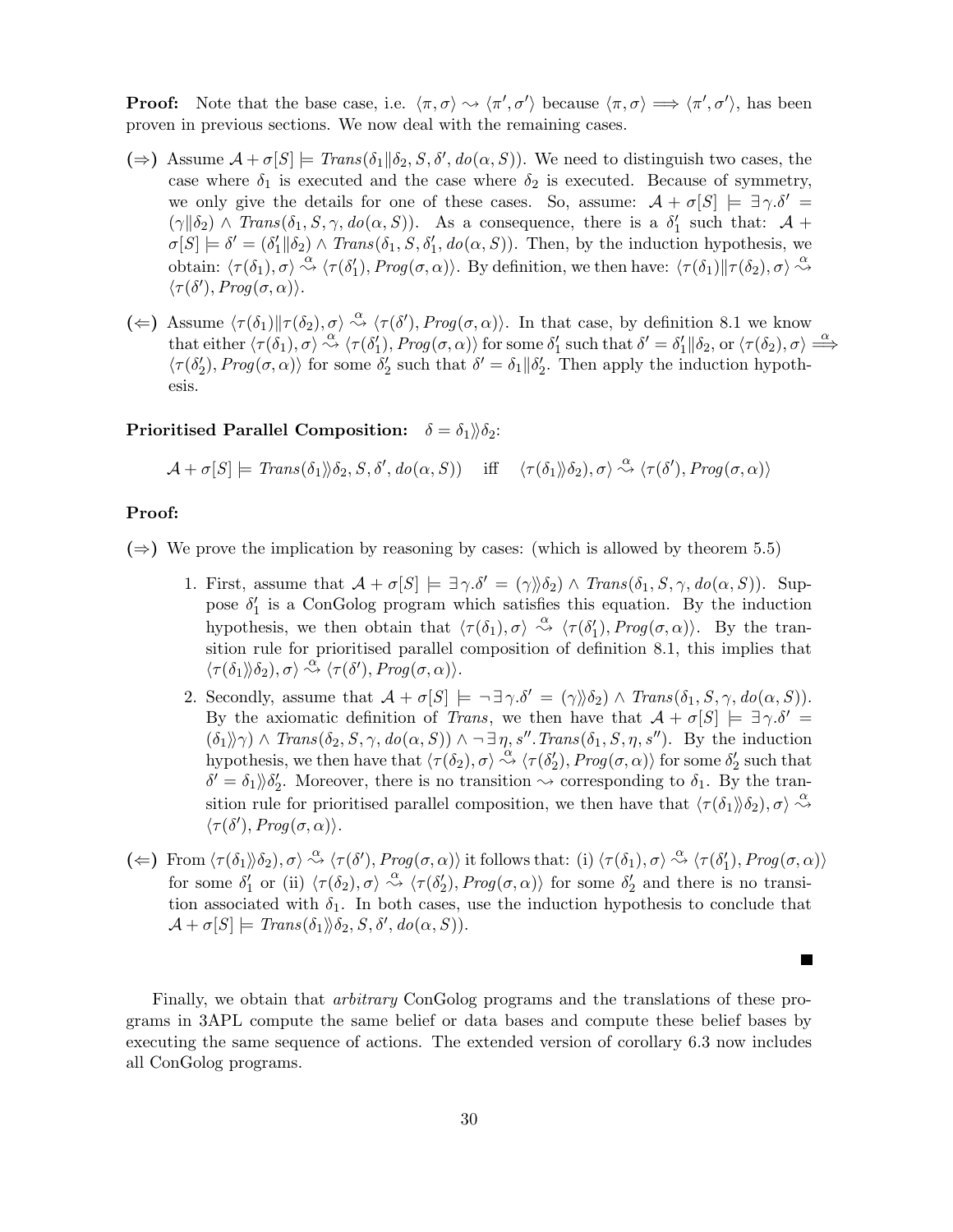**Corollary 8.4** Let A be a basic action theory with initial database  $\sigma[S_0]$ , and  $\alpha$  be a sequence of basic actions.

$$
\mathcal{A} + \sigma[S_0] \models \text{Trans}^*(\delta, S_0, \text{nil}, \text{do}(\alpha, S_0))
$$
  
iff  

$$
\langle \tau(\delta), \sigma \rangle \stackrel{\alpha^*}{\leadsto} \langle E, \text{Prog}(\sigma, \alpha) \rangle
$$

**The Second Service** 

### 9 Discussion

ConGolog is a logic programming language which extends basic action theories in the situation calculus with operators for building complex programs. The logical perspective of the situation calculus offers a very expressive framework for specifying agents. Basic action theories provide a framework for specifying actions and offer a solution to the frame problem. The logical semantics of ConGolog, however, does not straightforwardly provide an implementation language, in contrast with the operational semantics of 3APL. The embedding result of this paper shows that one option to implement (a restricted version of) ConGolog is to embed the language into 3APL. Another important feature of the logical semantics is that in the presence of functional fluents, situations cannot be identified with states.

3APL is an agent programming language based on the agent-oriented approach. Its operational semantics is state based and specified by means of a transition semantics. A clear distinction is made between the programming language and a programming logic for proving properties of 3APL agents. The agent language 3APL abstracts both from the knowledge representation that agents use and a concrete specification of actions. The embedding result shows that basic action theories in the situation calculus can be used to specify actions and to derive an update semantics for 3APL actions.

Both languages emphasise different aspects of agent computing. ConGolog is presented as a high-level programming alternative to planning. The focus is on extracting a legal action sequence from a nondeterministic program. A ConGolog program thus is seen as a vehicle for computing a situation (action history). As in planning, finding a legal action sequence requires search and this explains the use of a backtracking model of execution. The backtracking model is inherited from logic programming, which is used to implement ConGolog [2].

With respect to 3APL, the focus is on computing belief bases. Upon termination a 3APL program returns a belief base. The execution model that is proposed is that of the 'imperative flow of control' [7]. The basic feature of this model is that a commitment to a choice is made as soon as an action has been executed. Because of the embedding result, it is clear, however, that neither the semantics of ConGolog nor that of 3APL dictate the use of one or the other model of execution (cf. also [1]).

Finally, the construction of an embedding of ConGolog into 3APL also identified several common and distinguishing features of the formalisms used to specify a semantics. Basically, the embedding result indicates that an axiomatic definition in an extended predicate logic like the situation calculus and a Plotkin-style transition semantics result in more or less equivalent semantics. The use of a logical semantics specified in the situation calculus, however, requires careful consideration of a number of issues, like the incompleteness of databases and domain closure. Moreover, the logical semantics seems suitable for proving partial correctness, but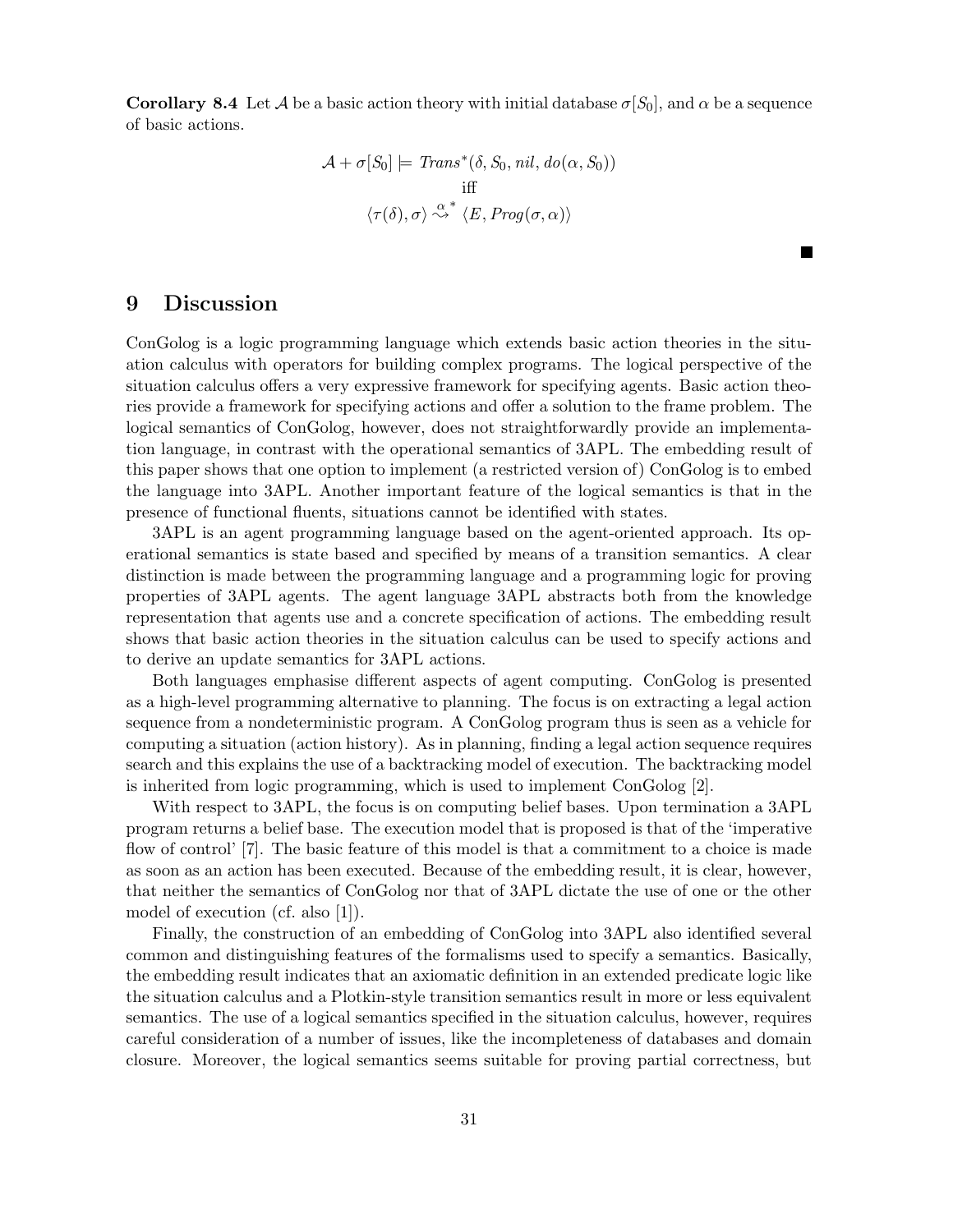raises some doubts as to its usefulness for proving termination properties (even more so with respect to the second order semantics).

### References

- [1] Guiseppe de Giacomo and Hector J. Levesque. An incremental interpreter for high-level programs with sensing. Technical report, Department of Computer Science, Univ. of Toronto, 1998.
- [2] Giuseppe De Giacomo, Yves Lespérance, and Hector Levesque.  $ConGolog$ , a Concurrent Programming Language Based on the Situation Calculus. Artificial Intelligence, accepted for publication.
- [3] Jan Friso Groote. Transition System Specifications with Negative Premises. Theoretical Computer Science, 118(2):263–299, 1993.
- [4] Koen Hindriks, F.S. de Boer, Wiebe van der Hoek, and John-Jules Meyer. An Operational Semantics for the Single Agent Core of AGENT-0. Technical Report UU-CS-1999- 30, Department of Computer Science, University Utrecht, 1999.
- [5] Koen V. Hindriks, Frank S. de Boer, Wiebe van der Hoek, and John-Jules Ch. Meyer. A Formal Embedding of AgentSpeak(L) in 3APL. In G. Antoniou and J. Slaney, editors, Advanced Topics in Artificial Intelligence (LNAI 1502), pages 155–166. Springer-Verlag, 1998.
- [6] Koen V. Hindriks, Frank S. de Boer, Wiebe van der Hoek, and John-Jules Ch. Meyer. Formal Semantics for an Abstract Agent Programming Language. In Munindar P. Singh, Anand Rao, and Michael J. Wooldridge, editors, Intelligent Agents IV (LNAI 1365), pages 215–229. Springer-Verlag, 1998.
- [7] Koen V. Hindriks, Frank S. de Boer, Wiebe van der Hoek, and John-Jules Ch. Meyer. Agent Programming in 3APL. Autonomous Agents and Multi-Agent Systems, 2(4):357– 401, 1999.
- [8] Hector J. Levesque, Ray Reiter, Yves Lesp´erance, Fangzhen Lin, and Richard B. Scherl. GOLOG: A logic programming language for dynamic domains. Journal of Logic Programming, 31:59–84, 1997.
- [9] Fangzhen Lin and Ray Reiter. How to Progress a Database. Artificial Intelligence, 92:131–167, 1997.
- [10] J.W. Lloyd. Foundations of Logic Programming. Springer-Verlag, 1987.
- [11] J. McCarthy and P.J. Hayes. Some philosophical problems from the standpoint of artificial intelligence. In Meltzer and Michie, editors, Machine Intelligence, pages 463–502. Edinburgh University Press, 1969.
- [12] Fiora Pirri and Ray Reiter. Some Contributions to the Metatheory of the Situation Calculus. JACM, accepted for publication, 1999.